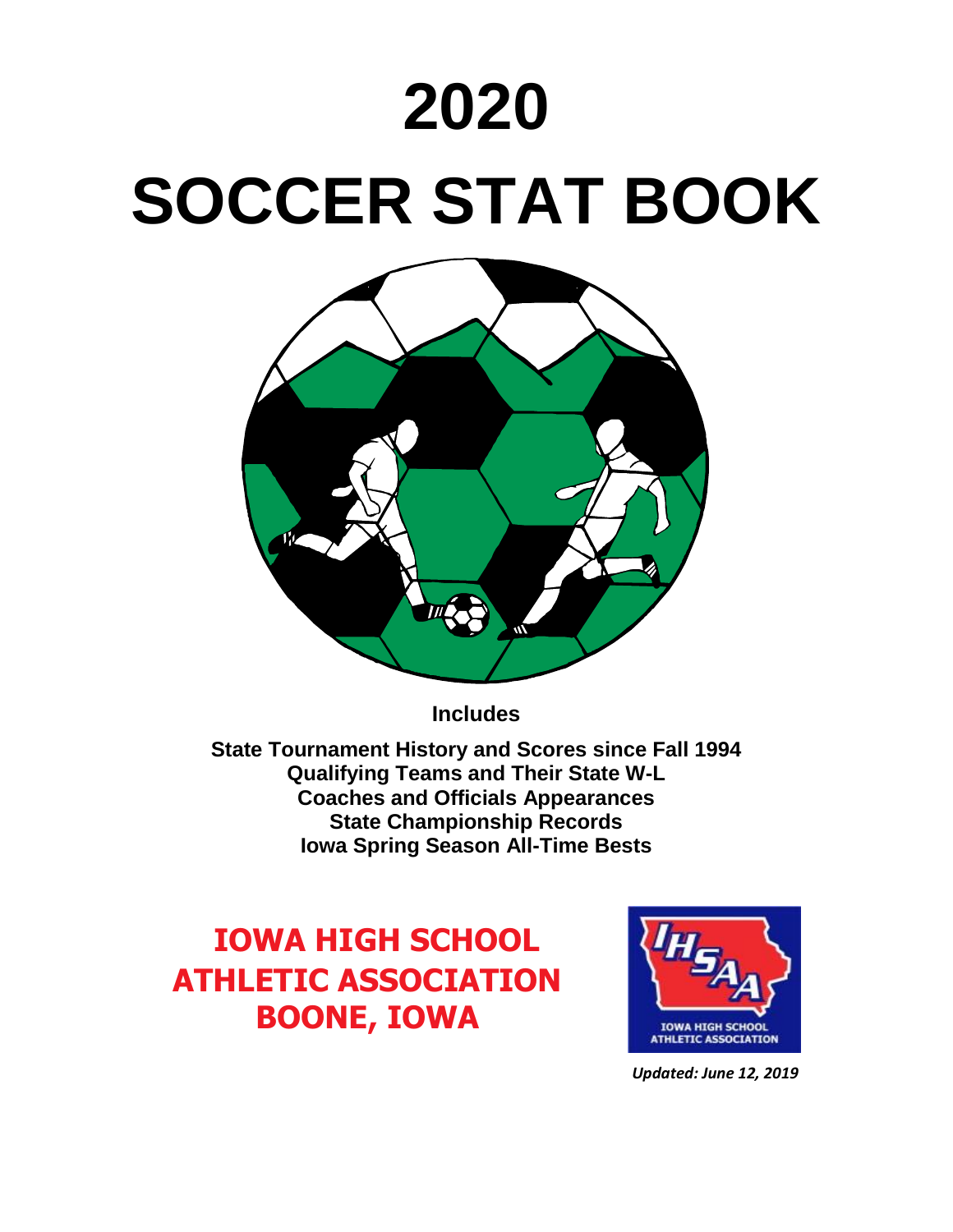## **TABLE OF CONTENTS**

| Leaders with Combined Spring Titles and Runner-up (Championship Appearances)  8 |
|---------------------------------------------------------------------------------|
|                                                                                 |
|                                                                                 |
|                                                                                 |
|                                                                                 |
|                                                                                 |
|                                                                                 |
|                                                                                 |
|                                                                                 |
|                                                                                 |
|                                                                                 |
|                                                                                 |
|                                                                                 |
|                                                                                 |
|                                                                                 |
|                                                                                 |

## *Special Thanks*

 *The 2020 competition season is the 26th for our State Spring Soccer Season and the 30th year that soccer has been sanctioned by the IHSAA. This book chronicles that history.* 

 *We endeavor to make the information contained in this edition accurate, but errors will happen. If schools or coaches discover an error or typo, please contact us with the correction.*

 *The IHSAA is also creating all-time best lists in soccer, like those in our other sports. A preliminary start on that project begins on page 39 of this publication. Our soccer coaches/schools are invited to contribute to the list and authenticate the best of the best in player, team and coach categories.* 

 *A special thanks to Tim Latta, our digital print/production specialist for his efforts in the production of the Stat Books for each of our sports.*

## **IHSAA MISSION & PURPOSE** *MISSION*

"The Iowa High School Athletic Association serves its member schools and students by providing leadership and support for education based interscholastic athletics that enrich the educational experience of the student athlete."

## *PURPOSE*

"To promote, develop, direct, protect, and regulate amateur interscholastic athletic relationships between member schools and to stimulate fair play, friendly rivalry, and good sportsmanship among contestants, schools, and communities throughout the state."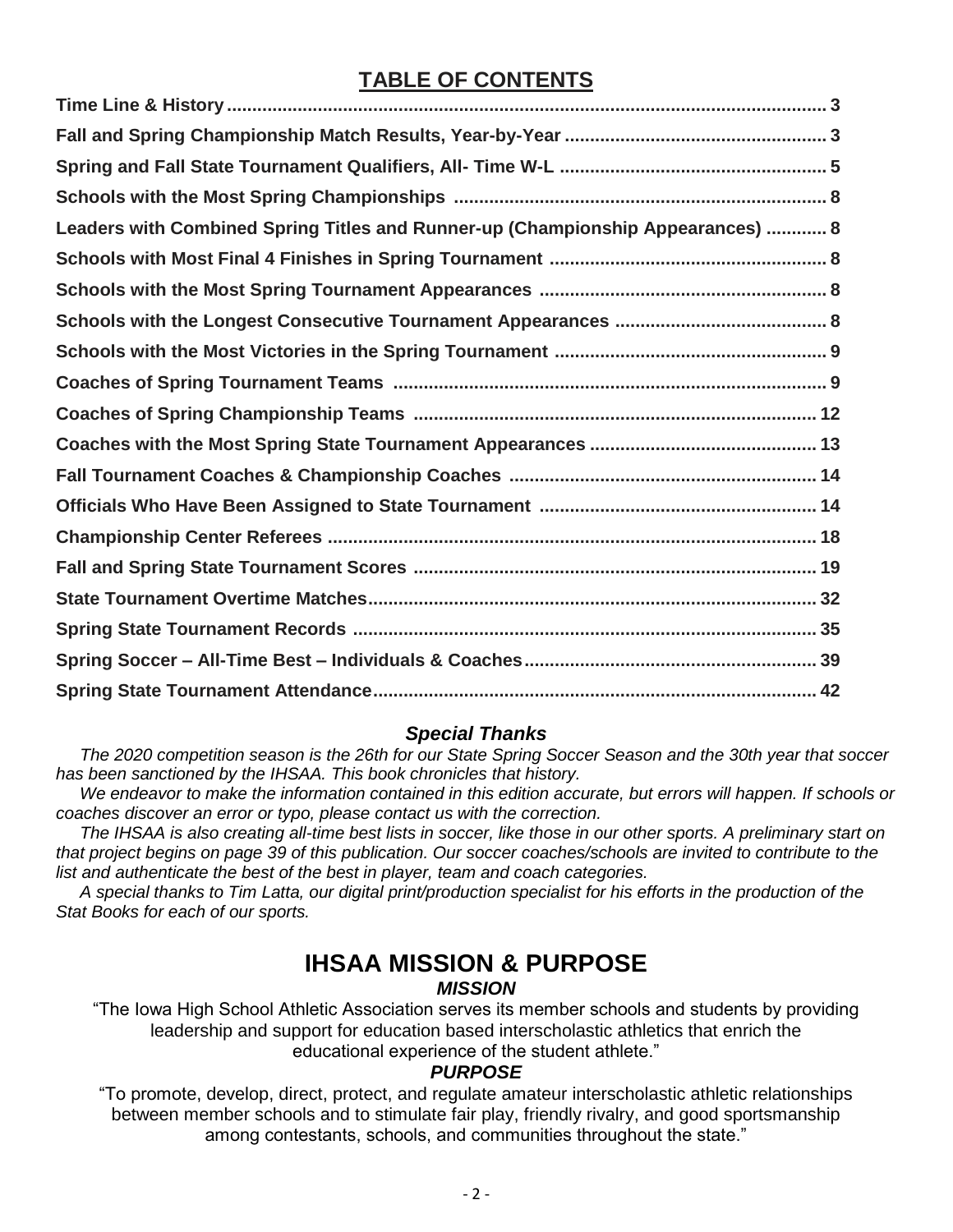## **IHSAA SOCER TIMELINE**

The growth of soccer in terms of participating schools, athletes, and fan interest has been steady. In the early 1990s, the IHSAA studied the playing season. Some schools were playing in the fall, others in the spring, others yet in the summer.

Under the leadership of Assistant Executive Director David Anderson, seasons and tournament structure were formalized in 1993.

| 1991 | IHSAA Board of Control votes to sanction soccer; Associate Executive Director David Anderson to<br>administer the sport                                                                                                                                                                                   |
|------|-----------------------------------------------------------------------------------------------------------------------------------------------------------------------------------------------------------------------------------------------------------------------------------------------------------|
| 1994 | First Fall Tournament held with Marquette Catholic, West Point defeating Pella Christian, 3-1 at the<br>Muscatine Soccer Complex. 18 schools competed in the tournament series. State Tournament had 4<br>qualifiers and was played in a single day.                                                      |
| 1995 | First Spring State Championship held at Muscatine Soccer Complex. Bettendorf edged Valley, WDM, 1-0;<br>48 schools played spring soccer. 8 qualifiers in the tournament which was played in two days.                                                                                                     |
| 1998 | Spring Soccer split into two classes with 8 qualifiers each.                                                                                                                                                                                                                                              |
| 2000 | Last year for the Fall State Tournament.                                                                                                                                                                                                                                                                  |
| 2001 | All soccer schools play in the Spring Tournament Series                                                                                                                                                                                                                                                   |
| 2005 | Spring State Tournament moved to Cownie Soccer Park in Des Moines, and goes to a three-day event.                                                                                                                                                                                                         |
| 2009 | IHSAA inaugurates three classes for Soccer with the top 48 enrollment schools participating in Class 3A;<br>the next 48 in class 2A and the remainder in Class 1A.                                                                                                                                        |
| 2009 | Heavy rains and some level flooding forces the Tournament to member school sites – Southeast Polk,<br>Valley, West Des Moines and Urbandale hosted the quarterfinal. Semifinal rounds and Championships<br>were played at Urbandale. Paid attendance goes over the 8,000 mark (8,009) for the first time. |
| 2014 | Attendance exceeds the 8,000-paid mark for the fourth time with a record attendance of 8,627                                                                                                                                                                                                              |
| 2018 | Schools participating in the tournament series reaches an all-time high of 153                                                                                                                                                                                                                            |
| 2019 | Schools participating in the tournament series increases to 160.                                                                                                                                                                                                                                          |

## **Fall Champions & Runner-up Scores**

*(Final W-L in parenthesis)*

| Year | Teams | Champion                            | <b>Runner-up</b>                        |
|------|-------|-------------------------------------|-----------------------------------------|
| 1994 | 18    | Marquette, West Point (21-1) 3      | Pella Christian (12-4) 1                |
| 1995 | 18    | Pella Christian (16-1) 2            | Aguinas, Fort Madison (17-3) 0          |
| 1996 | 18    | Western Christian, Hull (16-3-1) 2  | Iowa Mennonite, Kalona (20-4) 1 (OT/PK) |
| 1997 | 17    | Iowa Mennonite, Kalona (19-2) 4     | Fort Madison (13-5) 1                   |
| 1998 | 15    | Unity Christian, Orange City (NA) 1 | Aquinas, Fort Madison (NA) 0            |
| 1999 | 14    | Unity Christian, Orange City (NA) 1 | Pella Christian (NA) 0 (2 OT/PK)        |
| 2000 | 14    | Unity Christian, Orange City (NA) 1 | Marquette, West Point (NA) 0            |

## **Spring Champions & Runner-up Scores**

**(Final W-L in parenthesis)**

| Year | <b>Teams (Class)</b> | <b>Champion</b>                          | <b>Runner-up</b>                       |
|------|----------------------|------------------------------------------|----------------------------------------|
| 1995 | 48                   | Bettendorf (19-0) 1                      | Valley, West Des Moines (19-2) 0       |
| 1996 | 51                   | Valley, West Des Moines (17-0) 1         | Des Moines, Roosevelt (17-3-1) 0 (OT)  |
| 1997 | 56                   | Valley, West Des Moines (22-0) 3         | Des Moines, Roosevelt (19-2) 2 (OT/PK) |
| 1998 | 29                   | (1-A) St. Albert, Co. Bluffs (15-5) 3    | Assumption, Davenport (14-8-1) 1       |
|      | 48                   | (2-A) Urbandale (22-1) 3                 | Bettendorf (23-1) 1                    |
| 1999 | 38                   | (1-A) Waukee (22-0) 4                    | Assumption, Davenport (15-8) 0         |
|      | 48                   | (2-A) Bettendorf (24-0) 1                | Valley, West Des Moines (23-2) 0       |
| 2000 | 57                   | (1-A) Nevada (19-2) 2                    | Denison-Schleswig (16-4-1) (2 OT)      |
|      | 48                   | (2-A) lowa City, West (21-1) 3           | Urbandale (18-2) 2 (2 OT/PK)           |
| 2001 | 57                   | (1-A) Waukee (15-3-1) 1                  | Denison-Schleswig (17-3) 0             |
|      | 48                   | (2-A) Valley, West Des Moines (21-0-1) 2 | Bettendorf (17-4-1) 0                  |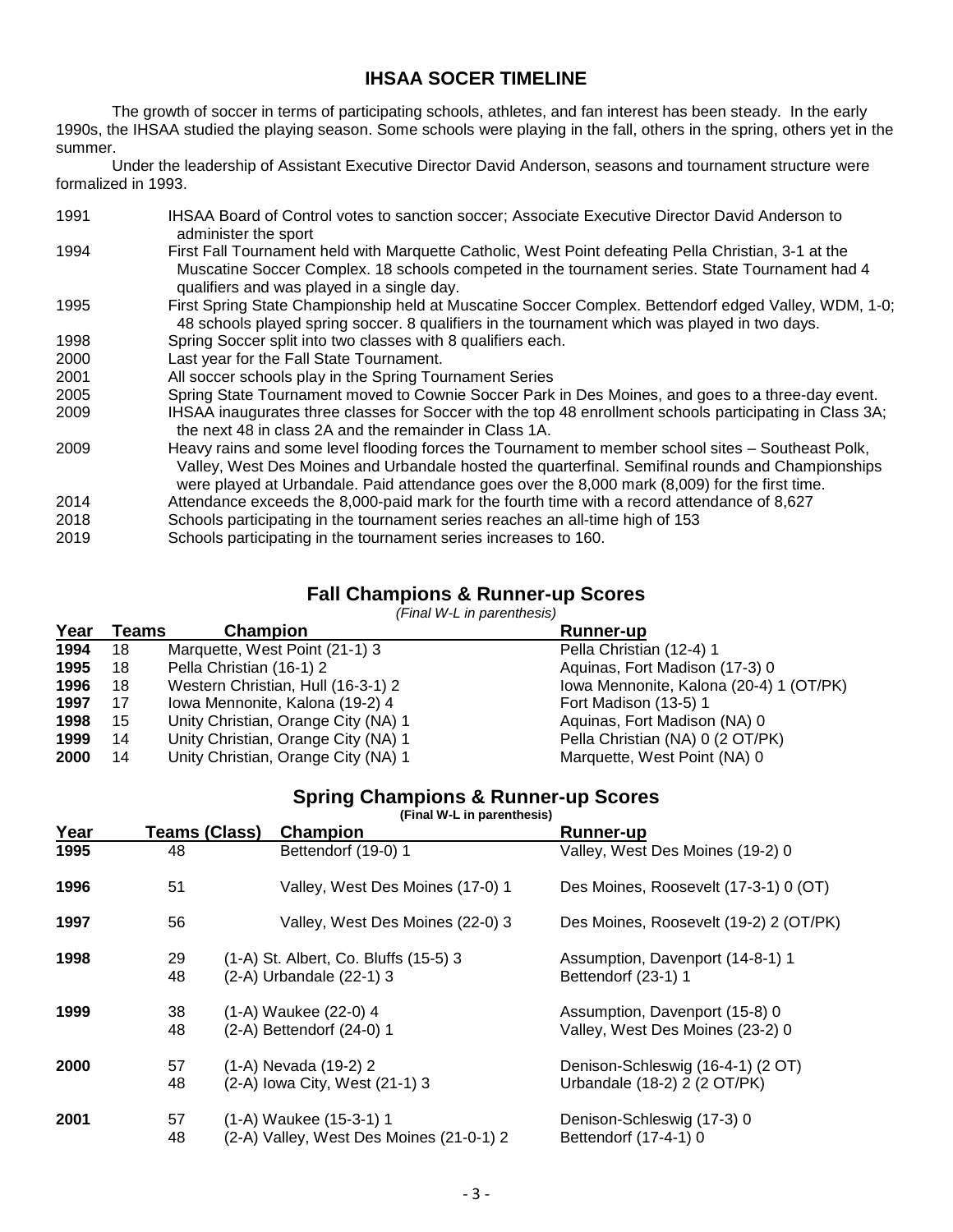| 2002 | 72 | (1-A) Assumption, Davenport (18-2) 4    | Pella (16-1-1) 1                                  |
|------|----|-----------------------------------------|---------------------------------------------------|
|      | 48 | (2-A) Urbandale (23-0) 5                | Valley, West Des Moines (19-4) 2                  |
| 2003 | 72 | (1-A) Assumption, Davenport (15-1-1) 2  | Xavier, Cedar Rapids (14-8) 0                     |
|      | 48 | (2-A) lowa City, West (18-4-1) 3        | Sioux City, North (19-1) 0                        |
| 2004 | 82 | (1-A) Xavier, Cedar Rapids (18-4) 1     | Norwalk (20-4) 0                                  |
|      | 48 | (2-A) Bettendorf (20-1) 3               | lowa City, West (18-5) 0                          |
| 2005 | 82 | (1-A) Xavier, Cedar Rapids (20-2) 4     | Aquinas, Fort Madison (19-1) 1                    |
|      | 48 | (2-A) lowa City, West 1 (19-4)          | Bettendorf 0 (20-1)                               |
| 2006 | 89 | (1-A) Xavier, Cedar Rapids (20-3) 3     | Norwalk 15-5) 1                                   |
|      | 48 | (2-A) Valley, West Des Moines (20-2) 1  | Dowling Catholic, WDM (19-4) 0                    |
| 2007 | 93 | (1-A) Norwalk (19-2) 1                  | Denison-Schleswig (15-5) 0                        |
|      | 48 | (2-A) Ankeny (20-1) 1                   | lowa City, West (19-4) 0                          |
| 2008 | 93 | (1-A) Wahlert Catholic, Dubq (17-3) 3   | Norwalk (17-5) 2                                  |
|      | 48 | (2-A) Dowling Catholic, WDM (18-1) 1    | lowa City, West (17-4) 0                          |
| 2009 | 47 | (1-A) Regina, Iowa City (21-2) 1        | St. Albert, Co. Bluffs (17-5) 0                   |
|      | 48 | (2-A) Spencer (19-1) 2                  | Wahlert Catholic, Dubq (8-11-1) 1 (2 OT, PK)      |
|      | 48 | (3-A) lowa City, West (20-2) 3          | Ames (17-5) 2                                     |
| 2010 | 47 | (1-A) Regina, Iowa City (19-4-1) 3      | Holy Trinity Catholic, Ft. Madison (16-3) 2 (2OT) |
|      | 48 | (2-A) Xavier, Cedar Rapids (17-3) 3     | Wahlert Catholic, Dubuque (16-3) 0                |
|      | 48 | (3-A) lowa City, West (22-0) 3          | Iowa City, City (13-8) 1                          |
| 2011 | 49 | (1-A) Regina, Iowa City (19-2-1) 1      | Solon (17-3-1) 0                                  |
|      | 48 | (2-A) Xavier, Cedar Rapids (17-2-1) 1   | Norwalk (12-8) 0                                  |
|      | 48 | (3-A) Dowling Catholic, WDM (19-3) 4    | Valley, WDM (22-2) 1                              |
| 2012 | 51 | (1-A) Columbus Cath., W'loo (19-3-2) 2  | Nevada (13-8) 0                                   |
|      | 48 | (2-A) Wahlert Catholic, Dubq (14-6-1) 1 | Norwalk (15-6) 0                                  |
|      | 48 | (3-A) lowa City, West (21-1) 1          | Johnston (19-3) 0                                 |
| 2013 | 51 | (1-A) Regina, Iowa City (15-1) 4        | Beckman Catholic, Dyersville (17-1-1) 0           |
|      | 48 | (2-A) Xavier, Cedar Rapids (14-5) 2     | Storm Lake (15-2) 1                               |
|      | 48 | (3-A) lowa City, West (20-1) 2          | Iowa City, City High (17-3) 1                     |
| 2014 | 53 | (1-A) Regina, Iowa City (16-3) 1        | Mid-Prairie, Wellman 0 (17-3) (2 OT, PK)          |
|      | 48 | (2-A) Norwalk (15-6) 1                  | Perry (16-4) 0                                    |
|      | 48 | (3-A) lowa City, West (21-1) 1          | Johnston (21-1) 0                                 |
| 2015 | 54 | (1-A) Beckman Cath., D'ville (18-0) 1   | Gilbert (17-4) 0 (2 OT)                           |
|      | 48 | (2-A) Xavier, Cedar Rapids (17-2) 1     | Central DeWitt 0 (19-2) (2 OT)                    |
|      | 48 | (3-A) Linn-Mar, Marion (20-3) 2         | Ankeny Centennial (20-2) 0                        |
| 2016 | 56 | (1-A) Beckman Cath., D'ville (22-0) 2   | Kuemper Catholic, Carroll (18-3) 1                |
|      | 48 | (2-A) Norwalk (18-3) 2                  | Storm Lake (19-2) 1 (2 OT)                        |
|      | 48 | (3-A) Valley, West Des Moines (22-1) 3  | Iowa City, City High (20-1) 1                     |
| 2017 | 56 | (1-A) Regina, Iowa City (16-5) 1        | Assumption, Davenport (16-7) 0                    |
|      | 48 | (2-A) Norwalk (18-4) 2                  | Xavier, Cedar Rapids 1 (14-5) (2 OT, PK)          |
|      | 48 | (3-A) lowa City, West (16-7) 1          | Valley, West Des Moines (20-4) 0                  |
| 2018 | 57 | (1-A) Regina, Iowa City (18-3) 2        | Des Moines Christian (17-2) 1                     |
|      | 48 | (2-A) Pella (19-2) 3                    | Storm Lake (18-1) 2                               |
|      | 48 | (3-A) Waukee (15-5) 3                   | Bettendorf (16-3) 0                               |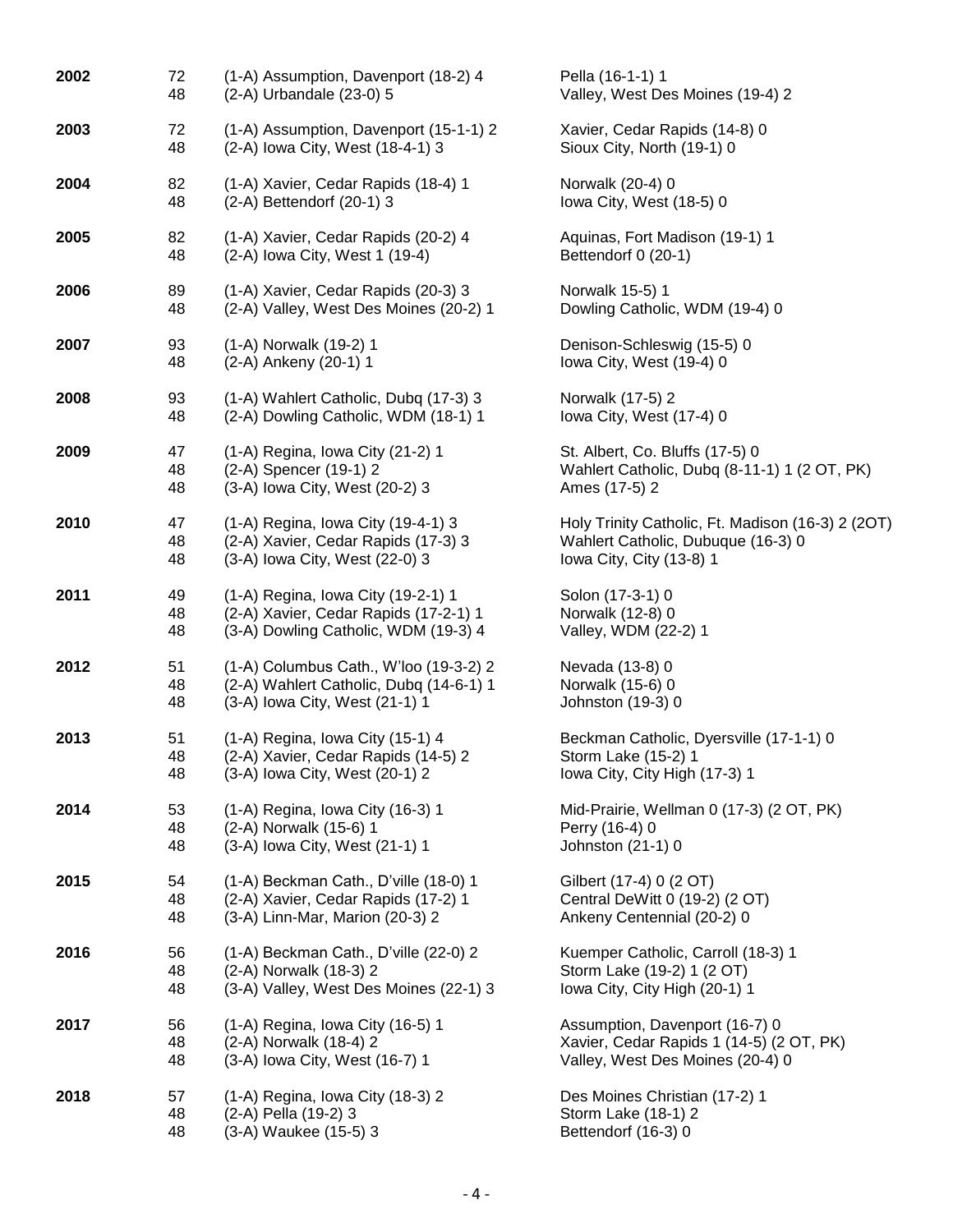| 2019 | -64 | $(1-A)$ Regina, Iowa City $(18-6)$ 1 | Columbus Catholic, Waterloo (20-3) 0 |
|------|-----|--------------------------------------|--------------------------------------|
|      | 48  | $(2-A)$ Lewis Central $(20-3)$ 1     | Xavier, Cedar Rapids (16-3) 0        |
|      | 48. | (3-A) Waukee (22-0) 3                | lowa City, West (18-2) 1             |

## **101 SCHOOLS THAT HAVE APPEARED IN THE SPRING STATE SOCCER TOURNAMENT**

*Prior to 2020 Tournament*

Notes: (1) If no class appears after a TEAM finish, it was a single class tournament; (2) \* school closed or in consolidation or sharing agreement that changes the name

| <b>School, Years Qualified</b>                                                                                                                                                                                                                                                                                             | <b>Trips</b><br>W-L |
|----------------------------------------------------------------------------------------------------------------------------------------------------------------------------------------------------------------------------------------------------------------------------------------------------------------------------|---------------------|
|                                                                                                                                                                                                                                                                                                                            | $1 - 8$             |
|                                                                                                                                                                                                                                                                                                                            | $0 - 2$             |
| Ames 1995-4th, 2000-4th (2A), 01, 05-4th (2A); 09-2nd (3A); 12-4th (3A), 14, 16-3rd (3A), 17-4th (3A)8                                                                                                                                                                                                                     | $9 - 14$            |
|                                                                                                                                                                                                                                                                                                                            | $6-9$               |
|                                                                                                                                                                                                                                                                                                                            | $2 - 2$             |
|                                                                                                                                                                                                                                                                                                                            | $2 - 2$             |
| Assumption, Davenport 1998-2nd (1A), 99-2nd (1A), 2000-3rd (1A), 01, 02-1st (1A), 03-1st (1A),                                                                                                                                                                                                                             |                     |
|                                                                                                                                                                                                                                                                                                                            | $13-6$              |
| Beckman Catholic, Dyersville 2010, 12, 13-2nd (1A), 14-4th (1A), 15-1st (1A), 16-1st (1A), 17-3rd (1A)7<br>Bettendorf 1995-1st, 96, 97, 98-2nd (2A), 99-1st (2A), 2000-3rd (2A), 01-2nd (2A), 02-4th (2A), 03-4th (2A),<br>04-1st (2A), 05-2nd (2A), 06-3rd (2A), 07-4th (2A), 08-3rd (2A), 09-3rd (3A), 10 (3A), 12 (3A), | $11 - 6$            |
|                                                                                                                                                                                                                                                                                                                            | $31 - 21$           |
|                                                                                                                                                                                                                                                                                                                            | $1 - 7$             |
|                                                                                                                                                                                                                                                                                                                            | $0 - 2$             |
|                                                                                                                                                                                                                                                                                                                            | $0 - 3$             |
| Cedar Rapids, Kennedy 1998 (2A), 99 (2A), 2003 (2A), 04-4th (2A), 07, 10-3rd (3A), 11, 12-4th (3A),                                                                                                                                                                                                                        |                     |
|                                                                                                                                                                                                                                                                                                                            | $4 - 11$            |
| Cedar Rapids, Washington 95-3rd, 96-3rd, 2003 (2A), 04 (2A), 08-4th (2A), 10 (3A), 11 (3A), 13 (3A),                                                                                                                                                                                                                       |                     |
|                                                                                                                                                                                                                                                                                                                            | $10 - 13$           |
|                                                                                                                                                                                                                                                                                                                            | $0 - 2$             |
|                                                                                                                                                                                                                                                                                                                            | $0 - 1$             |
|                                                                                                                                                                                                                                                                                                                            | $2 - 2$             |
|                                                                                                                                                                                                                                                                                                                            | $1 - 2$             |
|                                                                                                                                                                                                                                                                                                                            | $0 - 3$             |
|                                                                                                                                                                                                                                                                                                                            | $4 - 3$             |
|                                                                                                                                                                                                                                                                                                                            | $2 - 3$             |
| Columbus Catholic, Waterloo 2001 (1A), 03 (1A), 06-3rd (1A), 07 (1A), 11 (1A), 12-1st (1A), 13 (1A),                                                                                                                                                                                                                       | $7 - 7$             |
|                                                                                                                                                                                                                                                                                                                            | $0 - 1$             |
|                                                                                                                                                                                                                                                                                                                            | $0 - 1$             |
|                                                                                                                                                                                                                                                                                                                            | $1 - 3$             |
|                                                                                                                                                                                                                                                                                                                            |                     |
|                                                                                                                                                                                                                                                                                                                            | $2 - 7$             |
|                                                                                                                                                                                                                                                                                                                            | $2 - 2$             |
|                                                                                                                                                                                                                                                                                                                            | $0 - 1$             |
|                                                                                                                                                                                                                                                                                                                            | $0 - 2$             |
|                                                                                                                                                                                                                                                                                                                            | $3 - 4$             |
|                                                                                                                                                                                                                                                                                                                            | 6-6                 |
|                                                                                                                                                                                                                                                                                                                            | $2 - 3$             |
|                                                                                                                                                                                                                                                                                                                            | $0 - 2$             |
| Des Moines, Roosevelt 1996-2nd, 97-2nd, 98-3rd (2A), 99-4th (2A), 2000 (2A), 01 (2A), 03-3rd (2A),                                                                                                                                                                                                                         |                     |
| Dowling Catholic, West Des Moines 2005 (2A), 06-2nd (2A), 07 (2A), 08-1st (2A), 09 (3A), 11-1st (3A),                                                                                                                                                                                                                      | $9 - 12$            |
|                                                                                                                                                                                                                                                                                                                            | $8 - 5$             |
|                                                                                                                                                                                                                                                                                                                            | $2 - 3$             |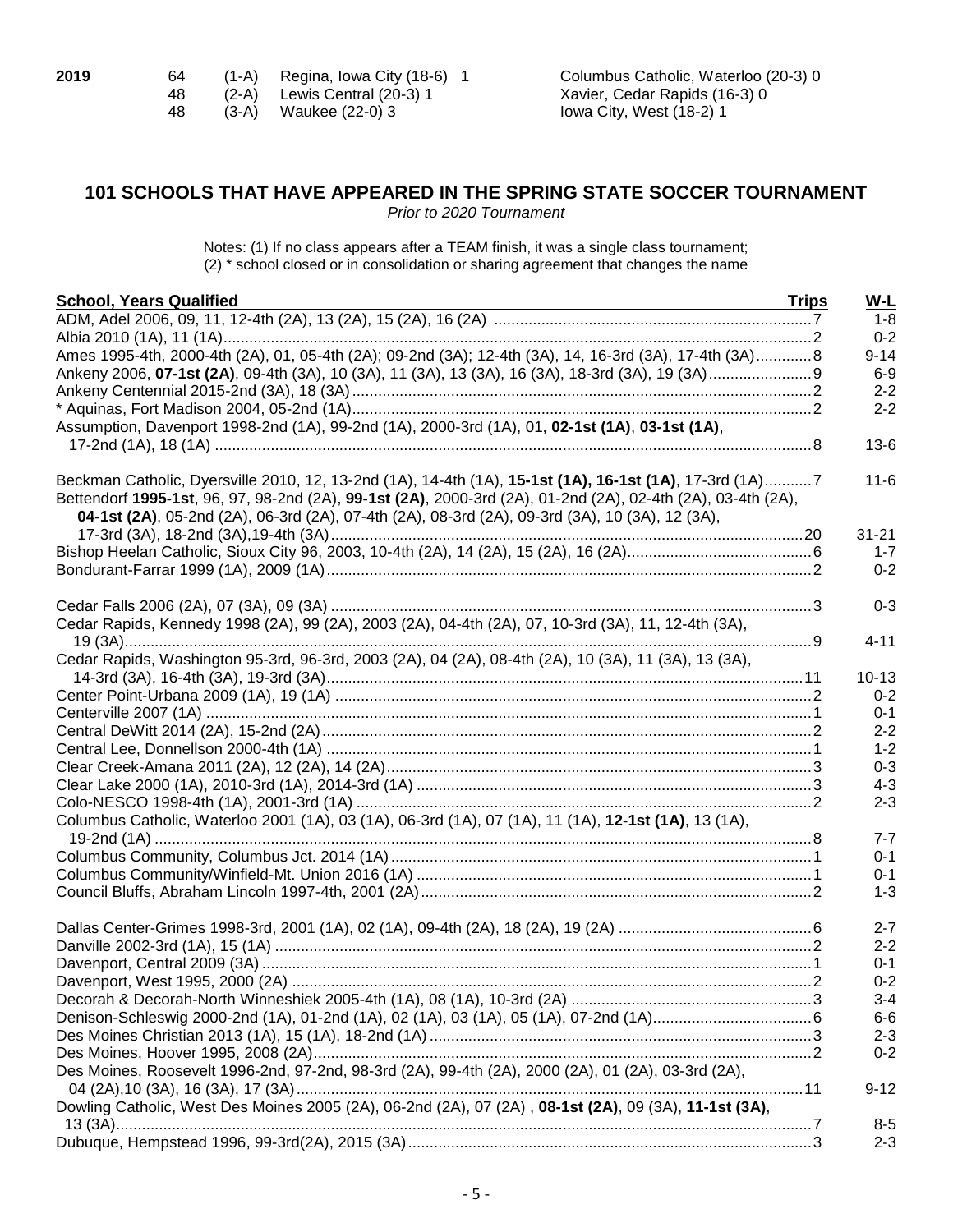|                                                                                                         | $0 - 1$<br>4-9     |
|---------------------------------------------------------------------------------------------------------|--------------------|
|                                                                                                         |                    |
|                                                                                                         | $0 - 1$            |
|                                                                                                         | $6 - 7$            |
|                                                                                                         | $2 - 1$            |
|                                                                                                         | $3 - 3$            |
|                                                                                                         | $4 - 7$            |
|                                                                                                         | $0 - 1$            |
|                                                                                                         | $0 - 2$            |
|                                                                                                         |                    |
|                                                                                                         | $0 - 1$<br>$3 - 4$ |
|                                                                                                         | $5-5$              |
|                                                                                                         |                    |
| lowa City, City 1995, 98-4th (2A), 99 (2A), 2001-3rd (2A), 10-3rd (3A), 12 (3A), 13-2nd (3A), 14 (3A),  |                    |
| lowa City, West 1997-3rd, 2000-1st (2A), 01 (2A), 02 (2A), 03-1st (2A), 04-2nd (2A), 05-1st (2A),       | $9 - 13$           |
| 06-4th (2A), 07-2nd (2A), 08-2nd (2A), 09-1st (3A), 10-1st (3A), 11-3rd (3A), 12-1st (3A), 13-1st (3A), |                    |
|                                                                                                         | 41-13              |
|                                                                                                         | $2 - 1$            |
|                                                                                                         | $0 - 2$            |
|                                                                                                         |                    |
| Johnston 1999, 2002 (2A), 03 (2A), 11-4th (3A), 12-2nd (3A), 13-3rd (3A), 14-2nd (3A), 15-3rd (3A)8     | $9 - 9$            |
|                                                                                                         | $0 - 3$            |
|                                                                                                         | $0 - 2$            |
|                                                                                                         | $2 - 1$            |
|                                                                                                         |                    |
|                                                                                                         | $3 - 2$            |
|                                                                                                         | $4 - 6$            |
|                                                                                                         | $2 - 2$            |
|                                                                                                         | $0 - 4$            |
|                                                                                                         | $2 - 1$            |
|                                                                                                         | $2 - 5$            |
|                                                                                                         | $0 - 1$            |
|                                                                                                         | $0 - 1$            |
|                                                                                                         | $0 - 3$            |
|                                                                                                         |                    |
| Nevada 1999-3rd (1A), 2000-1st (1A), 02-4th (1A), 03 (1A), 04 (1A), 05 (1A), 09-3rd (1A), 11 (1A),      |                    |
|                                                                                                         | $12 - 11$          |
|                                                                                                         | $1 - 3$            |
|                                                                                                         | $0 - 1$            |
| Norwalk 2004-2nd (1A),05, 06-2nd (1A), 07-1st (1A), 08-2nd (1A), 10, 11-2nd (2A), 12-2nd (2A), 13,      |                    |
|                                                                                                         | $24-9$             |
|                                                                                                         | $6-5$              |
|                                                                                                         | $0 - 1$            |
|                                                                                                         | $3-5$              |
|                                                                                                         | $0 - 3$            |
|                                                                                                         |                    |
| Regina, Iowa City 2005-3rd (1A), 08-4th (1A), 09-1st (1A), 10-1st (1A), 11-1st (1A), 12-3rd (1A),       |                    |
|                                                                                                         | 30-7               |
|                                                                                                         | $0 - 2$            |
|                                                                                                         |                    |
|                                                                                                         | $0 - 1$            |
|                                                                                                         | $2 - 2$            |
|                                                                                                         | $0 - 2$            |
|                                                                                                         | $5-8$              |
|                                                                                                         | $1 - 7$            |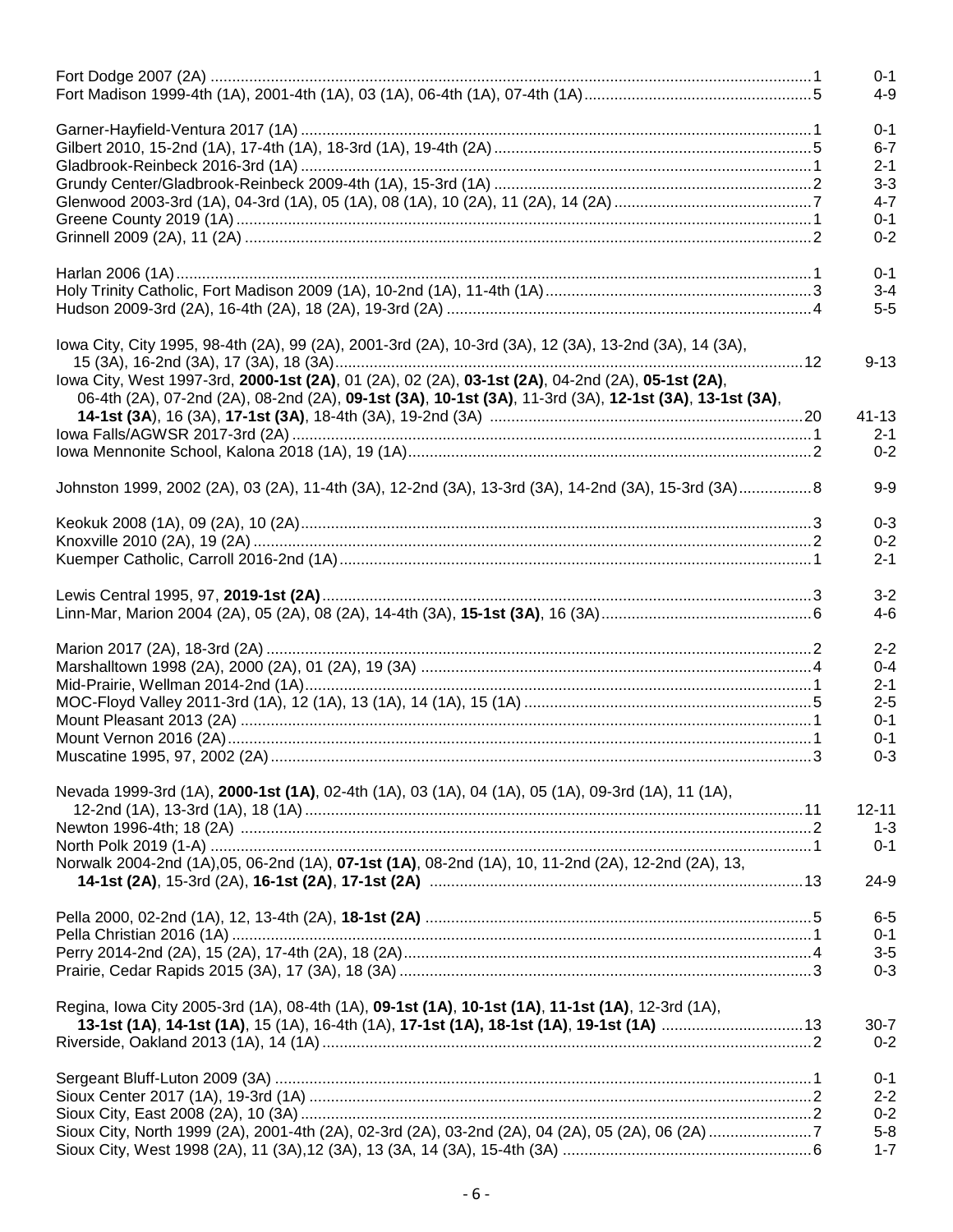| $2 - 3$                                                                                                                                                                                                                      |
|------------------------------------------------------------------------------------------------------------------------------------------------------------------------------------------------------------------------------|
| $1 - 3$                                                                                                                                                                                                                      |
| $5 - 1$                                                                                                                                                                                                                      |
| $3 - 3$                                                                                                                                                                                                                      |
| St. Albert, Council Bluffs 1998-1st (1A), 99 (1A), 2007 (1A), 09-2nd (1A), 10-4th(1A), 11 (1A), 12 (1A),                                                                                                                     |
| $6 - 10$                                                                                                                                                                                                                     |
| $6 - 6$                                                                                                                                                                                                                      |
| $0 - 1$                                                                                                                                                                                                                      |
| $0 - 1$                                                                                                                                                                                                                      |
| Urbandale 1998-1st (2A), 2000-2nd (2A), 02-1st (2A), 04-3rd (2A), 08 (2A), 17 (3A), 19 (3A) 7<br>$10-5$                                                                                                                      |
| Valley, West Des Moines 1995-2nd, 96-1st, 97-1st, 98 (2A), 99-2nd (2A), 2001-1st (2A), 02- 2nd (2A),<br>03 (2A), 04 (2A), 05-3rd (2A), 06-1st (2A), 07-3rd (2A), 10-4th (3A), 11-2nd (3A), 12-3rd (3A), 14, 15,<br>$32 - 16$ |
|                                                                                                                                                                                                                              |
| $15 - 11$                                                                                                                                                                                                                    |
| $0 - 3$                                                                                                                                                                                                                      |
| $13 - 3$                                                                                                                                                                                                                     |
| $4-6$                                                                                                                                                                                                                        |
| $0 - 1$<br>$0 - 3$                                                                                                                                                                                                           |
| $3 - 7$                                                                                                                                                                                                                      |
|                                                                                                                                                                                                                              |
|                                                                                                                                                                                                                              |
| $0 - 1$                                                                                                                                                                                                                      |
| $1 - 2$<br>$0 - 1$                                                                                                                                                                                                           |
|                                                                                                                                                                                                                              |

## SCHOOLS THAT APPEARED IN THE FALL STATE SOCCER TOURNAMENT

1994-2000

2000 Tourney -14 teams that played automatically were in the "State" Tourney with Final Four playing off for the awards.

|  | $3 - 7$ |
|--|---------|
|  | $0 - 1$ |
|  | $0 - 1$ |
|  | $2 - 2$ |
|  | $0 - 1$ |
|  | $1 - 1$ |
|  | 1-1     |
|  | $0 - 1$ |
|  | $3 - 4$ |
|  | $0 - 1$ |
|  | $5 - 2$ |
|  | $0 - 2$ |
|  | $6 - 8$ |
|  | $9 - 1$ |
|  | $1 - 2$ |
|  | $5-3$   |
|  |         |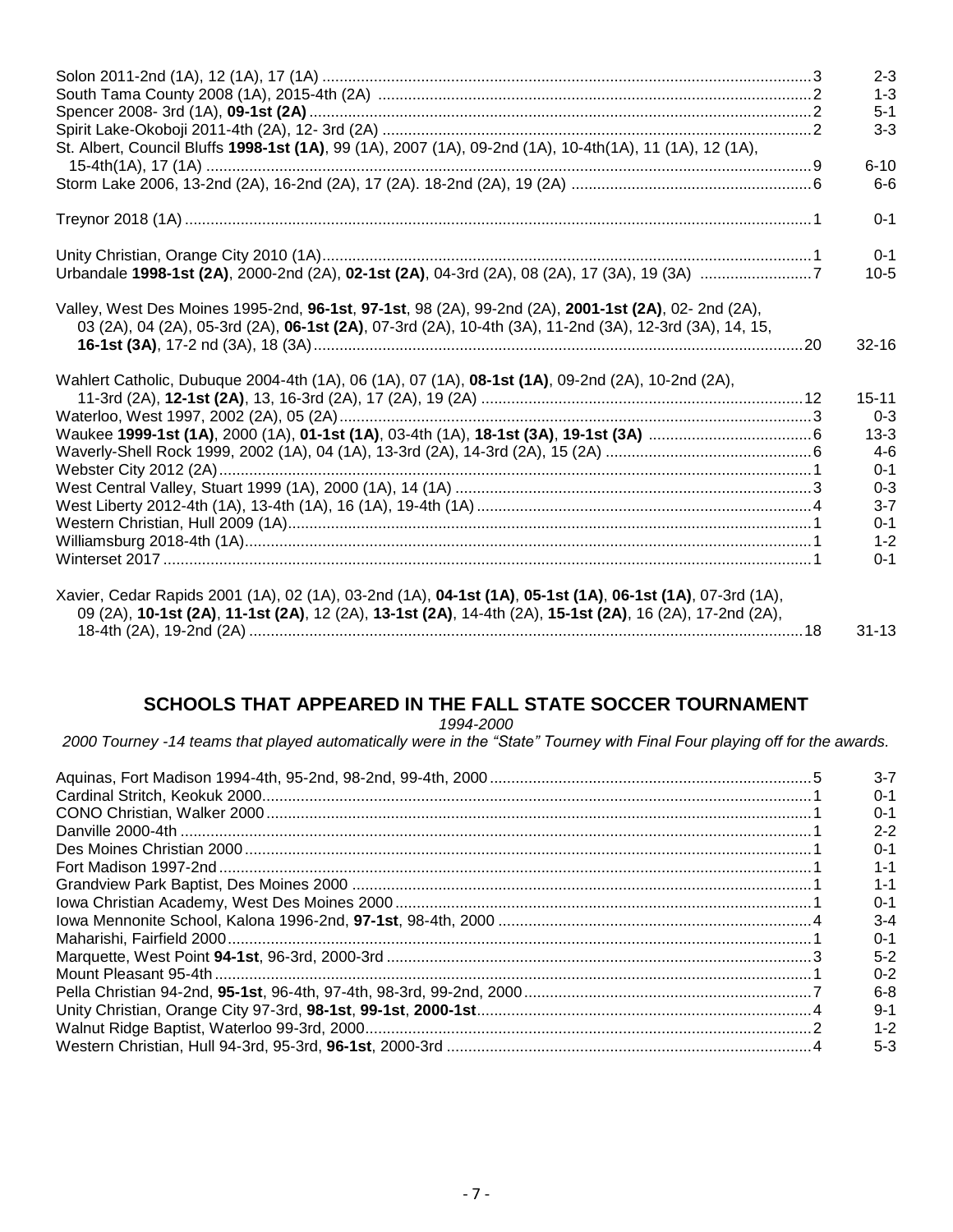#### **SCHOOLS WITH THE MOST SPRING STATE CHAMPOIONSHIPS THROUGH 2019**

- Iowa City, West
- 8 Regina, Iowa City
- Xavier, Cedar Rapids
- 5 Valley, West Des Moines
- Waukee
- 4 Norwalk
- 3 Bettendorf
- Assumption, Davenport
- 2 Beckman Catholic, Dyersville
- 2 Dowling Catholic, WDM
- 2 Wahlert Catholic, Dubuque

## **LEADING COMBINED SPRING CHAMPIONSHIPS & RUNNER-UP FINISHES THROUGH 2019**

|  | Titles Runner-up |  |
|--|------------------|--|
|  |                  |  |
|  |                  |  |
|  |                  |  |
|  |                  |  |
|  |                  |  |

## **SCHOOLS WITH THE MOST FINAL FOUR FINISHES IN SPRING STATE TOURNAMENT, 1995-2019**

| <u>No.</u> | <b>Schools</b>          | <b>Titles</b> | 2nd | <u>3rd</u> | <u>4th</u> |
|------------|-------------------------|---------------|-----|------------|------------|
| 17         | Iowa City, West         |               | 4   |            | ◠          |
| 15         | <b>Bettendorf</b>       |               | 4   |            |            |
| 14         | Valley, West Des Moines |               | 5   |            |            |
| 13         | Xavier, Cedar Rapids    |               |     |            |            |
| 12         | Regina, Iowa City       |               |     |            |            |
| 10         | <b>Norwalk</b>          |               | ∽   |            |            |

## **SCHOOLS WITH THE MOST SPRING STATE TOURNAMENT APPEARANCES THROUGH 2019**

## **SCHOOLS WITH THE LONGEST CONSECUTIVE SPRING TOURNAMENT APPEARANCES Bold Face in progress**

– Bettendorf: 1995, 96, 97, 98, 99, 2000, 01, 02, 03, 04, 05, 06, 07, 08, 09, 10

- 15 Iowa City, West: 2000, 01, 02, 03, 04, 05, 06, 07, 08, 09, 10, 11, 12, 13, 14
- **– Regina, Iowa City: 2008, 09, 10, 11, 12, 13, 14, 15, 16, 17, 18, 19**
- **– Xavier, Cedar Rapids: 2009, 10, 11, 12, 13, 14, 15, 16, 17, 18, 19**
- 8 Norwalk: 2010, 11, 12, 13, 14, 15, 16, 17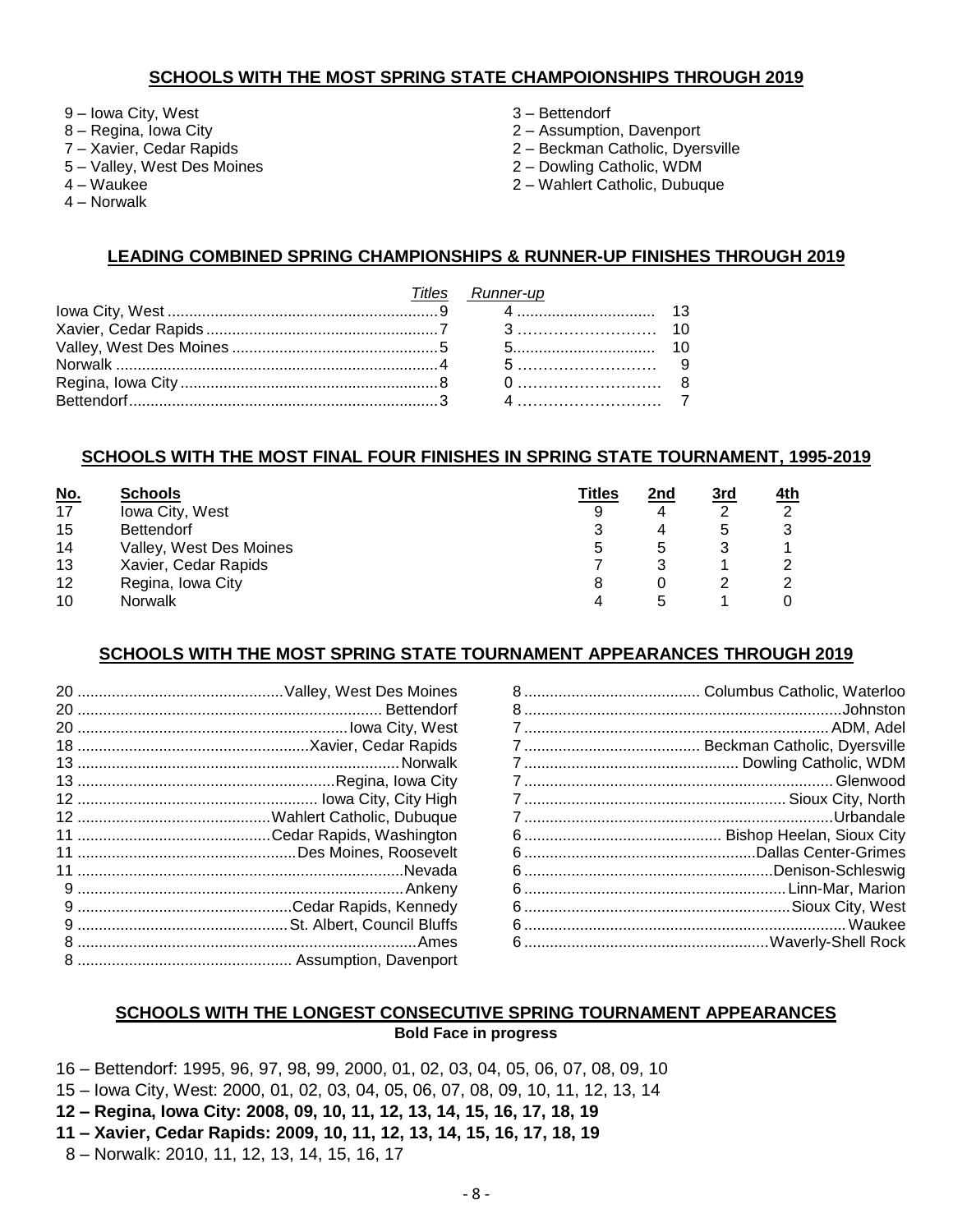- 8 Wahlert Catholic, Dubuque: 2006, 07, 08, 09, 10, 11, 12, 13
- 7 Valley, West Des Moines: 2001, 02, 03, 04, 05, 06, 07
- 7 Xavier, Cedar Rapids: 2001, 02, 03, 04, 05, 06, 07
- 6 Iowa City, City High: 2012, 13, 14, 15, 16, 17, 18
- 6 Assumption, Davenport: 1998, 99, 2000, 01, 02, 03
- 6 Beckman Catholic 2012, 13, 14, 15, 16, 17
- 6 Des Moines, Roosevelt: 1996, 97, 98, 99, 2000, 01
- 6 Sioux City, North: 2001, 02, 03, 04, 05, 06

## **SCHOOLS WITH THE MOST VICTORIES IN SPRING STATE TOURNEYS**

- 41 .................................................. Iowa City, West (41-13) 32 ...................................Valley, West Des Moines (32-16) 31 .........................................Xavier, Cedar Rapids (31-13) 31 ...........................................................Bettendorf (31-21) 30 .................................................Regina, Iowa City (30-7) 24 ................................................................ Norwalk (24-9) 15 ................................Wahlert Catholic, Dubuque (15-11) 13 ................................................................ Waukee (13-3) 13 ........................................Assumption, Davenport (13-6)
- 12 ............................................................... Nevada (12-11) 11 ...............................Beckman Catholic, Dyersville (11-6) 10 .............................................................Urbandale (10-5) 10 ................................ Cedar Rapids, Washington (10-13) 9 ................................................................. Johnston (9-9) 9 ........................................ Des Moines, Roosevelt (9-12) 9 .............................................. Iowa City, City High (9-13) 9 .................................................................... Ames (9-14)

## **173 COACHES WHO HAVE DIRECTED TEAMS TO THE SPRING STATE TOURNEY, THROUGH 2019**

| <u>Audine, oleve </u> | (0) Advier, Oeddr Rapids. 200 i  |
|-----------------------|----------------------------------|
| Anderson, Matt        | (1) Clear Lake: 2014-3rd         |
| Anhalt, Gary          | (2) Cedar Rapids, Washngton:     |
|                       | (6) Glenwood: 2003-3rd, 04-3rd   |
| Baccam, Sou           | (1) Western Christian, Hull: 200 |
|                       | (2) Waterloo, West: 2002, 05     |
| Bainter, Harv         | (5) Nevada: 2000-1st, 02-4th, 0  |
| Balliet, Aaron        | (1) Sergeant Bluff-Luton: 2009   |
| Behne, Carl           | (1) Greene County: 2019          |
| Benson, Tim           | (3) Clear Creek-Amana: 2011,     |
| Birchmier, Joshua     | (1) North Polk 2019              |
| Blackford, Matt       | (1) Dubuque Hempstead: 1996      |
|                       | (1) Wahlert, Dubuque: 2019       |
| Boehm, West           | (4) Urbandale: 1998-1st, 2000-   |
| Boley, Robb           | (1) Johnston: 1999               |
|                       | (1) West Central Valley, Stuart: |
| Bowen, Michael        | (5) Fort Madison: 1999-4th, 200  |
| Brinkmeyer, Corey     | (6) Linn-Mar (2004, 05, 08, 14-  |
| Brouwer, Gerrit       | (1) Pella Christian: 2016        |
| Burns, Jordan         | (2) Ankeny: 2018-3rd, 2019       |
| Cacho, Luis           | (2) Columbus Community, Colu     |
|                       | (1) Mid-Prairie, Wellman: 2014-  |
|                       | (1) Sioux City, West: 1998       |
| Cassidy, Curtis       | (1) Center Point-Urbana: 2019    |
| Champagne, Aaron      | (1) Fort Dodge: 2007             |
| Chavannes, Jeff       | (4) Des Moines, Roosevelt: 199   |
| Cavers, Kevin         | (1) Wahlert Catholic, Dubuque:   |
| Chizek, David         | (1) South Tama County, Tama:     |
| Clausen, Scott        | (1) Sioux City, East co-coach: 2 |
| Cochran-Bray, Bill    | (2) Spirit Lake Park-Okoboji: 20 |
| [Type here]           |                                  |
|                       |                                  |

| Acebey, Carlos     | (2) Waukee: 2018-1st, 19-1st                                       |
|--------------------|--------------------------------------------------------------------|
| Adams, Steve       | (6) Xavier, Cedar Rapids: 2001, 02, 03-2nd; 04-1st; 05-1st; 06-1st |
| Anderson, Matt     | (1) Clear Lake: 2014-3rd                                           |
| Anhalt, Gary       | (2) Cedar Rapids, Washngton: 1995-3rd, 96-3rd                      |
| Artist, Mike       | (6) Glenwood: 2003-3rd, 04-3rd, 05, 08, 10, 11                     |
| Baccam, Sou        | (1) Western Christian, Hull: 2009                                  |
|                    | (2) Waterloo, West: 2002, 05                                       |
| Bainter, Harv      | (5) Nevada: 2000-1st, 02-4th, 03, 04, 05                           |
| Balliet, Aaron     | (1) Sergeant Bluff-Luton: 2009                                     |
| Behne, Carl        | (1) Greene County: 2019                                            |
| Benson, Tim        | (3) Clear Creek-Amana: 2011, 12, 14                                |
| Birchmier, Joshua  | (1) North Polk 2019                                                |
| Blackford, Matt    | (1) Dubuque Hempstead: 1996                                        |
|                    | (1) Wahlert, Dubuque: 2019                                         |
| Boehm, West        | (4) Urbandale: 1998-1st, 2000-2nd, 02-1st, 04-3rd                  |
| Boley, Robb        | (1) Johnston: 1999                                                 |
|                    | (1) West Central Valley, Stuart: 2014                              |
| Bowen, Michael     | (5) Fort Madison: 1999-4th, 2001-4th, 03, 06-4th, 07-4th           |
| Brinkmeyer, Corey  | (6) Linn-Mar (2004, 05, 08, 14-4th, 15-1st, 16                     |
| Brouwer, Gerrit    | (1) Pella Christian: 2016                                          |
| Burns, Jordan      | (2) Ankeny: 2018-3rd, 2019                                         |
| Cacho, Luis        | (2) Columbus Community, Columbus Jct: 2014; Columbus/W-MU: 2016    |
|                    | (1) Mid-Prairie, Wellman: 2014-2nd                                 |
|                    | (1) Sioux City, West: 1998                                         |
| Cassidy, Curtis    | (1) Center Point-Urbana: 2019                                      |
| Champagne, Aaron   | (1) Fort Dodge: 2007                                               |
| Chavannes, Jeff    | (4) Des Moines, Roosevelt: 1998-3rd, 99-4th, 2000, 01              |
| Cavers, Kevin      | (1) Wahlert Catholic, Dubuque: 2017                                |
| Chizek, David      | (1) South Tama County, Tama: 2008                                  |
| Clausen, Scott     | (1) Sioux City, East co-coach: 2008                                |
| Cochran-Bray, Bill | (2) Spirit Lake Park-Okoboji: 2011-4th, 12-3rd                     |
| [Type here]        |                                                                    |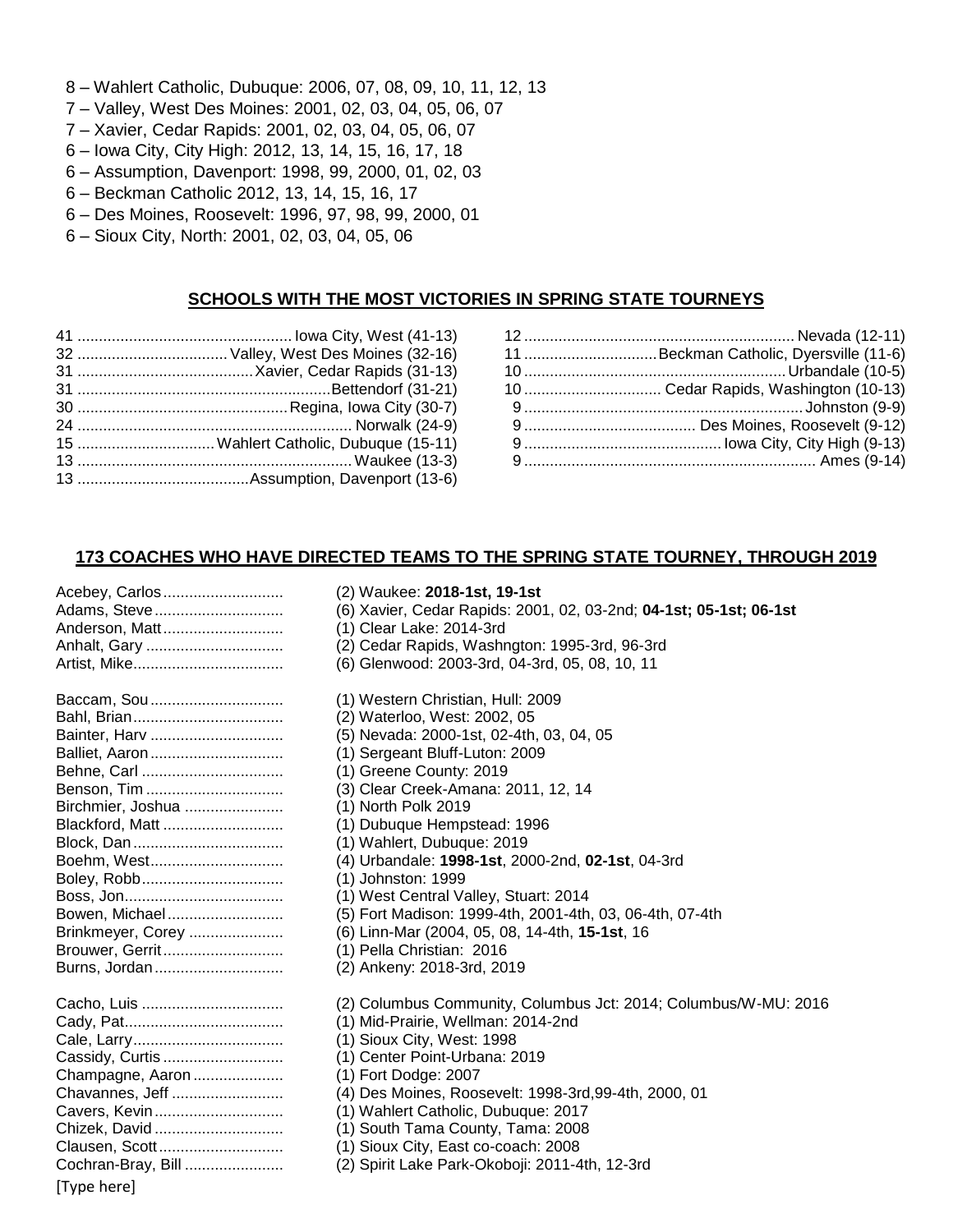Cox, Matt..................................... (1) Bondurant-Farrar: 2009 Daley, Bob................................... (1) Treynor: 2018 Didovic, Adam ............................. (1) Hudson: 2009-3rd Dobson, Brice.............................. (1) Central Lee, Donnellson: 2000-4th Donathan, Justin ......................... (2) Marshalltown: 2000, 01 Driver. James .............................. (1) Lewis Central: **2019-1st** Durr, Paul .................................... (2) Grinnell: 2009, 11 Eller, Chris................................... (1) Denison-Schleswig: (co-coach) 2004 Esterhuizen, Peter....................... (1) Dubuque, Hempstead: 2015 Evans, Adrian.............................. (1) Cedar Rapids, Kennedy: 2019 Fichtner, Marco ........................... (2) Marion: 2017, 18-3rd Folkerts, Rudy ............................. (1) Unity Christian, Orange City: 2017 Frizzell, Jim ................................. (2) Urbandale: 2017, 19 Gamble, David............................. (1) Davenport Central: 2009 Garza, Eduardo........................... (2) Central, Dewitt: 2014, 15-2nd George, Bill.................................. (4) Nevada: 2009-3rd, 11, 12-2nd, 13-3rd Gillis, Doyle ................................. (1) Dallas Center-Grimes: 1998-3rd Gravert, Gary............................... (2) Albia: 2010, 11 Griffiths, Josh .............................. (1) Des Moines, Hoover: 2008 Guiterrez, Jorge ......................... (2) Pella: 2000, 02-2nd Gunn, Mike.................................. (3) West Liberty: 2012-4th, 13-4th, 16 Haag, Bill..................................... (3) Muscatine: 1995, 87, 2002 Hamilton, Chris............................ (1) Waverly-Shell Rock: 2004 Hemmes, Bill ............................... (2) Waverly-Shell Rock: 1999, 2002 Homes, Steve.............................. (1) Des Moines, Roosevelt: 2017 Isaacson, Rick............................. (4) Ankeny: 2006, **07-1s**t, 09-4th, 10 Isgrig, Ryan ................................. (1) Kuemper Catholic, Carroll: 2016-4th Jensen, Bill.................................. (1) Davenport, West: 2000 Jensen, Carroll ............................ (2) Lewis Central: 1996, 87 Jensen, Zach............................... (1) Newton: 2018 Johannes, Scott .......................... (1) Marshalltown: 2019 Johnson, Kepler .......................... (1) Urbandale: 2008 Kaut, Tom.................................... (1) Iowa City, City High: 1999 Keeling, Shane............................ (1) Glenwood: 2014 Kennedy, Matt ............................ (2) Des Moines, Roosevelt: 2003-3rd, 04 Kenoyer, Chad ............................ (1) Co. Bluffs, Abraham Lincoln: 2000 Knutsen, Chuck........................... (1) Newton: 1995-4th Koenig, Sam................................ (1) Wahlert Catholic, Dubuque: 2016

Cunningham, Jim ........................ (1) Council Bluffs, Abraham Lincoln: 1997-4th Dinsdale, Kirk .............................. (3) Gladbrook-Reinbeck: 2009-4th, 15-3rd; GC-G-R: 2016-3rd Dryer, Matt................................... (7) Dowling Catholic, WDM: 2005, 06-2nd, 07, 08-1st, 09, **11-1st**, 13 Duax, Brian.................................. (2) Ankeny: 2016; Ankeny Centennial: 2018 Fajardo, Jose Michel ................... (8) Iowa City, City High: 2010-2nd; 12, 13-2nd, 14, 15, 16-2nd, 17, 18 Fuentes, Gary ............................. (5) Sioux City, West: 2011, 12, 13, 14, 15-4th Graham, J.P. ............................... (9) Cedar Rapids, Washington: 2003, 06, 08-4th, 10, 11, 13, 14-3rd, 16-4th, 19-3rd Hadzic, Amir................................ (12) Xavier, Cedar Rapids: 2007-3rd, 09, **10-1st, 11-1st,** 12, **13-1st**, 14-4th, **15-1st**, 16, 17-2nd, 18-4th, 19-2nd Haffar, Aziz.................................. (20) Valley, West Des Moines: 1995-2nd, **96-1st, 97-1st**, 98, 99-2nd, **2001-1st**, 02-2nd, 03, 04-3rd, 05-3rd, **06-1st**, 07-3rd, 10-4th, 11-2nd, 12-3rd, 14, 15, **16-1st**, 17-2nd, 18 Jordison, BJ................................. (4) Gilbert: 2015-2nd, 17-4th, 18-3rd, 19-4th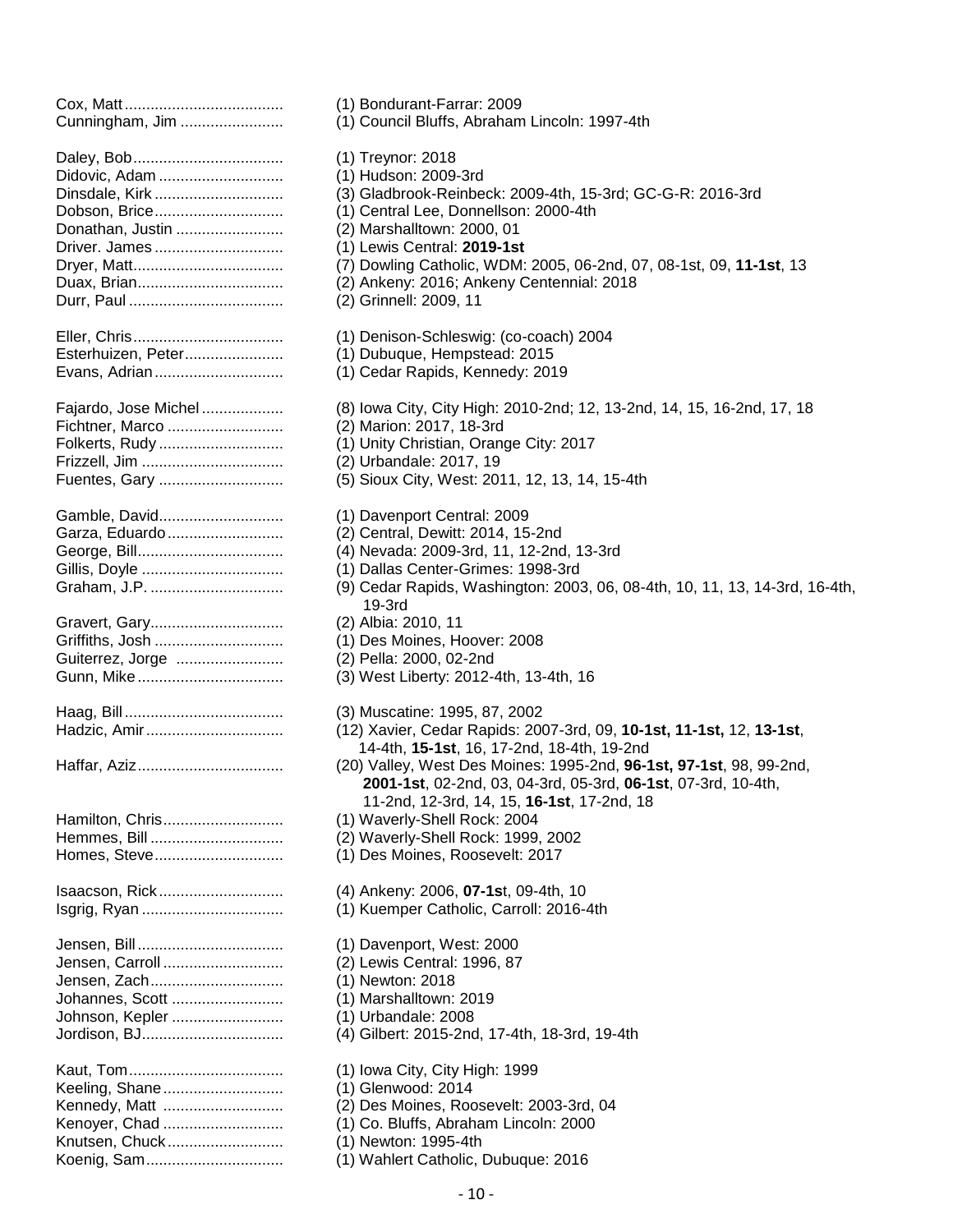| Nralik, Dustin                                                                                                                                                                                                                                                                                                                                                                    | (13) NORVAIK: 2004-200, 05, 06-4<br>12-2nd, 13, 14-1st, 15-3rd, 1                                                                                                                                                                                                                                                                                                                                                                                                                                                                                                                                                                                                                               |
|-----------------------------------------------------------------------------------------------------------------------------------------------------------------------------------------------------------------------------------------------------------------------------------------------------------------------------------------------------------------------------------|-------------------------------------------------------------------------------------------------------------------------------------------------------------------------------------------------------------------------------------------------------------------------------------------------------------------------------------------------------------------------------------------------------------------------------------------------------------------------------------------------------------------------------------------------------------------------------------------------------------------------------------------------------------------------------------------------|
| Kraxner, David                                                                                                                                                                                                                                                                                                                                                                    | (7) Assumption, Davenport co-co<br>2000- 2nd, 01, 02-1 st, 03-1st                                                                                                                                                                                                                                                                                                                                                                                                                                                                                                                                                                                                                               |
| Kudumovic, Alen<br>Kuechmann, Ted                                                                                                                                                                                                                                                                                                                                                 | (1) Iowa City, City High: 2001-3r<br>(1) Danville/New London: 2015                                                                                                                                                                                                                                                                                                                                                                                                                                                                                                                                                                                                                              |
| Lamont, Jim<br>Lange, Chad<br>Larew, Rich                                                                                                                                                                                                                                                                                                                                         | (1) Clear Lake: 2000<br>(2) Dallas Center-Grimes: 2018,<br>(1) Bishop Heelan Catholic, Siou<br>(13) Regina, Iowa City: 2005-3rd<br>13-1st, 14-1st, 15-3rd, 16-4th                                                                                                                                                                                                                                                                                                                                                                                                                                                                                                                               |
| Lascheid, Greg<br>Laskowski, Mirek                                                                                                                                                                                                                                                                                                                                                | (1) Iowa Falls-Alden-AGWSR 20<br>(7) Beckman Catholic, Dyersville<br>16-1st, 17-3rd                                                                                                                                                                                                                                                                                                                                                                                                                                                                                                                                                                                                             |
| Lawler, Mike<br>Lewis, Curt<br>Lorkovic, Tom                                                                                                                                                                                                                                                                                                                                      | (1) Iowa City, West: 1997<br>(3) Prairie, Cedar Rapids: 2015,<br>(2) West Central Valley, Stuart: 1<br>(7) St. Albert, Co. Bluffs: 2007, 0                                                                                                                                                                                                                                                                                                                                                                                                                                                                                                                                                      |
| MacRae, Ben<br>Maletta, William<br>Maxey, Steve<br>McCain, Dan<br>McCollom, Bob<br>McCord, Justin<br>McCulloh, Thomas<br>McMurrin, Jeremy<br>Michalik, Julius<br>Mick, Dylan<br>Miedema, David<br>Miller, Marcus<br>Miller, Tawnya<br>Mogenson, Tyler<br>Monks, John<br>Morrey, Jim<br>Muhamedagic, Aldin<br>Muhamedagic, Armel<br>Mulder, Mike<br>Murphy, Colin<br>Murray, Kevin | (2) Spencer: 2008, 09-1st<br>(1) Columbus Catholic, Waterloc<br>(1) Bishop Heelan Catholic, Siou<br>(2) Des Moines, Roosevelt, 1996<br>(1) Colo-NESCO: 2001-3rd<br>(2) Wahlert Catholic, Dubuque: 2<br>(1) Center Point-Urbana: 2009<br>(3) Solon: 2011-2nd, 12, 17<br>(1) Harlan: 2006<br>(1) Knoxville: 2019<br>(2) MOC-Floyd Valley 2014, 15<br>(2) Iowa Mennonite School, Kalc<br>(1) Nevada 1999-3rd<br>(1) Sioux City, East: co-coach 20<br>(1) Danville: 2002<br>(3) Columbus Catholic, Waterloc<br>(3) Waverly-Shell Rock: 2013-3r<br>(1) Cedar Falls: 2007<br>(3) MOC-Floyd Valley: 2011-3rd,<br>(1) Clear Lake: 2010-3rd<br>(1) Mount Vernon: 2016<br>(1) Dallas Center-Grimes: 2009- |
| Nelson, Kyle<br>Olson, Steve<br>Overla, Gary                                                                                                                                                                                                                                                                                                                                      | (2) Decorah: 2008, 10-3rd<br>(1) Ames: 1995-4th<br>(4) Perry: 2014-2nd, 15, 17-4th,                                                                                                                                                                                                                                                                                                                                                                                                                                                                                                                                                                                                             |
| Pennington, Ben                                                                                                                                                                                                                                                                                                                                                                   | (20) Bettendorf: 1995-1st, 96, 97<br>02-4th, 03-4th, 04-1st, 05-2n                                                                                                                                                                                                                                                                                                                                                                                                                                                                                                                                                                                                                              |
| Perkins, Steve<br>Petersen, Doug<br>Ponce, Walton                                                                                                                                                                                                                                                                                                                                 | 12, 17-3rd, 18-2nd, 19-th<br>(1) Des Moines, Roosevelt: 2016<br>(3) Holy Trinity Catholic, Fort Ma<br>(1) West Liberty 2019-4th<br>(1) Cedar Falls: 2009<br>(1) Wahlert Catholic, Dubuque: 2                                                                                                                                                                                                                                                                                                                                                                                                                                                                                                    |
| Rahnavardi, Ali                                                                                                                                                                                                                                                                                                                                                                   | (1) Waterloo, West: 1997<br>(1) Des Moines Christian: 2013<br>(3) Hudson: 2016, 18, 19-3rd<br>(3) Wahlert Catholic, Dubuque: 2                                                                                                                                                                                                                                                                                                                                                                                                                                                                                                                                                                  |
|                                                                                                                                                                                                                                                                                                                                                                                   |                                                                                                                                                                                                                                                                                                                                                                                                                                                                                                                                                                                                                                                                                                 |

|                                      | (1) Des Moines, Hoover: 1995                                                                                                                                             |
|--------------------------------------|--------------------------------------------------------------------------------------------------------------------------------------------------------------------------|
| Kralik, Dustin                       | (13) Norwalk: 2004-2nd, 05, 06-2nd, 07-1st, 08-2nd, 10, 11-2nd,<br>12-2nd, 13, 14-1st, 15-3rd, 16-1st, 17-1st                                                            |
| Kraxner, David                       | (7) Assumption, Davenport co-coach: 1996, 98-2nd, 99-2nd,<br>2000- 2nd, 01, 02-1 st, 03-1st                                                                              |
| Kudumovic, Alen                      | (1) Iowa City, City High: 2001-3rd                                                                                                                                       |
| Kuechmann, Ted                       | (1) Danville/New London: 2015                                                                                                                                            |
| Lamont, Jim                          | (1) Clear Lake: 2000                                                                                                                                                     |
| Lane, Collin                         | (2) Dallas Center-Grimes: 2018, 19                                                                                                                                       |
| Lange, Chad                          | (1) Bishop Heelan Catholic, Sioux City: 2010                                                                                                                             |
| Larew, Rich                          | (13) Regina, Iowa City: 2005-3rd, 08-4th, 09-1st, 10-1st, 11-1st, 12-3rd,<br>13-1st, 14-1st, 15-3rd, 16-4th, 17-1st, 18-1st, 19-1st                                      |
| Lascheid, Greg                       | (1) Iowa Falls-Alden-AGWSR 2017-3rd                                                                                                                                      |
| Laskowski, Mirek                     | (7) Beckman Catholic, Dyersville: 2010, 12, 13-2nd, 14-4th, 15-1st,<br>16-1st, 17-3rd                                                                                    |
| Lawler, Mike                         | (1) Iowa City, West: 1997                                                                                                                                                |
| Lewis, Curt                          | (3) Prairie, Cedar Rapids: 2015, 17, 18                                                                                                                                  |
|                                      | (2) West Central Valley, Stuart: 1999, 2000                                                                                                                              |
| Lorkovic, Tom                        | (7) St. Albert, Co. Bluffs: 2007, 09-2nd, 10-4th, 11, 12, 15-4th, 17                                                                                                     |
| MacRae, Ben                          | (2) Spencer: 2008, 09-1st                                                                                                                                                |
| Maletta, William                     | (1) Columbus Catholic, Waterloo: 2019-2nd                                                                                                                                |
| Maxey, Steve                         | (1) Bishop Heelan Catholic, Sioux City 1996                                                                                                                              |
| McCain, Dan                          | (2) Des Moines, Roosevelt, 1996-2nd                                                                                                                                      |
| McCollom, Bob                        | (1) Colo-NESCO: 2001-3rd                                                                                                                                                 |
| McCord, Justin                       | (2) Wahlert Catholic, Dubuque: 2012-1st, 13                                                                                                                              |
| McCulloh, Thomas                     | (1) Center Point-Urbana: 2009                                                                                                                                            |
| McMurrin, Jeremy<br>Michalik, Julius | (3) Solon: 2011-2nd, 12, 17<br>(1) Harlan: 2006                                                                                                                          |
| Mick, Dylan                          | (1) Knoxville: 2019                                                                                                                                                      |
| Miedema, David                       | (2) MOC-Floyd Valley 2014, 15                                                                                                                                            |
| Miller, Marcus                       | (2) Iowa Mennonite School, Kalona: 2018, 19                                                                                                                              |
| Miller, Tawnya                       | (1) Nevada 1999-3rd                                                                                                                                                      |
| Mogenson, Tyler                      | (1) Sioux City, East: co-coach 2008                                                                                                                                      |
| Monks, John                          | (1) Danville: 2002                                                                                                                                                       |
| Morrey, Jim                          | (3) Columbus Catholic, Waterloo: co-coach 2006-3rd, 07,11                                                                                                                |
| Muhamedagic, Aldin                   | (3) Waverly-Shell Rock: 2013-3rd, 2014-3rd, 15                                                                                                                           |
| Muhamedagic, Armel                   | (1) Cedar Falls: 2007                                                                                                                                                    |
| Mulder, Mike                         | (3) MOC-Floyd Valley: 2011-3rd, 12, 13                                                                                                                                   |
| Murphy, Colin                        | (1) Clear Lake: 2010-3rd                                                                                                                                                 |
| Murray, Kevin                        | (1) Mount Vernon: 2016                                                                                                                                                   |
|                                      | (1) Dallas Center-Grimes: 2009-4th                                                                                                                                       |
| Nelson, Kyle                         | (2) Decorah: 2008, 10-3rd                                                                                                                                                |
| Olson, Steve                         | (1) Ames: 1995-4th                                                                                                                                                       |
| Overla, Gary                         | (4) Perry: 2014-2nd, 15, 17-4th, 18                                                                                                                                      |
| Pennington, Ben                      | (20) Bettendorf: 1995-1st, 96, 97, 98-2nd, 99-1st, 2000-3rd, 01-2nd,<br>02-4th, 03-4th, 04-1st, 05-2nd, 06-3rd, 07-4th, 08-3rd, 09-3rd, 11,<br>12, 17-3rd, 18-2nd, 19-th |
| Perkins, Steve                       | (1) Des Moines, Roosevelt: 2016                                                                                                                                          |
| Petersen, Doug                       | (3) Holy Trinity Catholic, Fort Madison: 2009, 10-2nd, 11-4th                                                                                                            |
| Ponce, Walton                        | (1) West Liberty 2019-4th                                                                                                                                                |
| Printz, Josh                         | (1) Cedar Falls: 2009                                                                                                                                                    |
|                                      | (1) Wahlert Catholic, Dubuque: 2008-1st                                                                                                                                  |
| Rahnavardi, Ali                      | (1) Waterloo, West: 1997                                                                                                                                                 |
|                                      | (1) Des Moines Christian: 2013                                                                                                                                           |
|                                      | (3) Hudson: 2016, 18, 19-3rd                                                                                                                                             |
| Rizzo, Nick                          | (3) Wahlert Catholic, Dubuque: 2009-2nd, 10-2nd, 11-4th                                                                                                                  |
|                                      |                                                                                                                                                                          |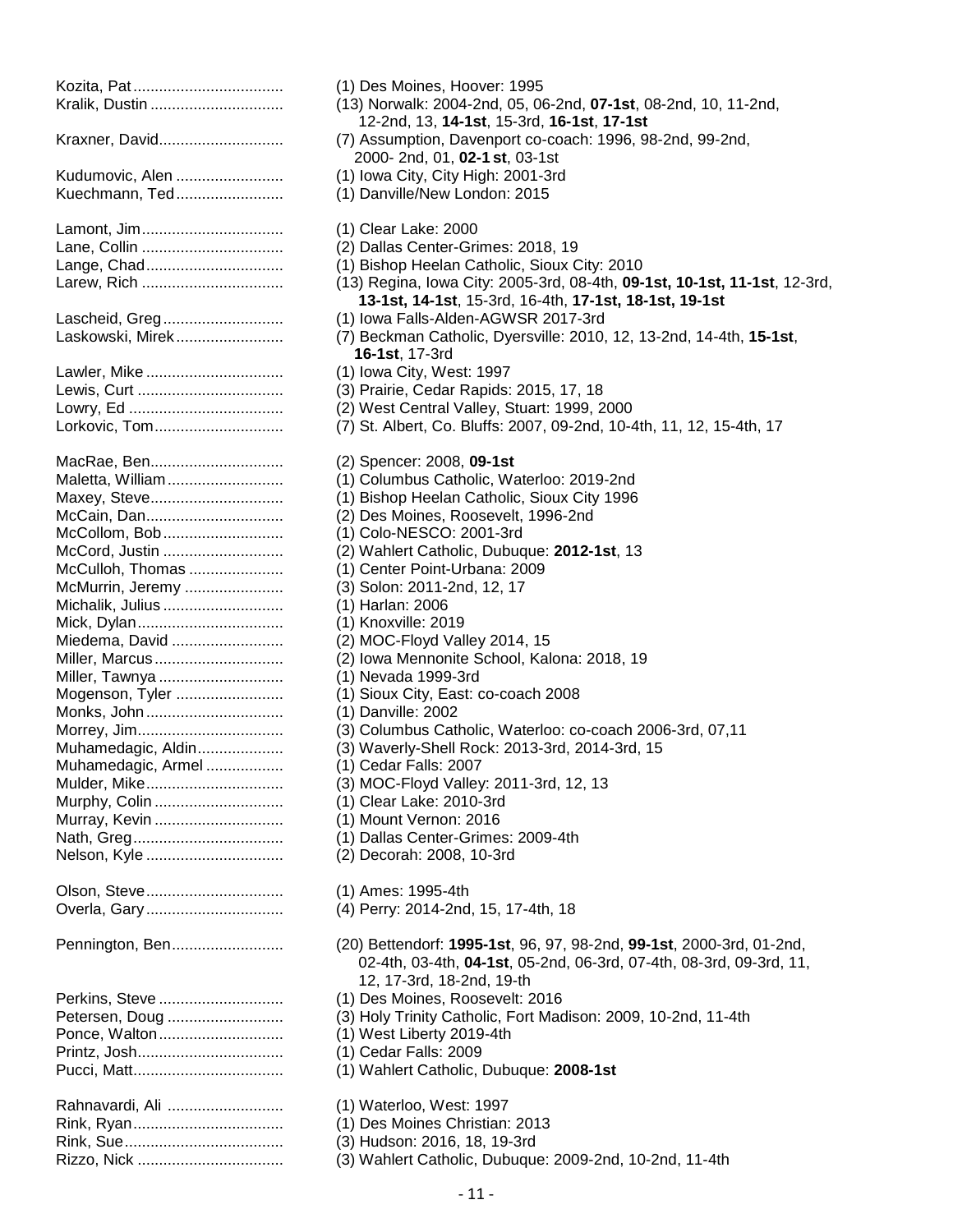| Robertson, Steve |
|------------------|
|                  |
|                  |
|                  |

| Sampson, Todd        |
|----------------------|
| Sandman, John        |
| Schekirke, Ben       |
| Schieffer, Greg      |
| Schmitz, Neil        |
| Schouweiler, Russell |
| Schulte, Chris       |
| Shea, Dennis         |
| Shields, Bill        |
| Signorin, Craig      |
| Smith, Jonathon      |
| Solomon, Mark        |
| Stiles, Brad         |
|                      |
| Stratton, Kenny      |
| Sullivan, Cody       |
| Sullivan, Don        |
|                      |
| Tafoya, Corey        |
|                      |
|                      |
| Terrones, Tino       |
| Thomas, Bob          |
| Thomas, John         |
|                      |
| Travis, Mark         |
| Trevino, Carolos     |
| Tsiobanos, Costa     |
| Tsiobanos, George    |
|                      |
| Turner, Dave         |
|                      |
| Van Ruler, Dave      |
|                      |
| Weber, Arlyn         |
| Webster, Dan         |
| Weeks, Heath         |
| Wellman, Kevin       |
| Wiggins, Dave        |
| Wilkerson, Matt      |
| Williams, Eric       |
| Zeledon, Julio       |
| Zeller, Greg         |
|                      |
| Zmolek, Chad         |
| Zwiener, Tim         |

(5) Cedar Rapids, Kennedy co-coach: 2004, 07, 10-3rd, 11, 13-4th (5) Cedar Rapids, Kennedy co-coach: 2004, 07, 10-3rd, 11, 13-4th  $(1)$  Underwood: 2016 (1) Gilbert: 2010 (4) Des Moines, Roosevelt: 2010 Ankeny: 2012, 13 Ankeny Centennial: 2015-2nd (1) Nevada: 2018 (1) Bishop Heelan Catholic, Sioux City: 2003 (5) Storm Lake: 2013-2nd, 16-2nd, 17, 18-2nd, 19 Schieffer, Greg ............................ (2) Waukee: **1999-1st**, 2000 (1) Mount Pleasant 2013 (1) Decorah-North Winneshiek: 2005-4th (1) Cedar Falls: 2006 (2) St. Albert, Co. Bluffs: **1998-1st**, 99 (6) ADM, Adel: 2006, 09, 11, 12-4th, 13, 15  $(1)$  Webster City: 2012 (1) Knoxville: 2010 (3) Pella: 2012, 13-4th, 18-1st (18) Iowa City, West: 2001, 02, 03-1st, 04-2nd, 05-1st, 06-4th, 07-2nd, 08-2nd, **09-1st, 10-1st**, 11-3rd, **12-1st, 13-1st, 14-st**, 16, **17-1st**, 18-4th, 19-2nd (2) Dallas Center-Grimes: 2001, 02 (1) Winterset: 2017 (7) Columbus Catholic, Waterloo: 2001, 03, 06-3rd, 07, 11, 12-1st, 13 (3) Cedar Rapids, Kennedy: 1998, 99, 2003 (1) South Tama County: 2015-4th (1) Centerville: 2007 (3) Keokuk: 2008, 09, 10 (2) Riverside, Oakland 2013, 14 (2) Johnston: 2002, 03 (1) Bondurant-Farrar 1999 (6) Denison-Schleswig: 2000-2nd, 01-2nd, 02, 04 (co-coach), 05, 06-2nd (3) Sioux City, North: 2004 (co-coach), 05, 06 (8) Sioux City, North: 1999, 2001-4th, 02-3rd, 03-2nd, 04 (co-coach) Bishop Heelan Catholic, Sioux City: 2014, 15, 16 (3) Wahlert Catholic, Dubuque: 2004-4th, 06, 07 (3) Sioux Center: 2017, 19-3rd (1) Dubuque, Hempstead:1999-3rd (2) Des Moines Christian: 2015, 18-2nd (5) Johnston: 2011-4th, 12-2nd, 13-3rd, 14-2nd, 15-3rd (2) Aquinas, Fort Madison: 2004, 04-2nd Wiggins, Dave ............................. (2) Waukee: **2001-1st**, 03-4th (1) Iowa City, West: 2000-1st (1) Garner-Hayfield-Ventura: 2017 (1) Storm Lake: 2006 (9) Assumption, Davenport co-coach: 1996, 98-2nd, 99-2nd, 2000-2nd, 01, **02-1st**, 03-1st, 17-2nd (head coach), 18 (8) Ames: 2000-4th; 01, 05-4th; 09-2nd, 12-4th; 14, 16-3rd, 17-4th

(1) Iowa City, City High: 1995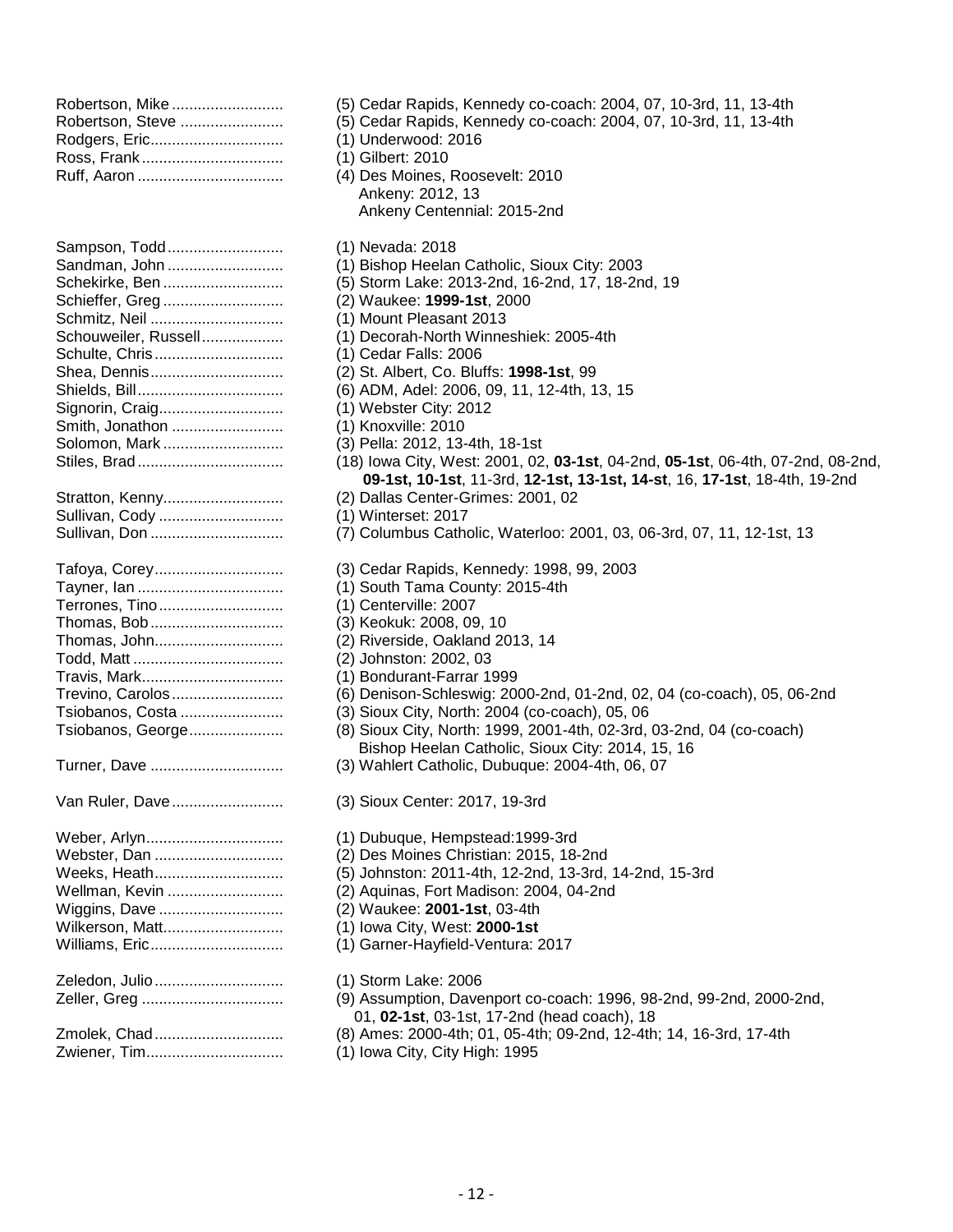## **25 COACHES WITH STATE SPRING CHAMPIONSHIPS**

| Acebey, Carlos    | (2) Waukee: 2018-1st, 19-1st                                                                  |
|-------------------|-----------------------------------------------------------------------------------------------|
| Adams, Steve      | (3) Xavier, Cedar Rapids: 2004-1st; 05-1st; 06-1st                                            |
| Bainter, Harv     | (1) Nevada: 2000-1st                                                                          |
| Boehm, West       | (2) Urbandale: 1998-1st, 2002-1st                                                             |
| Brinkmeyer, Corey | (1) Linn-Mar 2015                                                                             |
| Driver, James     | (1) Lewis Central 2019-1st                                                                    |
|                   | (2) Dowling Catholic, WDM: 2008-1st, 11-1st                                                   |
| Hadzic, Amir      | (4) Xavier, Cedar Rapids: 2010-1st, 11-1st, 13-1st, 15-1st                                    |
|                   | (5) Valley, West Des Moines: 1996-1st, 97-1st, 2001-1st, 06-1st, 16-1st                       |
| Isaacson, Rick    | (1) Ankeny: 2007-1st                                                                          |
| Kralik, Dustin    | (4) Norwalk: 2007-1st, 14-1st, 16-1st, 17-1st                                                 |
| Kraxner, David    | (2) Assumption, Davenport co-coach: 2002-1st, 03-1st                                          |
| Larew, Rich       | (8) Regina, Iowa City: 2009-1st, 10-1st, 11-1st, 13-1st, 14-1st, 17-1st, 18-1 st,<br>$19-1st$ |
| Laskowski, Mirek  | (2) Beckman Catholic, Dyersville: 2015-1st, 16-1st,                                           |
| MacRae, Ben       | (1) Spencer: 2009-1st                                                                         |
| McCord, Justin    | (1) Wahlert Catholic, Dubuque: 2012-1st                                                       |
| Pennington, Ben   | (3) Bettendorf: 1995-1st, 99-1st, 2004-1st,                                                   |
|                   | (1) Wahlert Catholic, Dubuque: 2008-1st                                                       |
| Schieffer, Greg   | (1) Waukee: 1999-1st                                                                          |
| Shea, Dennis      | (1) St. Albert, Council Bluffs 1998-1st                                                       |
| Solomon, Mark     | (1) Pella 2018-1st                                                                            |
|                   | (8) Iowa City, West: 2003-1st, 05-1st, 09-1st, 10-1st, 12-1st, 13-1st,<br>14-1st, 17-1st      |
| Sullivan, Don     | (1) Columbus Catholic, Waterloo: 2012-1st,                                                    |
| Wiggins, Dave     | (1) Waukee: 2001-1st                                                                          |
| Wilkerson, Matt   | (1) Iowa City, West: 2000-1st                                                                 |
|                   | (2) Assumption, Davenport co-coach: 2002-1st,03-1st                                           |

## **COACHES WITH THE MOST SPRING STATE TOURNEY APPEARANCES THRU 2019**

| 20  Aziz Haffar, Valley, West Des Moines             |
|------------------------------------------------------|
|                                                      |
|                                                      |
|                                                      |
|                                                      |
| 12  Amir Hadzic, Xavier, Cedar Rapids                |
| 9  Greg Zeller, Assumption, Davenport                |
| 9  J.P. Graham, Cedar Rapids, Washington             |
| 8 Jose Michel Fajardo, Iowa City, City High          |
| 8 George Tsiobanos, Bishop Heelan; Sioux City, North |
|                                                      |
| 7  Matt Dryer, Dowling Catholic, WDM                 |
| 7 Mirek Laskowski, Beckman Catholic, Dyersville      |

| 7Tom Lorkovic, St. Albert, Co. Bluffs             |
|---------------------------------------------------|
| 7  David Kraxner, co-coach Assumption, Davenport  |
| 7 Don Sullivan, Columbus Catholic, Waterloo       |
|                                                   |
|                                                   |
| 6Carlos Trevino, Denison-Schleswig                |
| 6 Steve Adams, Xavier, Cedar Rapids               |
|                                                   |
|                                                   |
|                                                   |
| 5Mike Robertson, co-coach Cedar Rapids Kennedy    |
| 5 Steve Robertson, co-coach Cedar Rapids, Kennedy |
|                                                   |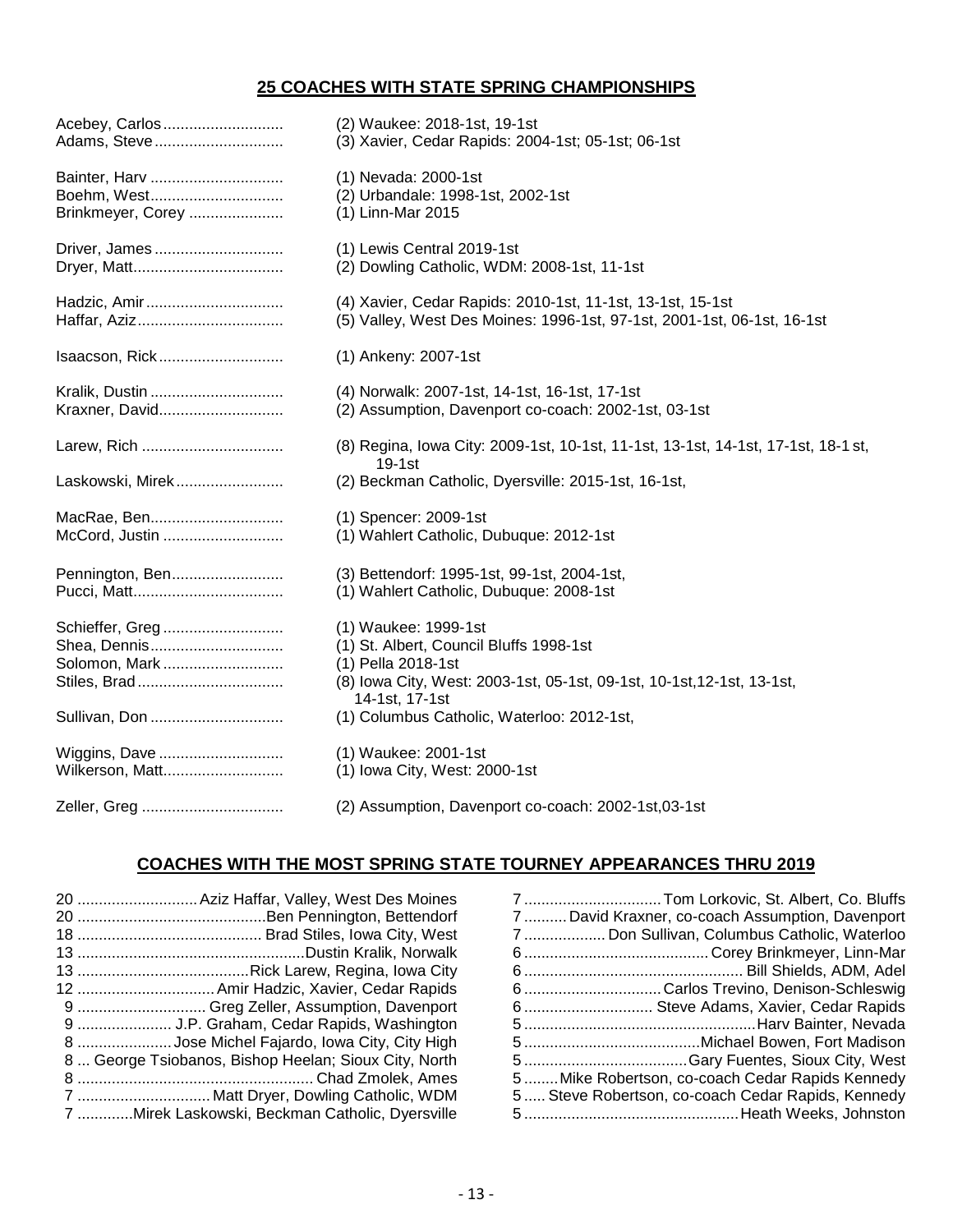## **COACHES WHO DIRECTED TEAMS TO THE FALL STATE TOURNEY**

| Alaniz, Tom     |
|-----------------|
| Bowen, Mike     |
|                 |
|                 |
|                 |
| Doorenbal, John |
|                 |
| Holtkamp, Larry |
| Hospers, Gene   |
|                 |
| Menke, Keith    |
| Miller, Marcus  |

- (1) Mount Pleasant: 1995-4th
- (3) Fort Madison: 1997-2nd,
- Aquinas, Fort Madison: 1998-2nd, 99-4th,
- (1) Walnut Ridge Baptist, Waterloo: 1999-3rd,
- (2) Unity Christina, Orange City: 1997-3rd, 98-1st, 99-1st, 2000-1st
- (2) Western Christian, Hull: 1994-3 rd, 1995-3 rd, 1996-1st
- (6) Pella Christian: 1994-2nd, 1995-1st, 1996-4th, 1997-4th, 98-rd, 99-2nd,
- (2) Aquinas, Fort Madison: 1994-4th, 1995-2nd,

(1) Western Christian, Hull 20003 rd

- $(1)$  Danville 2000-4th
- (3) Marquette, West Point: 1994-1st, 1996-3rd, 2000-2nd
- (3) Iowa Mennonite School, Kalona: 1996: 2nd, 97-1st, 98-1st;

#### **6 COACHES WITH FALL CHAMPIONSHIPS**

- Doorenbal, John.......................... (1) Western Christian, Hull: 1996-1st Eggink, Larry ............................... (1) Pella Christian: 1995-1st Menke, Keith ............................... (1) Marquette, West Point:1994-1st
- De Ruiter, Darryl ......................... (3) Unity Christian, Orange City:1998-1st, 99-1st, 2000-1st
	-
	-
	-
- Miller, Marcus .............................. (1) Iowa Mennonite School, Kalona: 1997-1st

#### **OFFICIALS APPEARANCES IN SPRING & FALL TOURNEY THRU 2019**

*Bold-Face denotes member of IHSAA Officials Hall of Fame*

| <b>OFFICIAL</b>       | <b>HOME</b>           | <b>STATE TOURNEY APPEARANCES (Total)</b>                             |
|-----------------------|-----------------------|----------------------------------------------------------------------|
| Abara, Okey           | Sioux City            | 1998, 99, 2000, F-2000, 2001, 02, 03, 04, 05, 06, 07,                |
|                       |                       | 08, 09, 11, 12, 13, 16, 17, 18, 19 (20)                              |
| Abkemeier, David      | Waverly               | 2010, 11, 12, 14, 16, 17, 18, 19(8)                                  |
| Ackerson, Kent        | Iowa City             | 2000, F-2000, 2002 (3)                                               |
| Ackerson, Kristopher  | Iowa City             | $F-2000(1)$                                                          |
| Adams, Cedric         | Des Moines            | 2015(1)                                                              |
| Agocs, Louis          | Clive                 | 2010, 11, 12 (3)                                                     |
| Albertson, James J.   | Marion                | 1997, F-98, 99, 2001 (4)                                             |
| Albright, Denis       | Dubuque               | F-94, 95, F-95, 96 (4)                                               |
| Albright, James       | Dubuque               | 1995(1)                                                              |
| Al-Yasiri, Hazim      | Cedar Rapids          | 2014, 19(2)                                                          |
| AL-Yassery, Falah     | Cedar Rapids          | 2013, 14 (2)                                                         |
| Al-Yassiri, Latif     | Cedar Rapids          | 2002, 03, 04, 05, 06, 07, 08, 09, 10, 11, 12, 13, 14,<br>17(14)      |
| Alicic, Elvir         | Urbandale             | 2012, 13, 14 (3)                                                     |
| Amaya, Oscar          | Perry                 | 2007, 08, 09, 10, 11, 12, 13, 14, 15, 16, 17, 18, 19 (13)            |
| Annexstad, William G. | Des Moines            | F-94, 95, F-95, 96, F-96, 97, F-97, 98, 99, 2001, 02,<br>03, 04 (13) |
| Armbrust, Gerald      | <b>Council Bluffs</b> | 2000(1)                                                              |
| Arney, Greg           | <b>Bettendorf</b>     | 2012, 13 (2)                                                         |
| Auge, Bradley         | Fort Madison          | F-97, 2000, F-2000 (3)                                               |
| Backus, Adam          | Davenport             | 2011(1)                                                              |
| Ballard, Michael L.   | Grimes                | 1997, 98, 99, F-2000, 2001, 02, 05, 06 (8)                           |
| Barr, Judson          | Des Moines            | 2006(1)                                                              |
| Baxter, Patrick       | Urbandale             | 2015, 16, 17, 18 (4)                                                 |
| Benda, Steven M.      | Fort Madison          | F-97, 98, F-98, F-99, F-2000, 2001, 02, 03 (8)                       |
| Benson, Phil          | Davenport             | 2011(1)                                                              |
| Berneking, Douglas    | <b>Bettendorf</b>     | 2012(1)                                                              |
| Blazevic, Darko       | Indianola             | 2015, 16, 17, 18 (4)                                                 |
| Blum, Timothy         | <b>Council Bluffs</b> | 2002, 03, 04, 05, 06, 07, 08, 09, 10, 11, 12, 13, 14,                |
|                       |                       | 15, 16 (15)                                                          |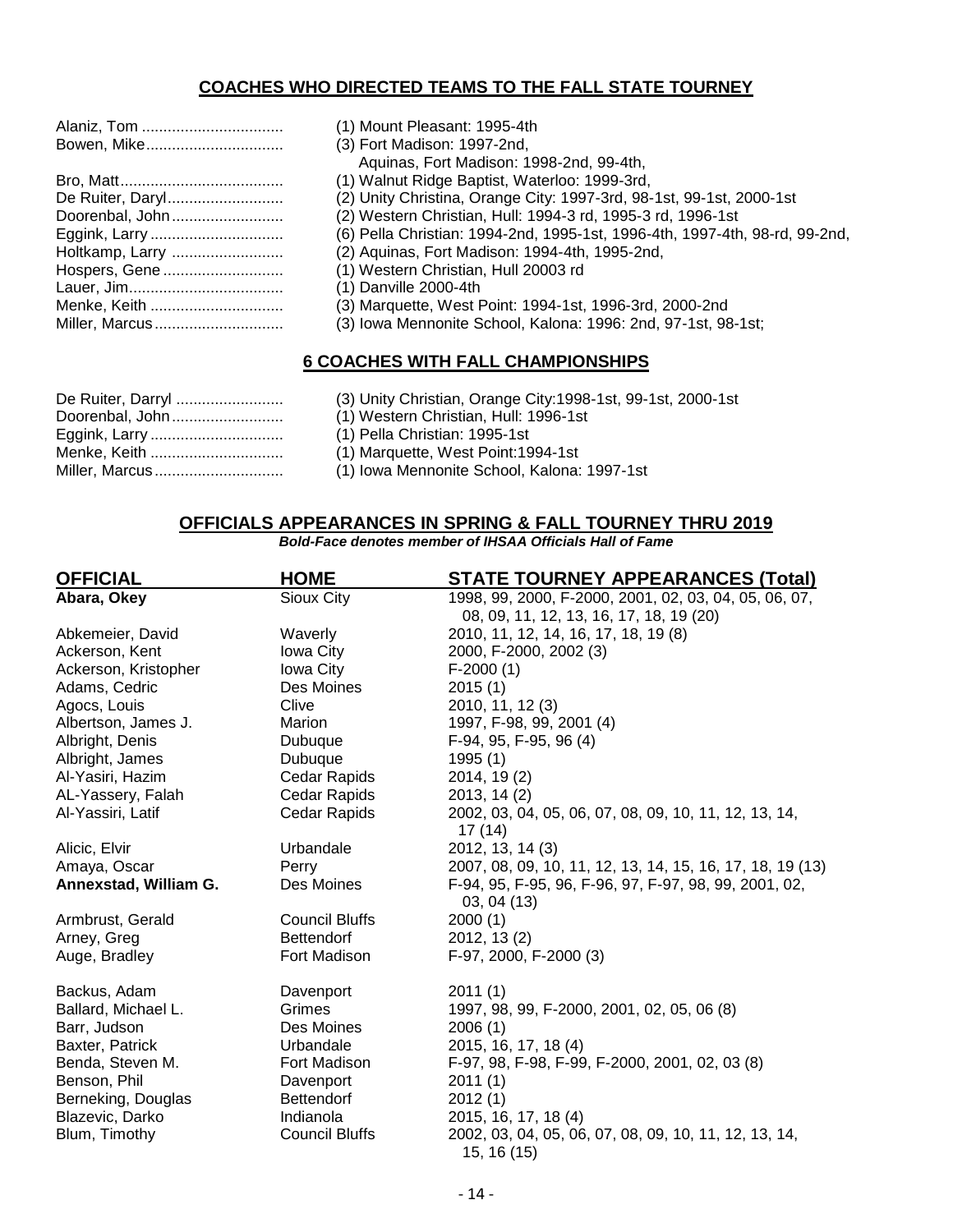| Brand, Derek          | Sergeant Bluff-Luton       | 2015(1)                                                                |
|-----------------------|----------------------------|------------------------------------------------------------------------|
| Brandfass, David      | Dubuque                    | 1995 (1)                                                               |
| Brandt, Wayne         | Marion                     | $F-2000(1)$                                                            |
| Bruns, Dick           | Mason City                 | 2010, 12 (2)                                                           |
| Bryant, Doug          | <b>Bettendorf</b>          | F-94, F-95 (2)                                                         |
| Bulicek, Jake         | Cedar Rapids/Swisher       | F-99, 2001, 03, 09, 10, 11, 15(7)                                      |
| Burhow, Luke          | Urbandale                  | 2014, 17, 18, 19 (4)                                                   |
| Bush, Pete            | Des Moines                 | 2010(1)                                                                |
| Calderon, Jose        | <b>Burlington</b>          | $F-99(1)$                                                              |
| Caley, Michael        | Cedar Falls                | 2003, 04 (2)                                                           |
| Cataldi, Daniel       | Urbandale                  | 2004, 05, 06, 08, 09, 13 (6)                                           |
| Cawley, Daniel        | Cedar Falls                | 2004, 05, 06, 08, 09, 10, 12, 13, 14, 15, 16, 17 (12)                  |
| Chavannes, Michael    | Des Moines                 | 99(1)                                                                  |
| Christensen, Dallon   | <b>Cedar Falls</b>         | 2005(1)                                                                |
| Christofferson, Rod   | Ankeny                     | 2015, 16, 18 (3)                                                       |
| Civitate, Christopher | Des Moines                 | 2012, 13, 15, 16, 17, 18 (6)                                           |
| Clark, Kyle           | Waterloo                   | 2016, 17, 18. 19 (4)                                                   |
| Cohen, Brian          | <b>Cedar Rapids/Robins</b> | F-94, 95, F-95, 96, F-96, 97, F-97, 98, 99, 2000, 01,                  |
|                       |                            | 02, 03, 04, 05, 06, 07, 08, 09, 10, 11, 12, 13, 15 (24)                |
| Cohen, Jeremy         | Iowa City                  | 2018, 19(2)                                                            |
| Conway, Edward X.     | <b>Council Bluffs</b>      | 1996, 97, 98, 99, 2000, 01, 02, 03, 04, 05, 06, 07,<br>08, 09, 10 (15) |
| Cook, James           | <b>Cedar Falls</b>         | 2012, 13, 14 (3)                                                       |
| Cook, Jeffrey         | Cedar Rapids               | 2009, 10, 12, 13, 17 (5)                                               |
| Cooper, Brian         | Dubuque                    | 99(1)                                                                  |
| Crowe, Robert         | Dubuque                    | 2009(1)                                                                |
| Curry, Sarah          | Glenwood                   | 2018(1)                                                                |
| Cushman, Shawn        | <b>Burlington</b>          | $F-98, F-99(2)$                                                        |
| Darrow, Faith         | Cedar Rapids               | $F-96(1)$                                                              |
| Davis, Gary           | <b>Burlington</b>          | 2004, 09, 13 (3)                                                       |
| Decker, Robert        | Amana                      | 2012(1)                                                                |
| Demers, Justin        | <b>Bellevue</b>            | 2012(1)                                                                |
| Deng, Thouk           | Cedar Rapids               | 2011(1)                                                                |
| Deremer, Ronald       | <b>Council Bluffs</b>      | 2000, 02, 06 (3)                                                       |
| Devereaux. Todd       | Harlan                     | 2016, 17 (2)                                                           |
| DeWitt, James Jr.     | Waukee                     | 2009(1)                                                                |
| Dimarco, Paul         | Cedar Falls                | 2003, 05 (2)                                                           |
| Dirschel, Bradford    | Davenport                  | 2003, 04, 05, 06, 08, 09, 10, 11, 12, 13, 14, 15 (12)                  |
| Dix, Ethan            | West, Des Moines           | 2005, 18 (2)                                                           |
| Dollens, Greg         | <b>Dallas Center</b>       | 2019(1)                                                                |
| Doran, Ronald         | Omaha, NE                  | 2016, 18(2)                                                            |
| Dorsch, Thomas        | Iowa City                  | 2003(1)                                                                |
| Dougherty, Rod        | Des Moines                 | 2001, 03, 05, 06, 07, 09, 10, 11, 12, 13, 14, 15, 16, 17, 18,          |
|                       |                            | 19 (16)                                                                |
| Doup, Scott           | Davenport                  | 2006, 09 (2)                                                           |
| Dunbar, Kelly         | Cedar Falls                | 2018, 19(2)                                                            |
| Dunn, Jennifer        | <b>Marion/Central City</b> | 2011, 12, 13, 14, 15, 16, 17, 18, 19 (9)                               |
| Dupree, Kenneth       | Walker                     | 1999(1)                                                                |
| Dvorak, John          | Marion                     | 2007, 15, 16 (3)                                                       |
| Eason, Tyler          | Grimes                     | 2017, 18, 19 (3)                                                       |
| Elmer, Jim            | Johnston                   | 2008, 09, 10, 11, 12, 13, 14, 15, 16, 17, 18, 19 (12)                  |
| Engelmann, Marc       | Davenport                  | 1996, 97 (2)                                                           |
| Fannon, Jerry         | Iowa City/Reinbeck         | 2004, 08, 09, 10, 11, 12, 13, 14, 15, 16, 17 (11)                      |
| Feldman, Jack         | Dubuque; Ames              | 2009, 10, 11, 12, 13 (5)                                               |
| Field, Brock          | <b>Cedar Falls</b>         | 2008, 09, 10 (3)                                                       |
| Fitzgerald, Michael   | <b>Bettendorf</b>          | 1999, F-99, 2000, 2001, 02, 03, 04, 05, 06, 09, 10, 11,<br>12, 13 (14) |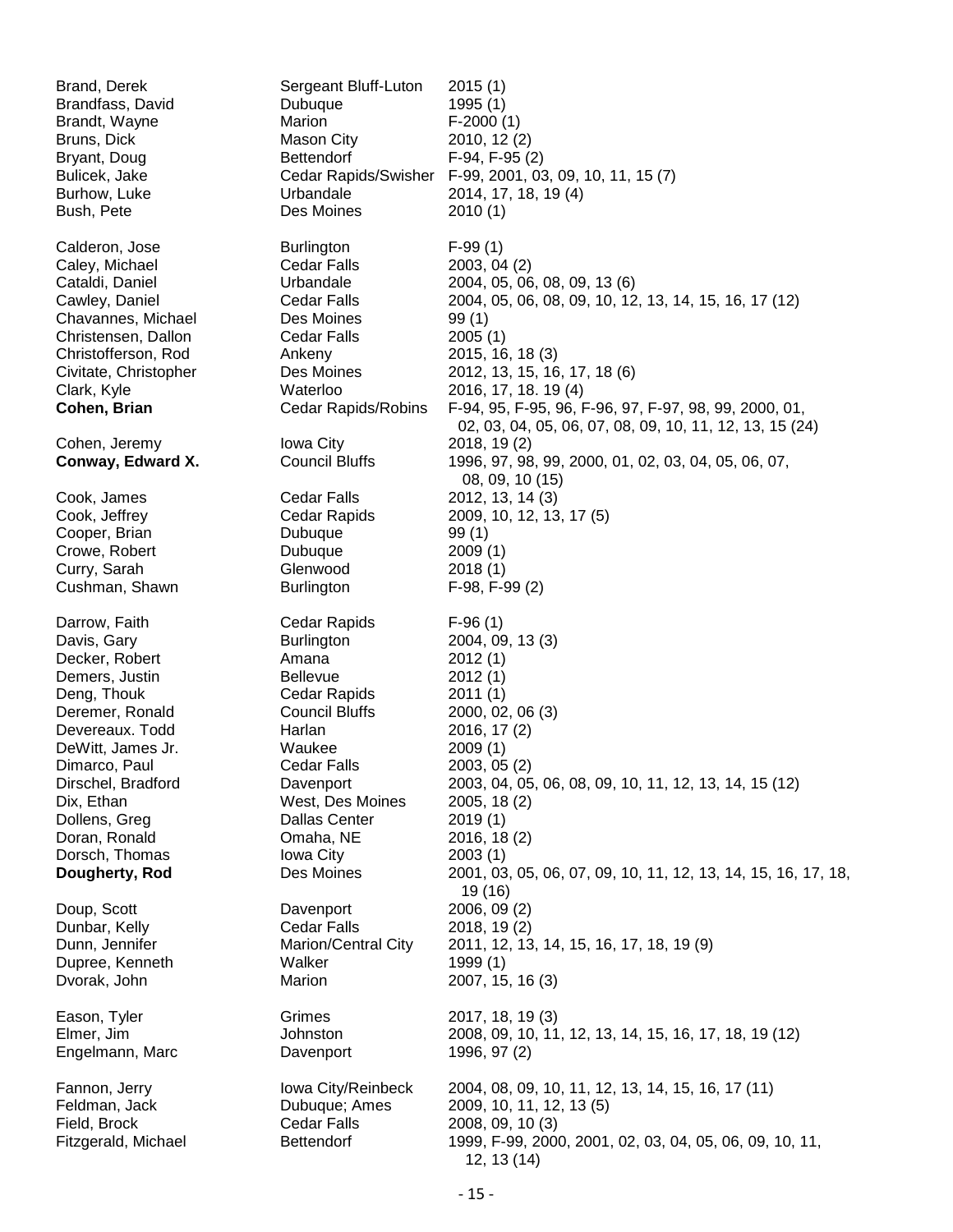| Foster, Bryan D.                                                       | <b>Cedar Falls</b>                                                | 1998, 99, 2000, F-2000, 2002, 03, 04, 05, 06, 07, 08,<br>09, 10, 11, 12, 13, 14, 15, 16, 17, 18 (21)                                                                               |
|------------------------------------------------------------------------|-------------------------------------------------------------------|------------------------------------------------------------------------------------------------------------------------------------------------------------------------------------|
| Garcia, Ernesto                                                        | Sioux City                                                        | 2013, 15, 16, 19 (4)                                                                                                                                                               |
| Giza, Sean                                                             | Urbandale                                                         | 2018, 19(2)                                                                                                                                                                        |
| Glanz, Steven                                                          | <b>Council Bluffs</b>                                             | 2011, 12, 13, 14 (4)                                                                                                                                                               |
| Gleason, Kevin                                                         | <b>Bellevue</b>                                                   | 2016(1)                                                                                                                                                                            |
| Goedken, Rodney                                                        | <b>Dyersville</b>                                                 | 2012, 13, 14, 15 (4)                                                                                                                                                               |
| Grudle, Wayne                                                          | Crescent                                                          | 2007, 08, 09, 10, 11, 12, 13, 15, 16, 17 (10)                                                                                                                                      |
| Gusick, George                                                         | <b>Center Point</b>                                               | 2007, 08 (2)                                                                                                                                                                       |
| Hansen, Matthew<br>Harms, Scott<br>Hart, James<br>Hartke, Harold       | <b>Cedar Falls</b><br>Waverly<br>Des Moines<br>Robins/Ced. Rapids | 2011(1)<br>2008(1)<br>2006, 07 (2)<br>2003, 04, 05, 06, 07, 08, 09, 10, 11, 12, 14, 15, 16, 17, 18.<br>19 (16)                                                                     |
| Heitman, Robert Jr.                                                    | Coralville                                                        | 2002(1)                                                                                                                                                                            |
| Heitman, Robert Sr.                                                    | Des Moines                                                        | 1995, 96, F-97, F-2000, 2001, 02 (6)                                                                                                                                               |
| Hernandez, Inocencio                                                   | Davenport                                                         | 1995, 97, 98 (3)                                                                                                                                                                   |
| Hill, Jonathan                                                         | <b>Burlington</b>                                                 | 2014, 18, 19 (3)                                                                                                                                                                   |
| Himschoot, Kim                                                         | Cedar Rapids                                                      | 2011(1)                                                                                                                                                                            |
| Hingl, Joe                                                             | <b>West Des Moines</b>                                            | 2006, 08, 09, 10, 13, 14, 15, 16, 17(9)                                                                                                                                            |
| Hodzic, Izudin                                                         | Johnston                                                          | 2007, 08, 11, 12 (4)                                                                                                                                                               |
| Hoelscher, Tim                                                         | Dubuque                                                           | 2013, 14 (2)                                                                                                                                                                       |
| Hoffman, Ray                                                           | Sioux City                                                        | 1997(1)                                                                                                                                                                            |
| Hoyer, Todd                                                            | <b>Cedar Falls</b>                                                | 2010, 11 (2)                                                                                                                                                                       |
| Hudnut, Richard                                                        | Van Meter/D Moines                                                | 2011, 14, 15, 16, 17, 18, 19(7)                                                                                                                                                    |
| lehl, Caleb                                                            | Ames                                                              | 2019(1)                                                                                                                                                                            |
| Isenhart, Charles                                                      | Dubuque                                                           | 1995, 96, 97, 98, 99, 2001, 02, 05 (8)                                                                                                                                             |
| James, Jami                                                            | <b>Council Bluffs</b>                                             | 2017, 18, 19 (3)                                                                                                                                                                   |
| Jandik, Dean                                                           | Cedar Rapids                                                      | F-2000, 17 (2)                                                                                                                                                                     |
| Jotzke, Douglas A.                                                     | Des Moines                                                        | 1998, 99, 2000, 01, 10, 11, 12, 13(8)                                                                                                                                              |
| Kangas, Christopher<br>Kapanka, Gerald<br>Karimi, Saeed<br>Keller, Don | Waverly<br>Cedar Falls<br>Urbandale/Lacona                        | 2014(1)<br>2009, 10 (2)<br>1995, 96, 97, 98, 99, 2000, 01, 02, 03, 05, 06, 07, 08,<br>09, 10, 11, 12, 13, 14, 15, 16 (21)<br>F-94, F-95, 96, F-96, 97, 98, 99, 2000, F-2000, 2001, |
| Kirk, Thomas<br>Kneeland, Timothy                                      | Johnston<br>Ames<br>Waterloo                                      | 02, 03, 04 (13)<br>2016(1)<br>2010, 11 (2)                                                                                                                                         |
| Labenz, Tracy                                                          | Marion                                                            | 2017, 18, 19 (3)                                                                                                                                                                   |
| Laramie, Ronnie                                                        | Altoona                                                           | 2004, 11, 12 (3)                                                                                                                                                                   |
| Lassance, Paul                                                         | Dubuque                                                           | 2010, 11, 12, 13, 14, 15, 16, 17, 18 (9)                                                                                                                                           |
| Lee, Warren                                                            | <b>Council Bluffs</b>                                             | 2008, 2010, 11, 12, 13 (5)                                                                                                                                                         |
| Leick, Merlin                                                          | Peosta                                                            | 2004(1)                                                                                                                                                                            |
| Leza, Andres                                                           | Dubuque                                                           | 2010(1)                                                                                                                                                                            |
| Levesque, Robert                                                       | Sioux City                                                        | 2002, 03, 04, 05, 09 (5)                                                                                                                                                           |
| Li, Xiao                                                               | Dubuque                                                           | 2007(1)                                                                                                                                                                            |
| Lloyd, Ben                                                             | Clear Lake                                                        | 2019(1)                                                                                                                                                                            |
| Lucht, Michael                                                         | Clive                                                             | 2014, 15, 16, 17, 18, 19 (6)                                                                                                                                                       |
| Mack, Justin                                                           | Grimes                                                            | 2012, 17 (2)                                                                                                                                                                       |
| Mansfield, John                                                        | Sioux City                                                        | $F-2000(1)$                                                                                                                                                                        |
| Marr, Barry                                                            | Des Moines                                                        | 95(1)                                                                                                                                                                              |
| Masek, Joe                                                             | Sioux Falls, SD                                                   | 2015, 17, 18. 19 (4)                                                                                                                                                               |
| Masters, Alex                                                          | Fort Madison                                                      | 2000, F-2000, 2001 (3)                                                                                                                                                             |
| May, Dennis                                                            | Indianola                                                         | 2018(1)                                                                                                                                                                            |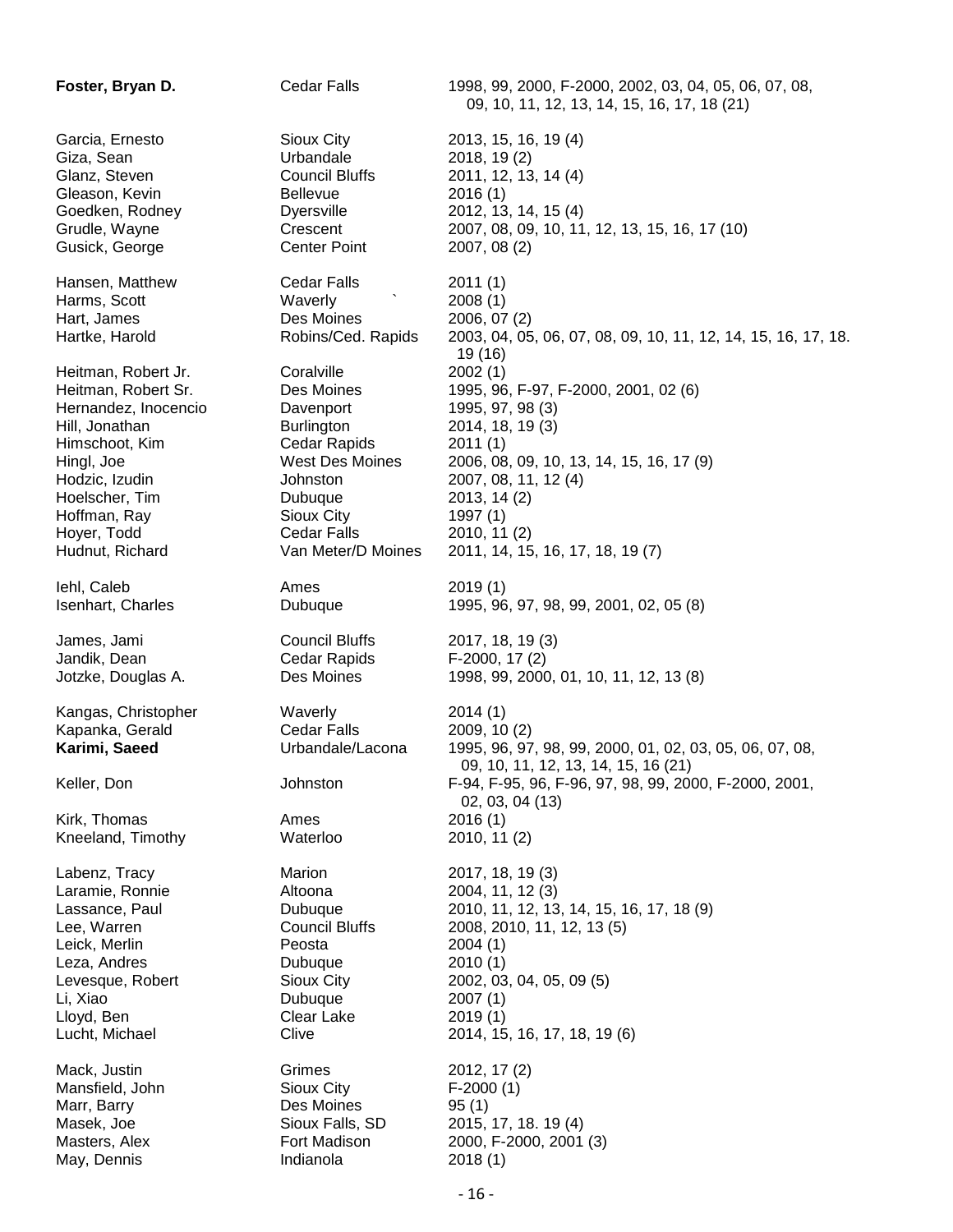| McCloud, Reggie<br>McCulloh, Thomas<br>McGrady-Beach, Randy<br>McVeigh, Sean<br>Mesman, Kevin<br>Mesman, Lance<br>Msuya, Michael<br>Mueller, Eric<br>Muerhoff, Steven<br>Mujic, Haris<br>Mullins, John<br>Munger, Stanley | Sioux City<br>Dubuque/No. Liberty<br>Reinbeck<br>Cedar Rapids/Ames<br>Sioux Falls, SD<br>Orange City<br>Des Moines<br>Cedar Rapids<br>Donnellson<br>Ankeny<br>Des Moines<br>Sioux City | F-2000, S-2006, 08, 09 (4)<br>2010, 11, 12, 13, 15, 16, 18, 19 (8)<br>2001, 2002 (2)<br>2017, 18, 19 (3)<br>2010, 11, 13 (3)<br>2005, 07, 08, 09 (4)<br>2008, 09, 10 (3)<br>$F-99(1)$<br>2001, 05(2)<br>2017(1)<br>2014, 15 (2)<br>2009(1) |
|---------------------------------------------------------------------------------------------------------------------------------------------------------------------------------------------------------------------------|----------------------------------------------------------------------------------------------------------------------------------------------------------------------------------------|--------------------------------------------------------------------------------------------------------------------------------------------------------------------------------------------------------------------------------------------|
| Nelsen, Craig J.<br>Nelson, Jared                                                                                                                                                                                         | West Des Moines<br>Johnston                                                                                                                                                            | 1998(1)<br>2017(1)                                                                                                                                                                                                                         |
| Nikl, Kristina                                                                                                                                                                                                            | Ankeny                                                                                                                                                                                 | 2016(1)                                                                                                                                                                                                                                    |
| Nwacha, John K.                                                                                                                                                                                                           | Iowa City                                                                                                                                                                              | $F-98(1)$                                                                                                                                                                                                                                  |
| O'Donnell, J. Thomas                                                                                                                                                                                                      | Johnston                                                                                                                                                                               | 2003, 2005 (2)                                                                                                                                                                                                                             |
| Ojinnaka, Chidi L.                                                                                                                                                                                                        | Sioux City                                                                                                                                                                             | $F-96(1)$                                                                                                                                                                                                                                  |
| Olney, David                                                                                                                                                                                                              | Des Moines                                                                                                                                                                             | 1996, 97, F-97, 98, 99, 2000, 01(7)                                                                                                                                                                                                        |
| Omanovic, Esad                                                                                                                                                                                                            | Urbandale                                                                                                                                                                              | 2018. 19 (2)                                                                                                                                                                                                                               |
| Oostendorp, Dave                                                                                                                                                                                                          | Dubuque                                                                                                                                                                                | 2013(1)                                                                                                                                                                                                                                    |
| Osborne, Robert B.                                                                                                                                                                                                        | Davenport; Bettendorf                                                                                                                                                                  | 1996, 97, 98, 99, F-99, 2000, 01, 02, 03, 04, 05, 06,<br>07, 08, 09, 10, 11, 12, 13, 14, 15, 16, 17, 18, 19 (25)                                                                                                                           |
| Ouellette, Christopher                                                                                                                                                                                                    | Fort Dodge                                                                                                                                                                             | 2000(1)                                                                                                                                                                                                                                    |
| Ouellette, Nick                                                                                                                                                                                                           | <b>Cedar Falls</b>                                                                                                                                                                     | 2001(1)                                                                                                                                                                                                                                    |
| Overton, Jonathan                                                                                                                                                                                                         | <b>Windsor Heights</b>                                                                                                                                                                 | 2000, 02(2)                                                                                                                                                                                                                                |
| Paladino, Phillip                                                                                                                                                                                                         | Waverly                                                                                                                                                                                | 2002, 05, 06 (3)                                                                                                                                                                                                                           |
| Palmer, Michael                                                                                                                                                                                                           | Dubuque                                                                                                                                                                                | 2010, 11, 12, 13, 15, 16, 18, 19 (8)                                                                                                                                                                                                       |
| Payne, Trent                                                                                                                                                                                                              | Cedar Falls                                                                                                                                                                            | 2009, 10, 11, 12, 13, 14, 15, 16, 17, 18, 19 (11)                                                                                                                                                                                          |
| Peterson, Richard                                                                                                                                                                                                         | Washington                                                                                                                                                                             | 2006, 2007 (2)                                                                                                                                                                                                                             |
| Pflanz, David                                                                                                                                                                                                             | <b>Bettendorf</b>                                                                                                                                                                      | F-94, F-95, F-96, 98, 99, F-2000, 2001 (7)                                                                                                                                                                                                 |
| Piggott, Timothy                                                                                                                                                                                                          | Dubuque                                                                                                                                                                                | 2007(1)                                                                                                                                                                                                                                    |
| Porter, Josh                                                                                                                                                                                                              | Van Meter                                                                                                                                                                              | 2016(1)                                                                                                                                                                                                                                    |
| Pugh, Thomas                                                                                                                                                                                                              | Cedar Rapids                                                                                                                                                                           | 1996, 2009 (2)                                                                                                                                                                                                                             |
| Purcell, Amos                                                                                                                                                                                                             | Altoona                                                                                                                                                                                | 2016, 17, 18, 19 (4)                                                                                                                                                                                                                       |
| Quandt, Herbert                                                                                                                                                                                                           | Denison                                                                                                                                                                                | 2002(1)                                                                                                                                                                                                                                    |
| Ramsey, Charles                                                                                                                                                                                                           | <b>Mason City</b>                                                                                                                                                                      | 2012(1)                                                                                                                                                                                                                                    |
| Recher, Jon                                                                                                                                                                                                               | Omaha/Co. Bluffs                                                                                                                                                                       | 2014, 19(1)                                                                                                                                                                                                                                |
| Rhodes, Robert                                                                                                                                                                                                            | <b>Council Bluffs</b>                                                                                                                                                                  | 2009(1)                                                                                                                                                                                                                                    |
| Ricci, Cassandra                                                                                                                                                                                                          | Iowa City                                                                                                                                                                              | 2016(1)                                                                                                                                                                                                                                    |
| Richwine, Mark                                                                                                                                                                                                            | <b>Council Bluffs</b>                                                                                                                                                                  | 2014(1)                                                                                                                                                                                                                                    |
| Riney, Daniel                                                                                                                                                                                                             | Keokuk                                                                                                                                                                                 | 2012(1)                                                                                                                                                                                                                                    |
| Rink, Tony                                                                                                                                                                                                                | <b>Cedar Falls</b>                                                                                                                                                                     | 2006, 07, 08, 09, 10, 11, 12, 13, 14, 15, 16, 17, 18, 19 (14)                                                                                                                                                                              |
| Roos, Brad                                                                                                                                                                                                                | Denison                                                                                                                                                                                | 2001(1)                                                                                                                                                                                                                                    |
| Sahag, Matthew                                                                                                                                                                                                            | Des Moines                                                                                                                                                                             | 2004(1)                                                                                                                                                                                                                                    |
| Salic, Ferid                                                                                                                                                                                                              | Des Moines                                                                                                                                                                             | 2008, 09 (2)                                                                                                                                                                                                                               |
| Sanchez, Daniel                                                                                                                                                                                                           | <b>Bettendorf</b>                                                                                                                                                                      | 1994, 95, 96, 97, 98, F-98, 99, 2000, 02, 03, 04, 09,<br>10, 11, 12, 13, 14 (17)                                                                                                                                                           |
| Schneider, Anthony                                                                                                                                                                                                        | Pella/Wever                                                                                                                                                                            | 2003, 04, 05, 06, 07, 08 (6)                                                                                                                                                                                                               |
| Schneider, Theodore                                                                                                                                                                                                       | Wever                                                                                                                                                                                  | 2002, 03, 04, 05, 06, 07, 08 (7)                                                                                                                                                                                                           |
| Scheitlin, Bruce                                                                                                                                                                                                          | <b>Burlington</b>                                                                                                                                                                      | 2010(1)                                                                                                                                                                                                                                    |
| Schlegel, Scott                                                                                                                                                                                                           | Cedar Rapids                                                                                                                                                                           | 2012(1)                                                                                                                                                                                                                                    |
| Schwaller, Greg                                                                                                                                                                                                           | Ankeny                                                                                                                                                                                 | 1998 (1)                                                                                                                                                                                                                                   |
| Schwichtenberg, Ray                                                                                                                                                                                                       | Nevada                                                                                                                                                                                 | 2012, 13, 15 16, 17, 18, 19 (7)                                                                                                                                                                                                            |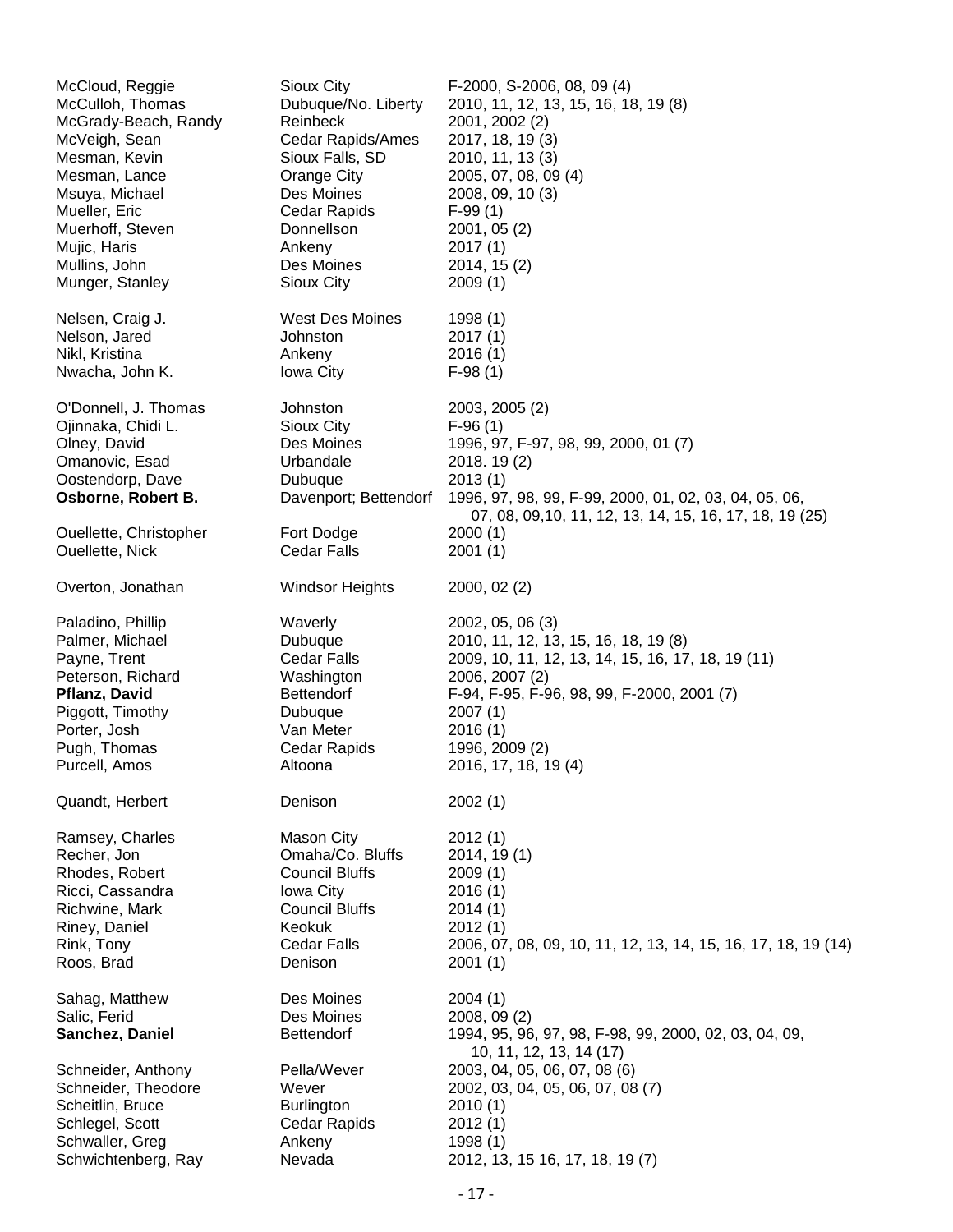| Sinanovic, Naser                                                                                                                                       | West Des Moines                                                                                                                                        | 2008, 09, 10, 11, 13, 14, 15, 16, 17, 18, 19 (11)                                                                                                                                                              |
|--------------------------------------------------------------------------------------------------------------------------------------------------------|--------------------------------------------------------------------------------------------------------------------------------------------------------|----------------------------------------------------------------------------------------------------------------------------------------------------------------------------------------------------------------|
| Sinnwell, Phillip                                                                                                                                      | Des Moines                                                                                                                                             | 1995, 96, 98, 99, 2000, 01, 02, 03, 07, 08, 10 (11)                                                                                                                                                            |
| Sorey, Robert                                                                                                                                          | Altoona/Ankeny                                                                                                                                         | 2015, 16, 17, 18 (4)                                                                                                                                                                                           |
| Spiess, Joseph                                                                                                                                         | Des Moines                                                                                                                                             | 2015(1)                                                                                                                                                                                                        |
| Stapleford, Kevin                                                                                                                                      | Ankeny                                                                                                                                                 | 2014, 17, 18, 19 (4)                                                                                                                                                                                           |
| Steger, Gary J.                                                                                                                                        | Marion                                                                                                                                                 | 1997, 2004 (2)                                                                                                                                                                                                 |
| Swisher, Steve                                                                                                                                         | Davenport                                                                                                                                              | F-94, 95, F-95, 96, F-96, 97, F-97, 98, F-98, 99 (10)                                                                                                                                                          |
| Takai, Tony<br>Talebi, Masoud M.                                                                                                                       | <b>Burlington</b><br>Cedar Rapids                                                                                                                      | 1998, F-99, 2000, F-2000, 2001, 02 (6)<br>1996, 97, 98, F-98, 99, 2000, F-2000, 2001, 02, 03, 04,<br>05, 06, 07, 08, 09, 10, 11, 12, 13 (20)                                                                   |
| Tica, Hidajet                                                                                                                                          | Des Moines                                                                                                                                             | 2004, 05, 06, 07, 08, 13, 15, 16, 17, 18, 19 (11)                                                                                                                                                              |
| Tiry, Mike                                                                                                                                             | <b>Bettendorf</b>                                                                                                                                      | 2001, 2002, 2004, 2005 (4)                                                                                                                                                                                     |
| Todt, Brendan                                                                                                                                          | Sioux City                                                                                                                                             | 2016(1)                                                                                                                                                                                                        |
| Treft, David                                                                                                                                           | Sioux City                                                                                                                                             | 2010, 14 (2)                                                                                                                                                                                                   |
| Tsirulnikov, Eugene                                                                                                                                    | Grimes                                                                                                                                                 | 2009, 16 (2)                                                                                                                                                                                                   |
| Turner, Tyler                                                                                                                                          | Hiawatha/C Rapids                                                                                                                                      | 2010, 11, 12, 13, 14, 15, 16, 17, 18, 19 (20)                                                                                                                                                                  |
| Valley, Aaron                                                                                                                                          | Altoona                                                                                                                                                | 2015, 16, 17, 18, 19 (5)                                                                                                                                                                                       |
| Van Bogart, Kent                                                                                                                                       | Hiawatha                                                                                                                                               | 2003, 08, 09, 10 (4)                                                                                                                                                                                           |
| Van Roekel, Royce<br>Van Vark, Craig<br>Vaughn, Terry                                                                                                  | Milford<br>Pella<br>Mt. Vernon; Marion                                                                                                                 | 2013(1)<br>2011, 19(2)<br>1995, F-95, 96, F-96, 97, F-97, 2000, F-2000, 2001,<br>02, 03, 12, 13, 14 (14)                                                                                                       |
| Vermeer, Steve                                                                                                                                         | Pella                                                                                                                                                  | 2009, 11, 14 (3)                                                                                                                                                                                               |
| Vieira, Casey                                                                                                                                          | <b>Bettendorf</b>                                                                                                                                      | 2014, 15, 16, 17, 18, 19 (6)                                                                                                                                                                                   |
| Vosatka, Michael                                                                                                                                       | Cedar Rapids                                                                                                                                           | 2015, 17, 18, 19 (4)                                                                                                                                                                                           |
| Voyek, Richard                                                                                                                                         | Cambridge                                                                                                                                              | 2010, 12, 14, 15, 16, 17, 18, 19(8)                                                                                                                                                                            |
| Waddell, Todd<br>Wagner, William<br>Walaska, Raymond C.<br>Waskel, Dan<br>Watkins, Brian<br><b>Watson, Phillip</b>                                     | Ankeny<br>West Des Moines<br>Ced. Rapids; N. Liberty F-98, 2003, 2012 (3)<br>Altoona<br><b>Charles City</b><br>Cedar Falls                             | 2019(1)<br>1999, 2000, 01, 03, 04 (4)<br>2000, 02, 03, 05, 06, 07, 08, 09, 10, 11, 12, 13, 14 (13)<br>2019(1)<br>1995, 97, 98, 99, 2000, F-2000, 2001, 02, 03, 04, 05,                                         |
| Weber, Christopher<br>Wiens, Scott<br>Wiley, Landis<br>Wiltgen, Patrick<br>Wolff, Kevin<br>Wood, Eric<br>Woodcock, Charles<br>Wulf, Doug<br>Wulk, Matt | Des Moines/Indianola<br>Waterloo<br>Cedar Rapids; Palo<br>So. Sioux City, NE<br><b>Cedar Falls</b><br>Cedar Rapids<br>Winterset<br>Reinbeck<br>Treynor | 06, 07, 08, 09, 11, 12, 13, 14, 15, 16, 17 (22)<br>2009, 14, 19 (3)<br>2006(1)<br>2004, 05, 06, 07, 08, 10, 11, 12(8)<br>2015(1)<br>2008, 09, 10 (3)<br>2016, 17 (2)<br>2018, 19(2)<br>2009, 11 (2)<br>2019(1) |
| Yoko, Greg                                                                                                                                             | Dubuque                                                                                                                                                | 2014, 15 (2)                                                                                                                                                                                                   |
| Young, Gary                                                                                                                                            | <b>Council Bluffs</b>                                                                                                                                  | 2004, 05, 07, 08 (4)                                                                                                                                                                                           |
| Zhang, Ke Yi                                                                                                                                           | Dubuque                                                                                                                                                | 2007, 08, 10, 11 (4)                                                                                                                                                                                           |

## **CHAMPIONSHIP CENTER REFEREES**

| <b>Official</b> | <b>Address</b>     | <b>Championships-[Total]</b>                                               |
|-----------------|--------------------|----------------------------------------------------------------------------|
| Vaughn, Terry   | Mt. Vernon; Marion | 1995, F-96, 1997, 2000 (2A), 01(2A), 02 (2A), 13 (3A),<br>14 (2A) [8]      |
| Waskel, Dan     | Altoona            | 2002, 06 (1A), 07 (1A), 09 (3A), 11 (2A), 12 (3A),<br>13 (1A), 14 (3A) [8] |
| Abara, Okey     | Sioux City         | F-2000, 2003, 07 (2A), 11 (1A), 12 (2A) [5]<br>$-18-$                      |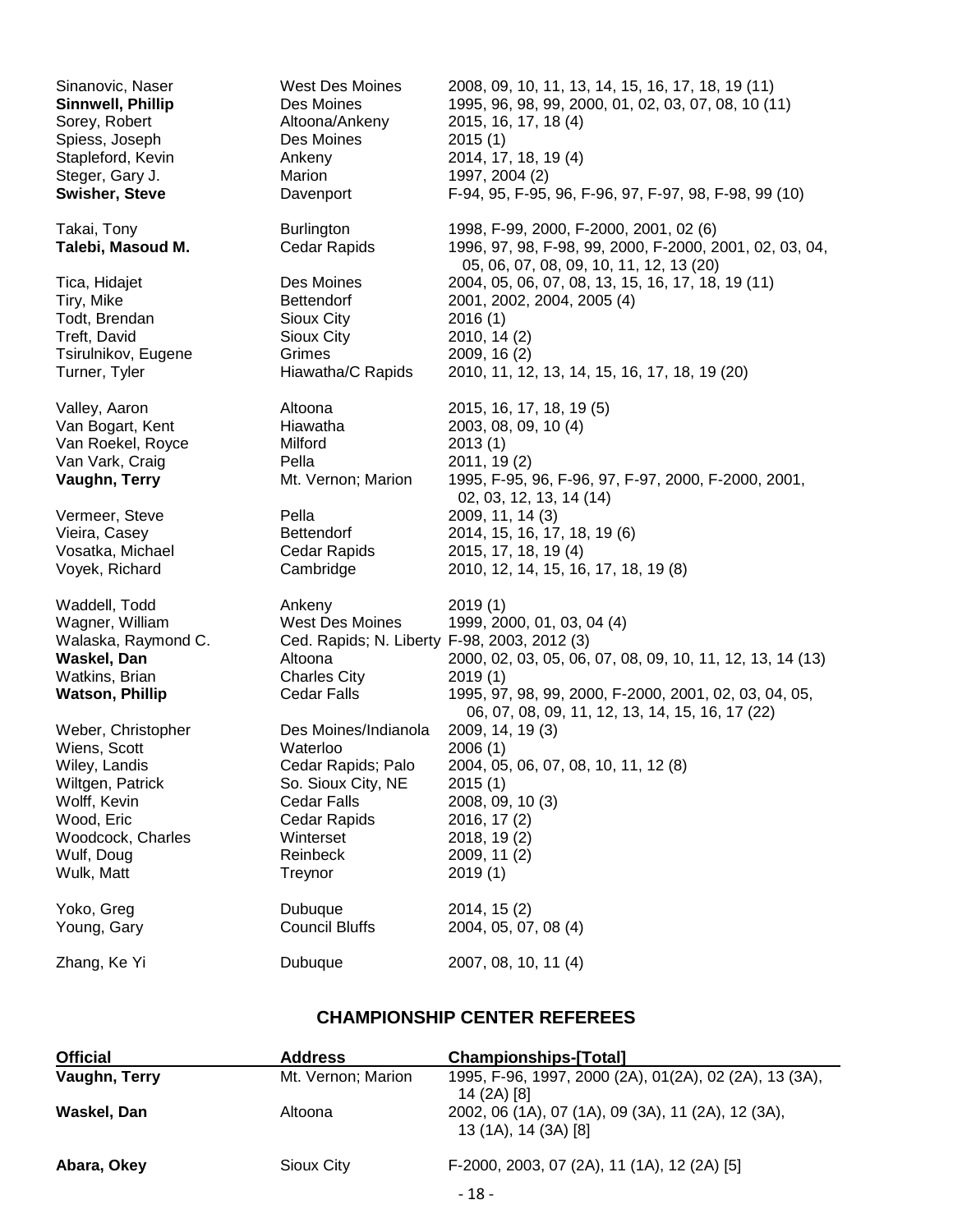| Sanchez, Daniel                                 | <b>Bettendorf</b>     | F-1995, 1996, F-1998, 1999 (2A), 2003 [5]                                                         |
|-------------------------------------------------|-----------------------|---------------------------------------------------------------------------------------------------|
| Payne, Trent                                    | <b>Cedar Falls</b>    | 2010 (2A), 14 (1A), 16 (3A), 17 (2A) [4]                                                          |
| Wiley, Landis                                   | Palo                  | 2005 (2A), 08 (2A), 11 (3A), 12 (1A) [4]                                                          |
| Dunn, Jennifer                                  | Central City          | 2015 (1A), 16 (2A), 19 (3A) [3]                                                                   |
| Jotzke, Doug                                    | Des Moines            | 1998 (2A), 2000 (1A), 10 (3A) [3]                                                                 |
| <b>Osborne, Robert</b>                          | Bettendorf            | 1998 (1A), F-99, 2001 (1A) [3]                                                                    |
| Dougherty, Rod<br>Eason, Tyler<br>Turner, Tyler | Des Moines<br>Grimes  | 2005 (1A), 13 (2A) [2]<br>2017 (1A), 18 (2A) [2]<br>Hiawatha/Ced 'r Rapids 2017 (3A), 18 (3A) [2] |
| Al-Yassiri, Latif                               | Cedar Rapids          | 2010 (1A) [1]                                                                                     |
| Annexstad, William G.                           | Des Moines            | F-1994 [1]                                                                                        |
| Ballard, Michael                                | Grimes                | 1999 (1A) [1]                                                                                     |
| Cataldi, Daniel                                 | Urbandale             | 2008 (1A) [1]                                                                                     |
| Cawley, Daniel                                  | Cedar Falls           | 2006 (2A) [1]                                                                                     |
| Civitate, Christopher                           | Des Moines            | 2018 (1A) [1]                                                                                     |
| Cohen, Brian                                    | <b>Robins</b>         | F-1997 [1]                                                                                        |
| Conway, Edward                                  | <b>Council Bluffs</b> | 2004 (1A) [1]                                                                                     |
| Dunbar, Kelly                                   | <b>Cedar Falls</b>    | 2019 (1A) [1]                                                                                     |
| Elmer, Jim                                      | <b>Johnston</b>       | 2015 (2A) [1]                                                                                     |
| Karimi, Saeed                                   | Lacona                | 2006 (1A) [1]                                                                                     |
| Lucht, Michael                                  | Clive                 | 2019 (2A) [1]                                                                                     |
| McCulloh, Tom                                   | North Liberty         | 2015 (3A) [1]                                                                                     |
| Rink, Tony                                      | Cedar Falls           | 2009 (1A) [1]                                                                                     |
| Schwichtenberg, Ray                             | Nevada                | 2016 (1A) [1]                                                                                     |
| Talebi, Masoud                                  | Cedar Rapids          | 2009 (2A) [1]                                                                                     |

## **FALL STATE SOCCER TOURNAMENT SCORES, 1994-2000**

| 1994 | Opening Round:       | at Muscatine Soccer Complex                                           |  |
|------|----------------------|-----------------------------------------------------------------------|--|
|      | Consolation:         |                                                                       |  |
|      | <b>Championship:</b> |                                                                       |  |
| 1995 | Opening Round:       | at Muscatine Soccer Complex                                           |  |
|      | Consolation          |                                                                       |  |
|      |                      |                                                                       |  |
|      | Championship:        |                                                                       |  |
| 1996 | Opening Round:       | at Muscatine Soccer Complex                                           |  |
|      | Consolation:         |                                                                       |  |
|      | <b>Championship:</b> | Western Christian, Hull 2  (2 OT, PK) lowa Mennonite School, Kalona 1 |  |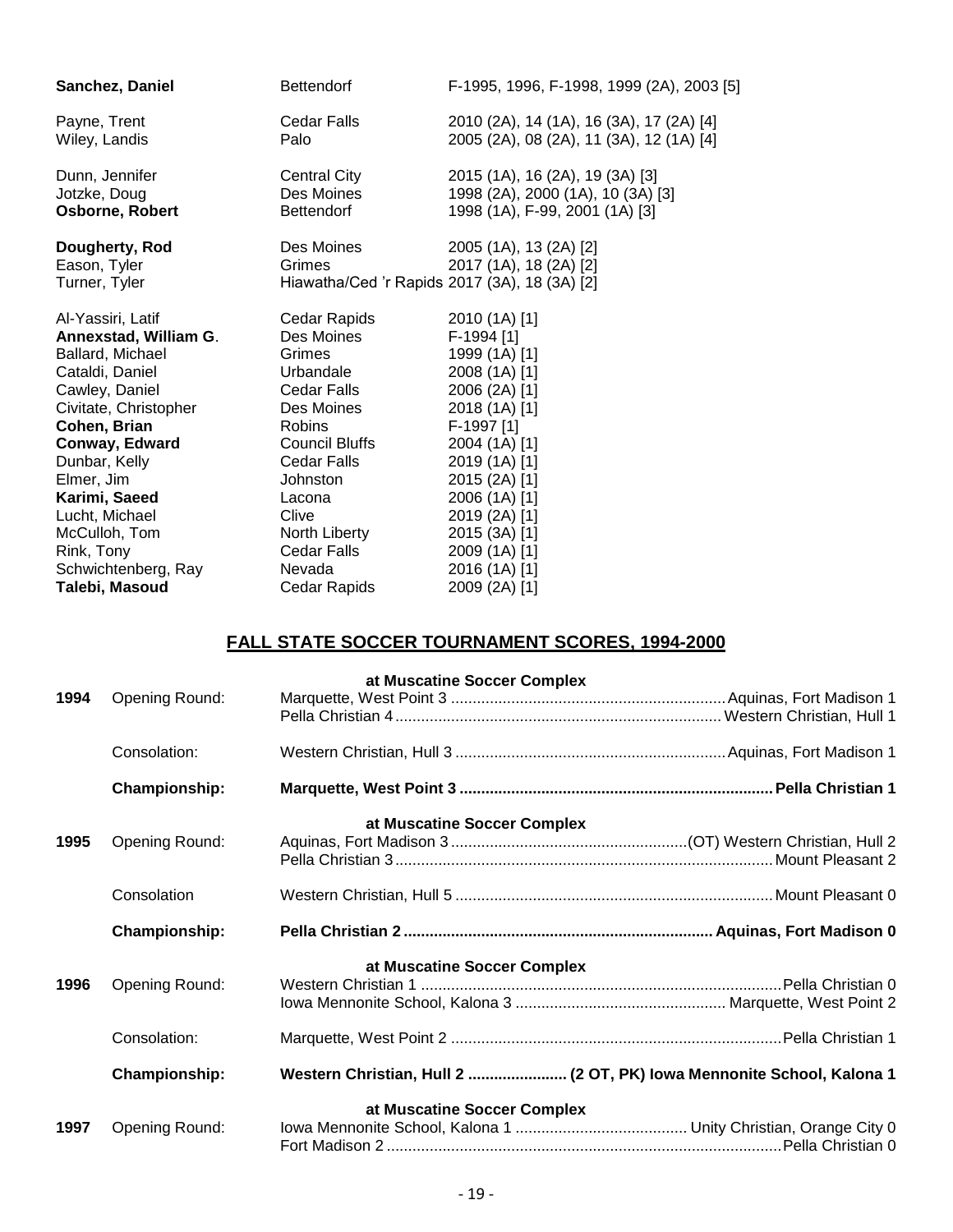|      | Consolation:   |                             |  |
|------|----------------|-----------------------------|--|
|      | Championship:  |                             |  |
| 1998 | Opening Round: | at Muscatine Soccer Complex |  |
|      | Consolation:   |                             |  |
|      | Championship:  |                             |  |
| 1999 | Opening Round: | at Muscatine Soccer Complex |  |
|      | Consolation:   |                             |  |
|      | Championship:  |                             |  |
| 2000 | Opening Round: | at Muscatine Soccer Complex |  |
|      | Consolation:   |                             |  |
|      | Championship:  |                             |  |

## **SPRING STATE SOCCER TOURNAMENT SCORES,1995 to present**

| at Muscatine Soccer Complex |                |      |
|-----------------------------|----------------|------|
|                             | Quarterfinals: | 1995 |
|                             |                |      |
|                             |                |      |
|                             |                |      |
|                             | Semifinals:    |      |
|                             |                |      |
|                             | Consolation:   |      |
|                             |                |      |

#### **at Muscatine Soccer Complex**

|      | Consolation:   |  |
|------|----------------|--|
|      | Semifinals:    |  |
|      |                |  |
| 1996 | Quarterfinals: |  |

## **at Muscatine Soccer Complex**

| 1997 |  |  |
|------|--|--|
|      |  |  |
|      |  |  |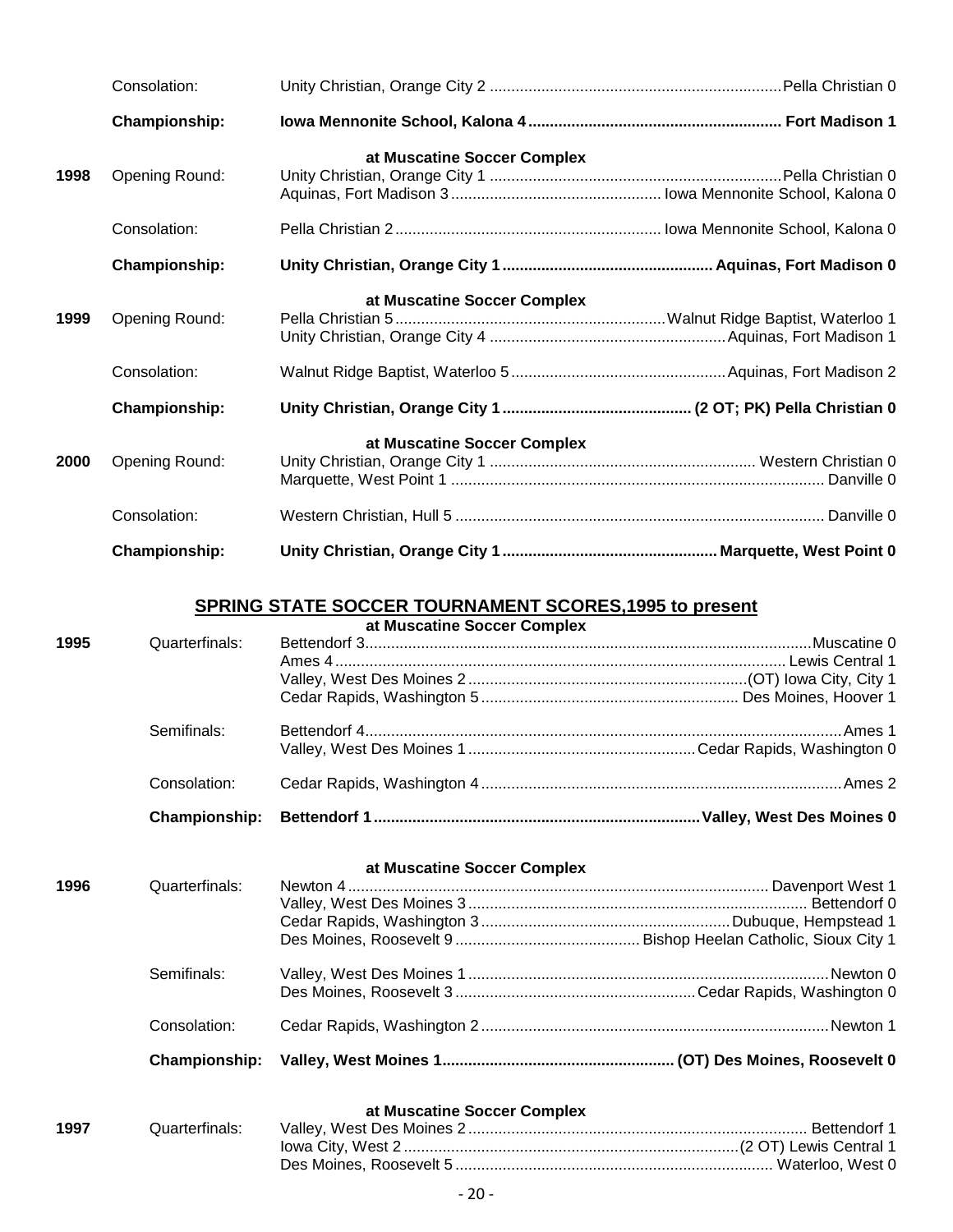|      |     | Semifinals:          |                                                              |  |
|------|-----|----------------------|--------------------------------------------------------------|--|
|      |     |                      |                                                              |  |
|      |     | Consolation:         |                                                              |  |
|      |     | <b>Championship:</b> | Valley, West Des Moines 3 (2 OT, PK) Des Moines, Roosevelt 2 |  |
|      |     |                      | at Muscatine Soccer Complex                                  |  |
| 1998 | 1A  | Opening Round:       |                                                              |  |
|      |     |                      |                                                              |  |
|      |     | Consolation:         |                                                              |  |
|      |     | <b>Championship:</b> |                                                              |  |
|      | 2A  | Quarterfinals:       |                                                              |  |
|      |     |                      |                                                              |  |
|      |     |                      |                                                              |  |
|      |     |                      |                                                              |  |
|      |     | Semifinals:          |                                                              |  |
|      |     |                      |                                                              |  |
|      |     | Consolation:         |                                                              |  |
|      |     | <b>Championship:</b> |                                                              |  |
|      |     |                      |                                                              |  |
| 1999 | 1A  | Quarterfinals:       | at Muscatine Soccer Complex                                  |  |
|      |     |                      |                                                              |  |
|      |     |                      |                                                              |  |
|      |     |                      |                                                              |  |
|      |     | Semifinals:          |                                                              |  |
|      |     |                      |                                                              |  |
|      |     | Consolation:         |                                                              |  |
|      |     |                      |                                                              |  |
|      |     | <b>Championship:</b> |                                                              |  |
|      | 2A  | Quarterfinals:       |                                                              |  |
|      |     |                      |                                                              |  |
|      |     |                      |                                                              |  |
|      |     |                      |                                                              |  |
|      |     | Semifinals:          |                                                              |  |
|      |     |                      |                                                              |  |
|      |     | Consolation:         |                                                              |  |
|      |     | <b>Championship:</b> |                                                              |  |
|      |     |                      |                                                              |  |
| 2000 | 1 A | Quarterfinals:       | at Muscatine Soccer Complex                                  |  |
|      |     |                      |                                                              |  |
|      |     |                      |                                                              |  |
|      |     |                      |                                                              |  |
|      |     | Semifinals:          |                                                              |  |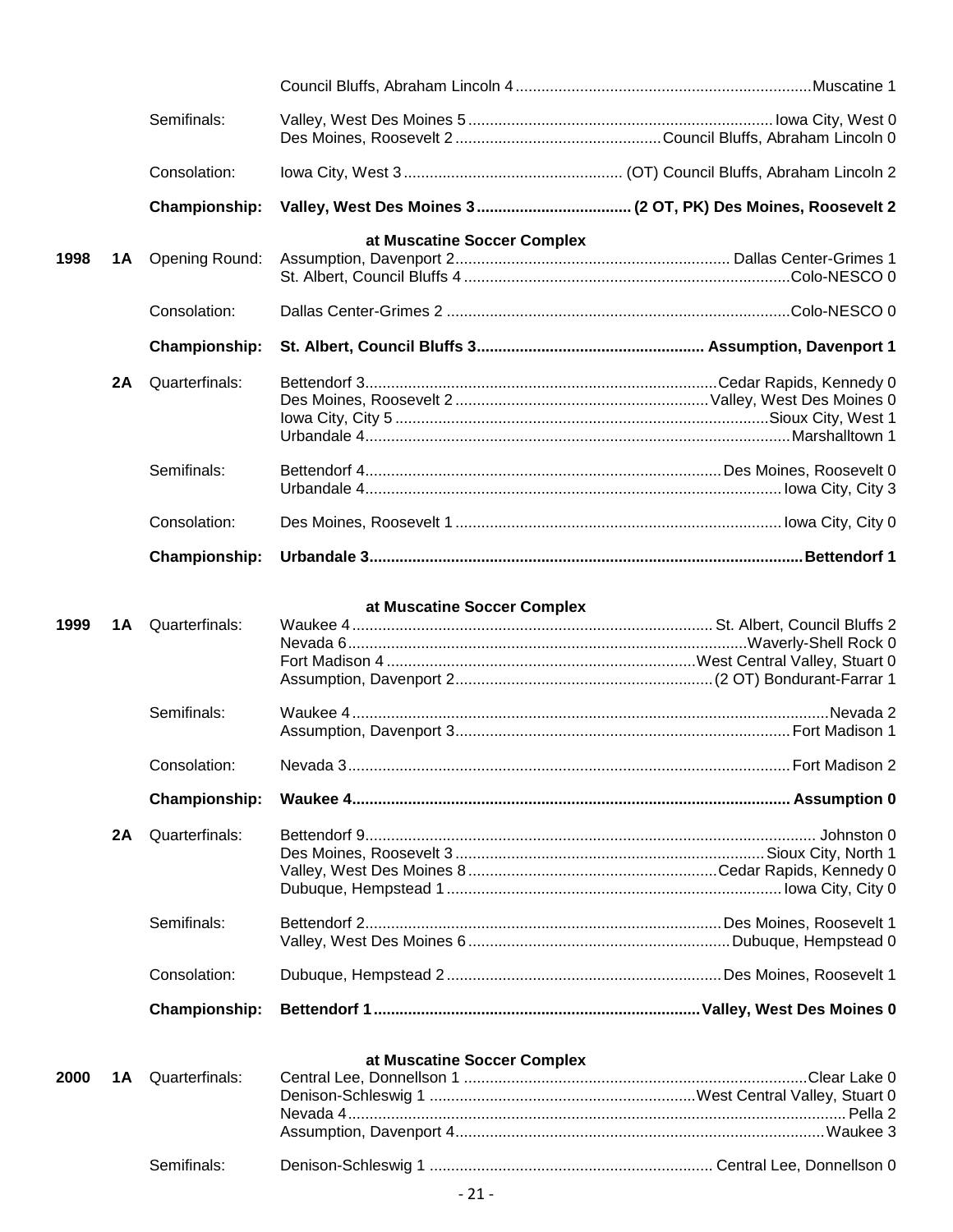|      |     | Consolation:         |                             |  |
|------|-----|----------------------|-----------------------------|--|
|      |     | <b>Championship:</b> |                             |  |
|      | 2A  | Quarterfinals:       |                             |  |
|      |     |                      |                             |  |
|      |     |                      |                             |  |
|      |     |                      |                             |  |
|      |     | Semifinals:          |                             |  |
|      |     |                      |                             |  |
|      |     | Consolation:         |                             |  |
|      |     | Championship:        |                             |  |
|      |     |                      | at Muscatine Soccer Complex |  |
| 2001 | 1 A | Quarterfinals:       |                             |  |
|      |     |                      |                             |  |
|      |     |                      |                             |  |
|      |     |                      |                             |  |
|      |     | Semifinals:          |                             |  |
|      |     |                      |                             |  |
|      |     | Consolation:         |                             |  |
|      |     | <b>Championship:</b> |                             |  |
|      | 2A  | Quarterfinals:       |                             |  |
|      |     |                      |                             |  |
|      |     |                      |                             |  |
|      |     |                      |                             |  |
|      |     | Semifinals:          |                             |  |
|      |     |                      |                             |  |
|      |     | Consolation:         |                             |  |
|      |     |                      |                             |  |
|      |     |                      |                             |  |
|      |     |                      | at Muscatine Soccer Complex |  |
| 2002 | 1 A | Quarterfinals:       |                             |  |
|      |     |                      |                             |  |
|      |     |                      |                             |  |
|      |     |                      |                             |  |
|      |     | Semifinals           |                             |  |
|      |     |                      |                             |  |
|      |     | Consolation:         |                             |  |
|      |     | <b>Championship:</b> |                             |  |
|      | 2A  | Quarterfinals:       |                             |  |
|      |     |                      |                             |  |
|      |     |                      |                             |  |
|      |     |                      |                             |  |
|      |     |                      |                             |  |
|      |     | Semifinals:          |                             |  |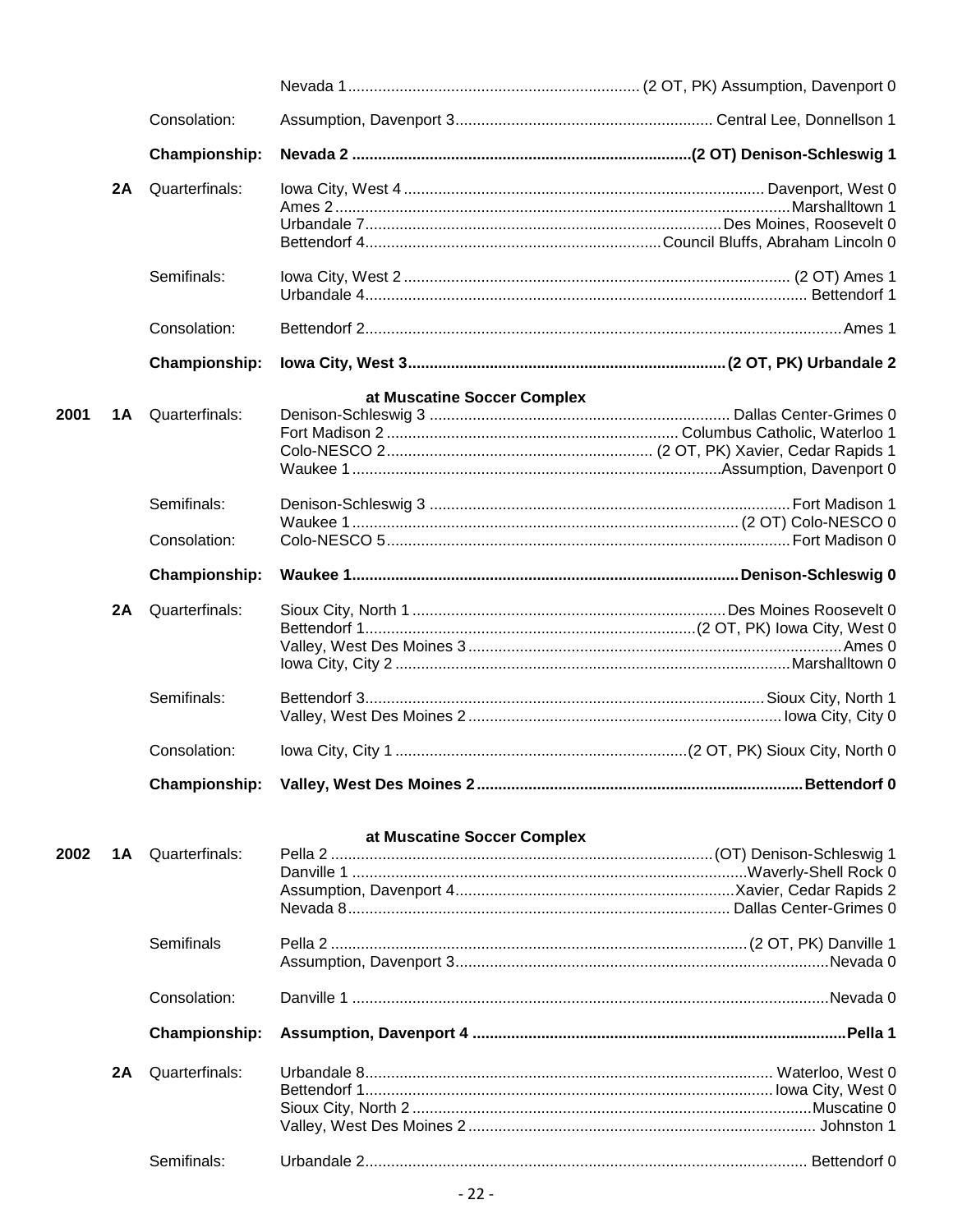|      |    | Consolation:         |                                   |  |
|------|----|----------------------|-----------------------------------|--|
|      |    | Championship:        |                                   |  |
|      |    |                      | at Muscatine Soccer Complex       |  |
| 2003 | 1A | Quarterfinals:       |                                   |  |
|      |    |                      |                                   |  |
|      |    |                      |                                   |  |
|      |    |                      |                                   |  |
|      |    | Semifinals:          |                                   |  |
|      |    | Consolation:         |                                   |  |
|      |    |                      |                                   |  |
|      |    | Championship:        |                                   |  |
|      | 2A | Quarterfinals:       |                                   |  |
|      |    |                      |                                   |  |
|      |    |                      |                                   |  |
|      |    |                      |                                   |  |
|      |    | Semifinals:          |                                   |  |
|      |    | Consolation:         |                                   |  |
|      |    | Championship:        |                                   |  |
|      |    |                      |                                   |  |
|      |    |                      | at Muscatine Soccer Complex       |  |
| 2004 | 1A | Quarterfinals:       |                                   |  |
|      |    |                      |                                   |  |
|      |    |                      |                                   |  |
|      |    |                      |                                   |  |
|      |    | Semifinals:          |                                   |  |
|      |    |                      |                                   |  |
|      |    | Consolation:         |                                   |  |
|      |    | Championship:        |                                   |  |
|      | 2A | Quarterfinals:       |                                   |  |
|      |    |                      |                                   |  |
|      |    |                      |                                   |  |
|      |    |                      |                                   |  |
|      |    | Semifinals:          |                                   |  |
|      |    |                      |                                   |  |
|      |    | Consolation:         |                                   |  |
|      |    | <b>Championship:</b> |                                   |  |
|      |    |                      |                                   |  |
|      |    |                      | at Cownie Soccer Park, Des Moines |  |

| 2005 |  | <b>1A</b> Quarterfinals: | Aquinas. Fort Madison 1 |  |
|------|--|--------------------------|-------------------------|--|
|------|--|--------------------------|-------------------------|--|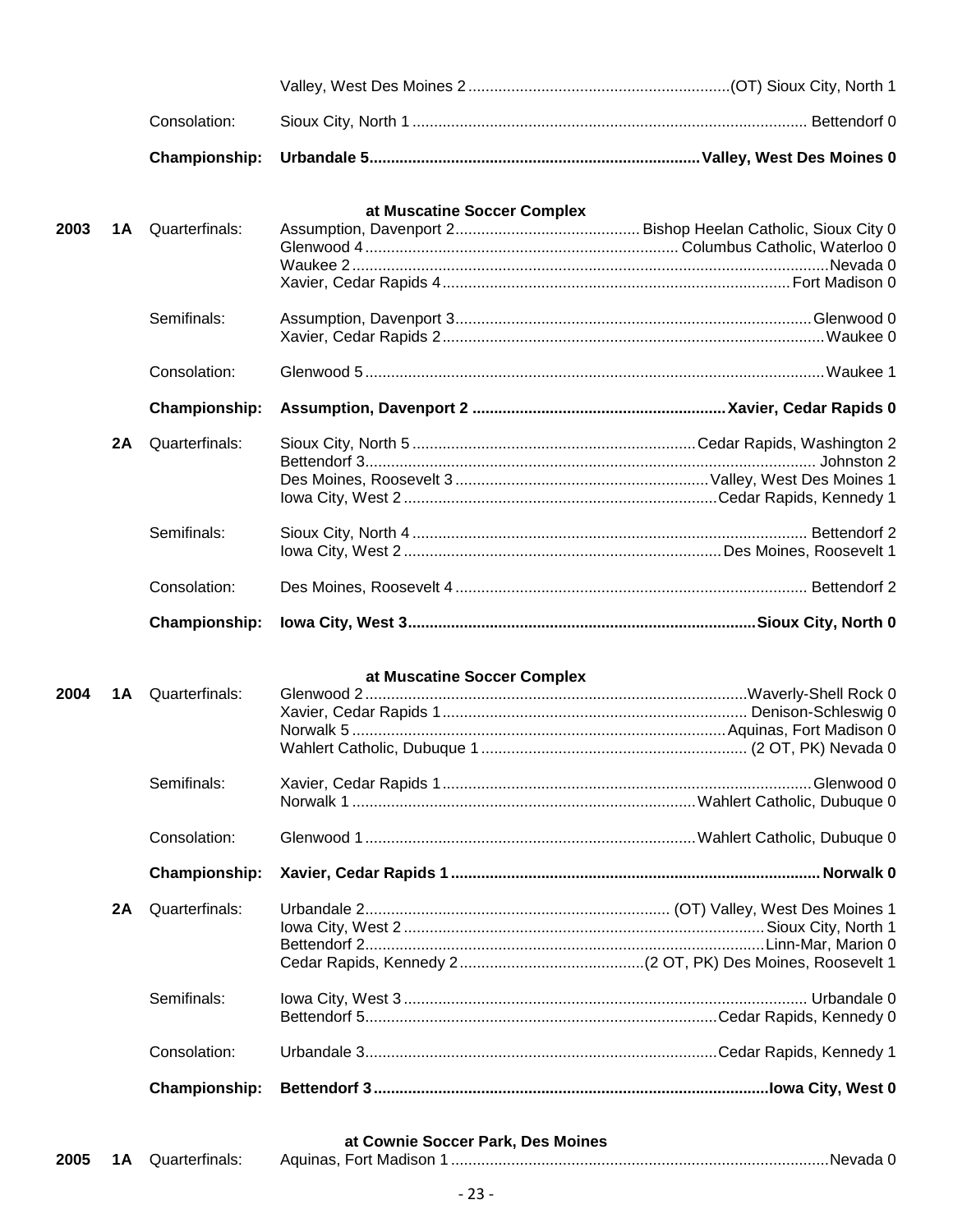|      |    | Semifinals:          |                                   |  |
|------|----|----------------------|-----------------------------------|--|
|      |    |                      |                                   |  |
|      |    | Consolation:         |                                   |  |
|      |    | Championship:        |                                   |  |
|      | 2A | Quarterfinals:       |                                   |  |
|      |    |                      |                                   |  |
|      |    |                      |                                   |  |
|      |    |                      |                                   |  |
|      |    | Semifinals:          |                                   |  |
|      |    |                      |                                   |  |
|      |    | Consolation:         |                                   |  |
|      |    | <b>Championship:</b> |                                   |  |
|      |    |                      | at Cownie Soccer Park, Des Moines |  |
| 2006 | 1A | Quarterfinals:       |                                   |  |
|      |    |                      |                                   |  |
|      |    |                      |                                   |  |
|      |    |                      |                                   |  |
|      |    | Semifinals           |                                   |  |
|      |    |                      |                                   |  |
|      |    | Consolation:         |                                   |  |
|      |    | <b>Championship:</b> |                                   |  |
|      | 2Α | Quarterfinals:       |                                   |  |
|      |    |                      |                                   |  |
|      |    |                      |                                   |  |
|      |    |                      |                                   |  |
|      |    | Semifinals:          |                                   |  |
|      |    |                      |                                   |  |
|      |    | Consolation:         |                                   |  |
|      |    | <b>Championship:</b> |                                   |  |
|      |    |                      | at Cownie Soccer Park, Des Moines |  |
| 2007 | 1A | Quarterfinals:       |                                   |  |
|      |    |                      |                                   |  |
|      |    |                      |                                   |  |
|      |    |                      |                                   |  |
|      |    | Semifinals:          |                                   |  |
|      |    |                      |                                   |  |
|      |    | Consolation:         |                                   |  |
|      |    | Championship:        |                                   |  |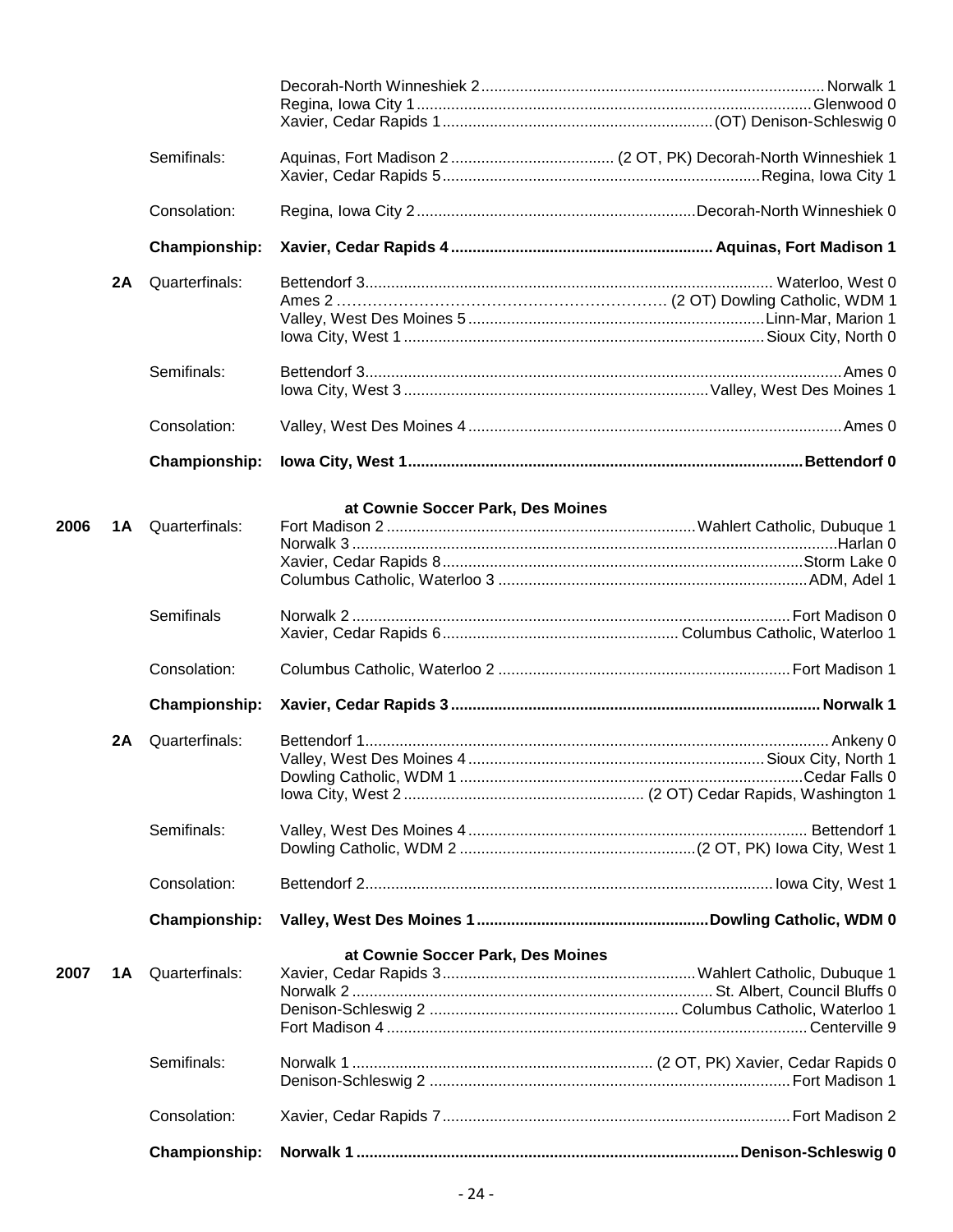|      | 2A | Quarterfinals:       |                                                           |  |
|------|----|----------------------|-----------------------------------------------------------|--|
|      |    | Semifinals:          |                                                           |  |
|      |    | Consolation:         |                                                           |  |
|      |    | <b>Championship:</b> |                                                           |  |
|      |    |                      | at Cownie Soccer Park, Des Moines                         |  |
| 2008 | 1A | Quarterfinals:       |                                                           |  |
|      |    |                      |                                                           |  |
|      |    |                      |                                                           |  |
|      |    |                      |                                                           |  |
|      |    | Semifinals:          |                                                           |  |
|      |    |                      |                                                           |  |
|      |    | Consolation:         |                                                           |  |
|      |    | Championship:        |                                                           |  |
|      | 2A | Quarterfinals:       |                                                           |  |
|      |    |                      |                                                           |  |
|      |    |                      |                                                           |  |
|      |    |                      |                                                           |  |
|      |    | Semifinals:          |                                                           |  |
|      |    |                      |                                                           |  |
|      |    | Consolation:         |                                                           |  |
|      |    | <b>Championship:</b> |                                                           |  |
|      |    |                      | at Southeast Polk, Valley, West Des Moines, and Urbandale |  |
| 2009 | 1A | Quarterfinals:       |                                                           |  |
|      |    |                      |                                                           |  |
|      |    |                      |                                                           |  |
|      |    |                      |                                                           |  |
|      |    | Semifinals:          |                                                           |  |
|      |    |                      |                                                           |  |
|      |    | Consolation:         |                                                           |  |
|      |    | <b>Championship:</b> |                                                           |  |
|      | 2A | Quarterfinals:       |                                                           |  |
|      |    |                      |                                                           |  |
|      |    |                      |                                                           |  |
|      |    |                      |                                                           |  |
|      |    | Semifinals:          |                                                           |  |
|      |    |                      |                                                           |  |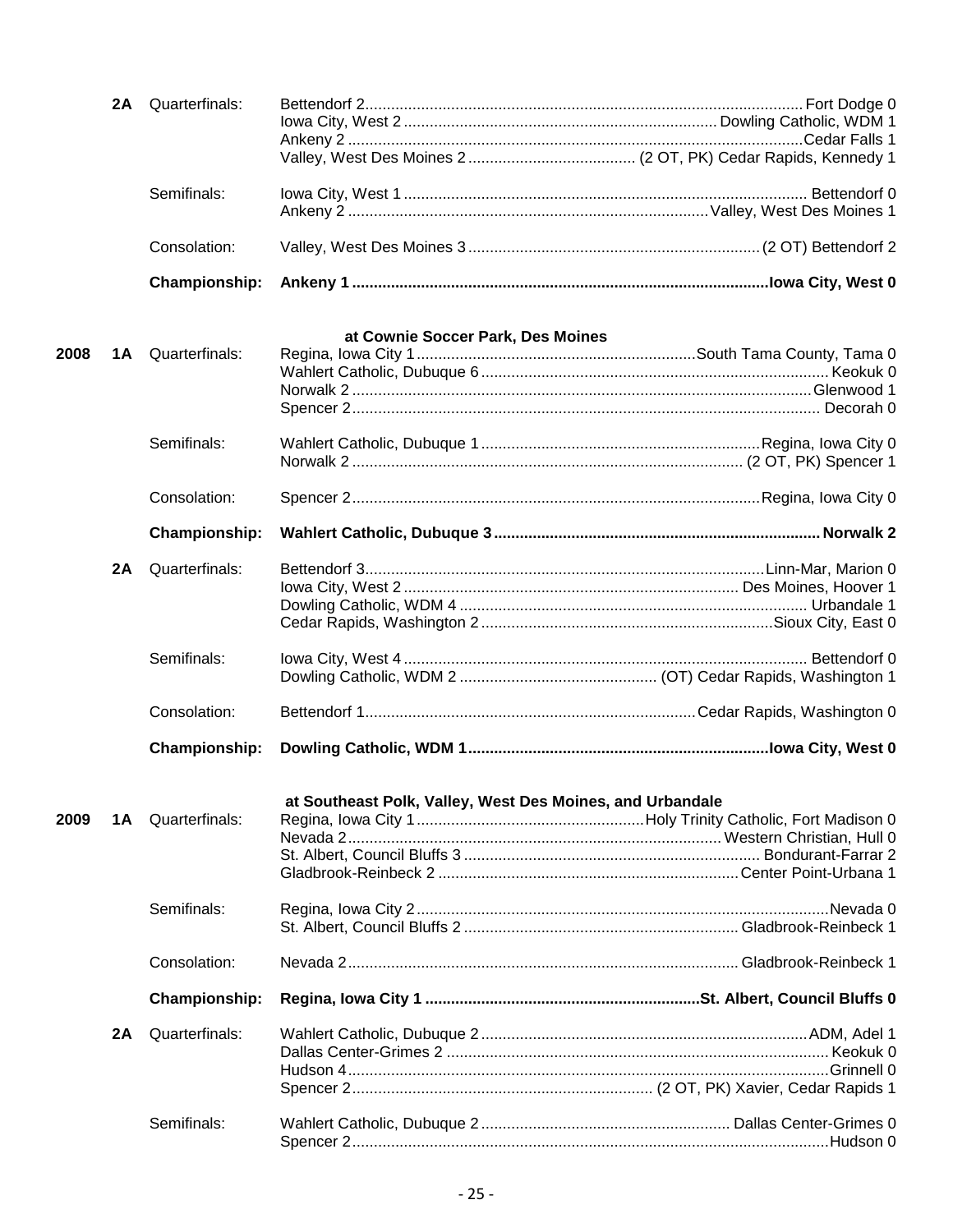|      |     | Consolation:             |                                   |           |
|------|-----|--------------------------|-----------------------------------|-----------|
|      |     | <b>Championship:</b>     |                                   |           |
|      | 3A  | Quarterfinals:           |                                   |           |
|      |     |                          |                                   |           |
|      |     | Semifinals:              |                                   |           |
|      |     | Consolation:             |                                   |           |
|      |     | <b>Championship:</b>     |                                   |           |
| 2010 | 1 A | Quarterfinals:           | at Cownie Soccer Park, Des Moines |           |
|      |     |                          |                                   |           |
|      |     | Semifinals:              |                                   |           |
|      |     | Consolation:             |                                   |           |
|      |     | <b>Championship:</b>     |                                   |           |
|      | 2A  | Quarterfinals:           |                                   |           |
|      |     | Semifinals:              |                                   |           |
|      |     | Consolation:             |                                   |           |
|      |     | <b>Championship:</b>     |                                   |           |
|      | 3A  | Quarterfinals:           |                                   |           |
|      |     | Semifinals:              |                                   |           |
|      |     | Consolation:             |                                   |           |
|      |     | <b>Championship:</b>     |                                   |           |
|      |     |                          | at Cownie Soccer Park, Des Moines |           |
| 2011 |     | <b>1A</b> Quarterfinals: |                                   | . Albia 0 |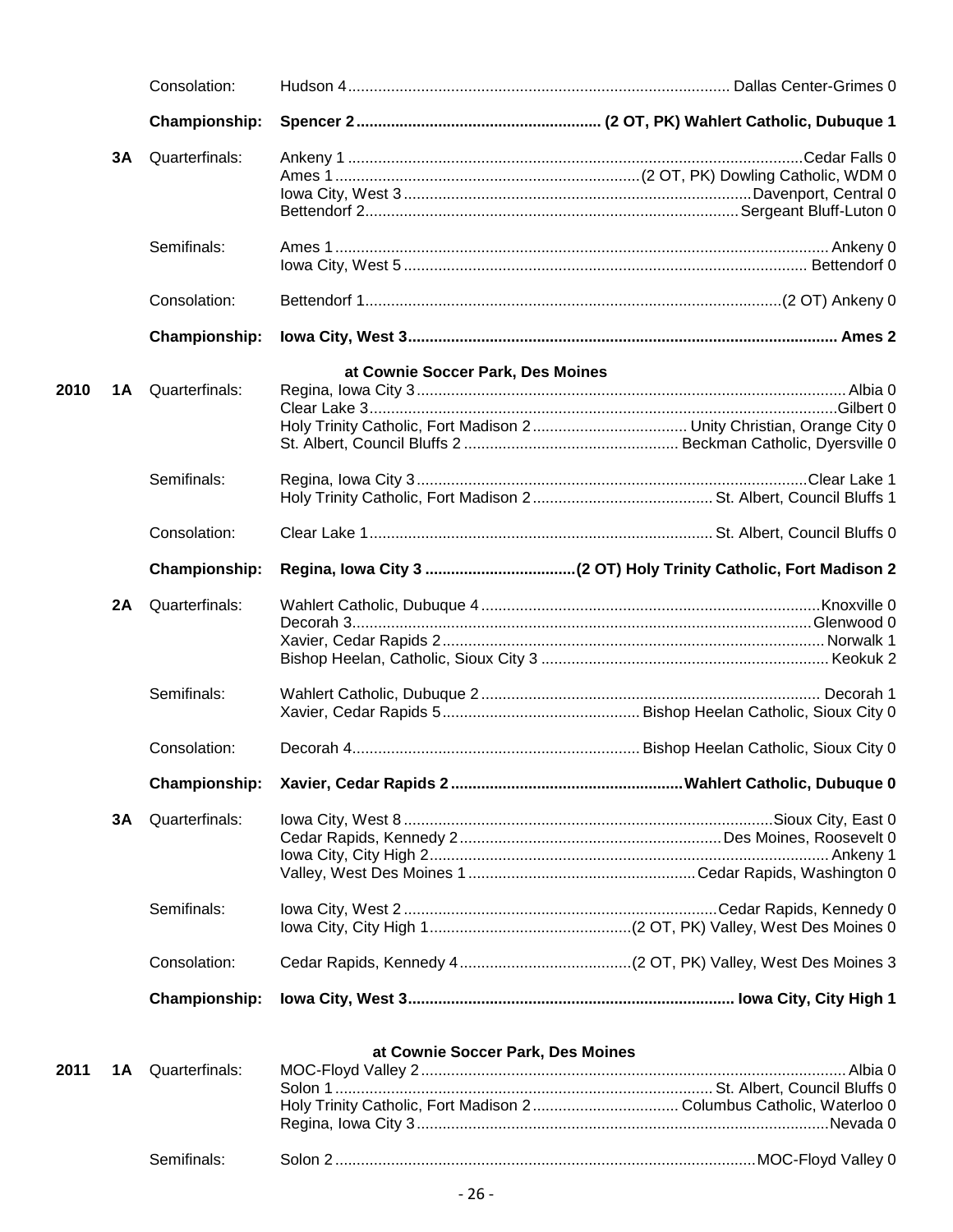|    | Consolation:         |  |
|----|----------------------|--|
|    | <b>Championship:</b> |  |
| 2A | Quarterfinals:       |  |
|    | Semifinals:          |  |
|    | Consolation:         |  |
|    | Championship:        |  |
| 3A | Quarterfinals:       |  |
|    | Semifinals:          |  |
|    | Consolation:         |  |
|    | Championship:        |  |

## **at Cownie Soccer Park, Des Moines**

| 2012 |    | <b>1A</b> Quarterfinals: |  |
|------|----|--------------------------|--|
|      |    |                          |  |
|      |    | Semifinals:              |  |
|      |    | Consolation:             |  |
|      |    | <b>Championship:</b>     |  |
|      | 2A | Quarterfinals:           |  |
|      |    | Semifinals:              |  |
|      |    | Consolation:             |  |
|      |    | <b>Championship:</b>     |  |
|      | 3A | Quarterfinals            |  |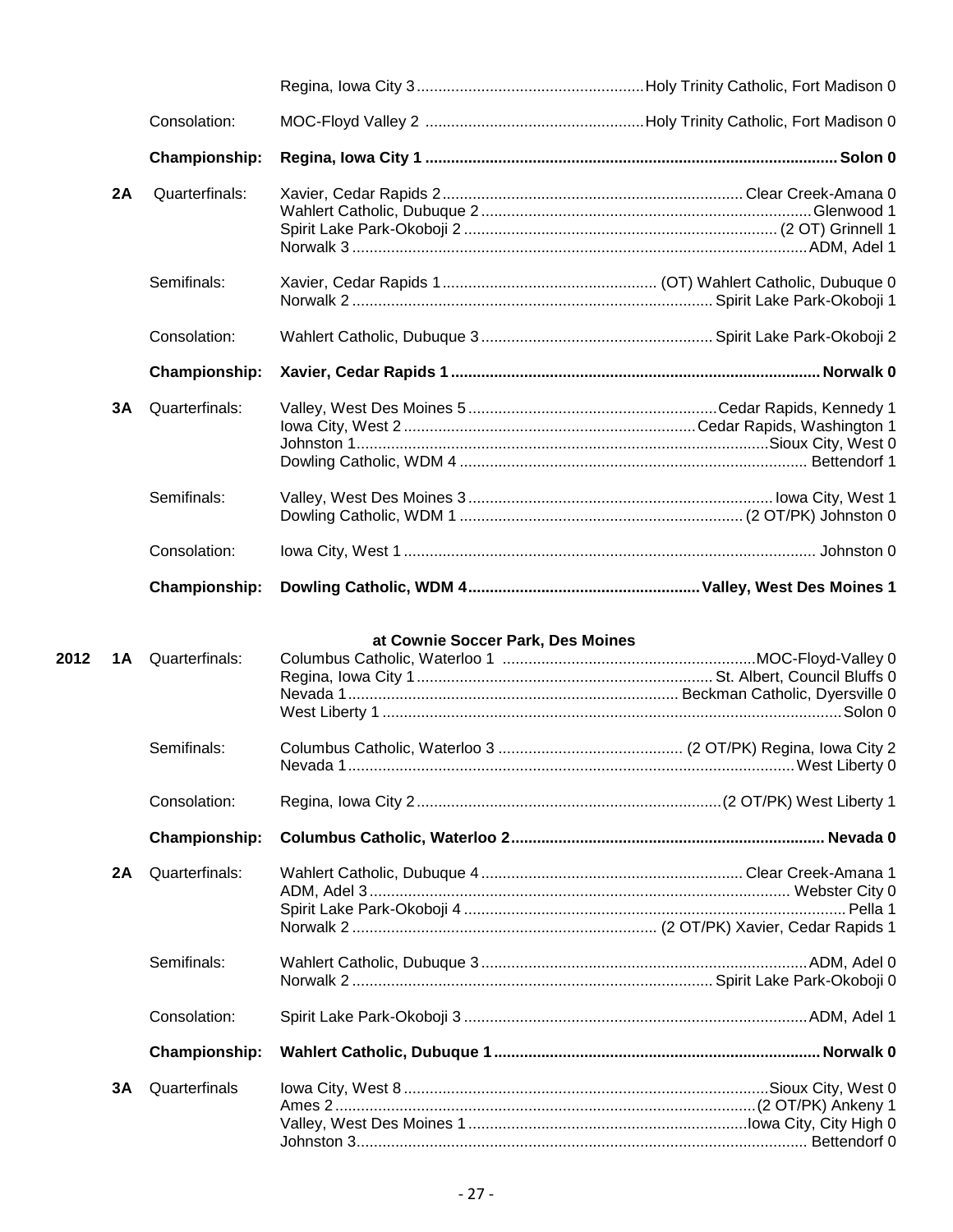|      |    | Semifinals:          |                                                                    |  |
|------|----|----------------------|--------------------------------------------------------------------|--|
|      |    | Consolation:         |                                                                    |  |
|      |    | <b>Championship:</b> |                                                                    |  |
|      |    |                      | at Cownie Soccer Park, Des Moines                                  |  |
| 2013 | 1A | Quarterfinals:       |                                                                    |  |
|      |    |                      |                                                                    |  |
|      |    |                      |                                                                    |  |
|      |    |                      |                                                                    |  |
|      |    | Semifinals:          |                                                                    |  |
|      |    |                      |                                                                    |  |
|      |    | Consolation:         |                                                                    |  |
|      |    | <b>Championship:</b> |                                                                    |  |
|      |    |                      |                                                                    |  |
|      | 2A | Quarterfinals:       |                                                                    |  |
|      |    |                      |                                                                    |  |
|      |    |                      |                                                                    |  |
|      |    |                      |                                                                    |  |
|      |    | Semifinals:          |                                                                    |  |
|      |    |                      |                                                                    |  |
|      |    | Consolation:         |                                                                    |  |
|      |    |                      |                                                                    |  |
|      |    | <b>Championship:</b> |                                                                    |  |
|      |    |                      |                                                                    |  |
|      | 3Α | Quarterfinals:       |                                                                    |  |
|      |    |                      |                                                                    |  |
|      |    |                      |                                                                    |  |
|      |    |                      |                                                                    |  |
|      |    | Semifinals:          |                                                                    |  |
|      |    | Consolation:         |                                                                    |  |
|      |    | Championship         |                                                                    |  |
|      |    |                      |                                                                    |  |
|      |    |                      | at Cownie Soccer Park, Des Moines                                  |  |
| 2014 | 1A | Quarterfinals:       | Beckman Catholic, Dyersville 3 Columbus Community, Columbus Jct. 0 |  |
|      |    |                      |                                                                    |  |
|      |    |                      |                                                                    |  |
|      |    | Semifinals:          |                                                                    |  |
|      |    |                      |                                                                    |  |
|      |    | Consolation:         |                                                                    |  |
|      |    | <b>Championship:</b> |                                                                    |  |
|      | 2A | Quarterfinals:       |                                                                    |  |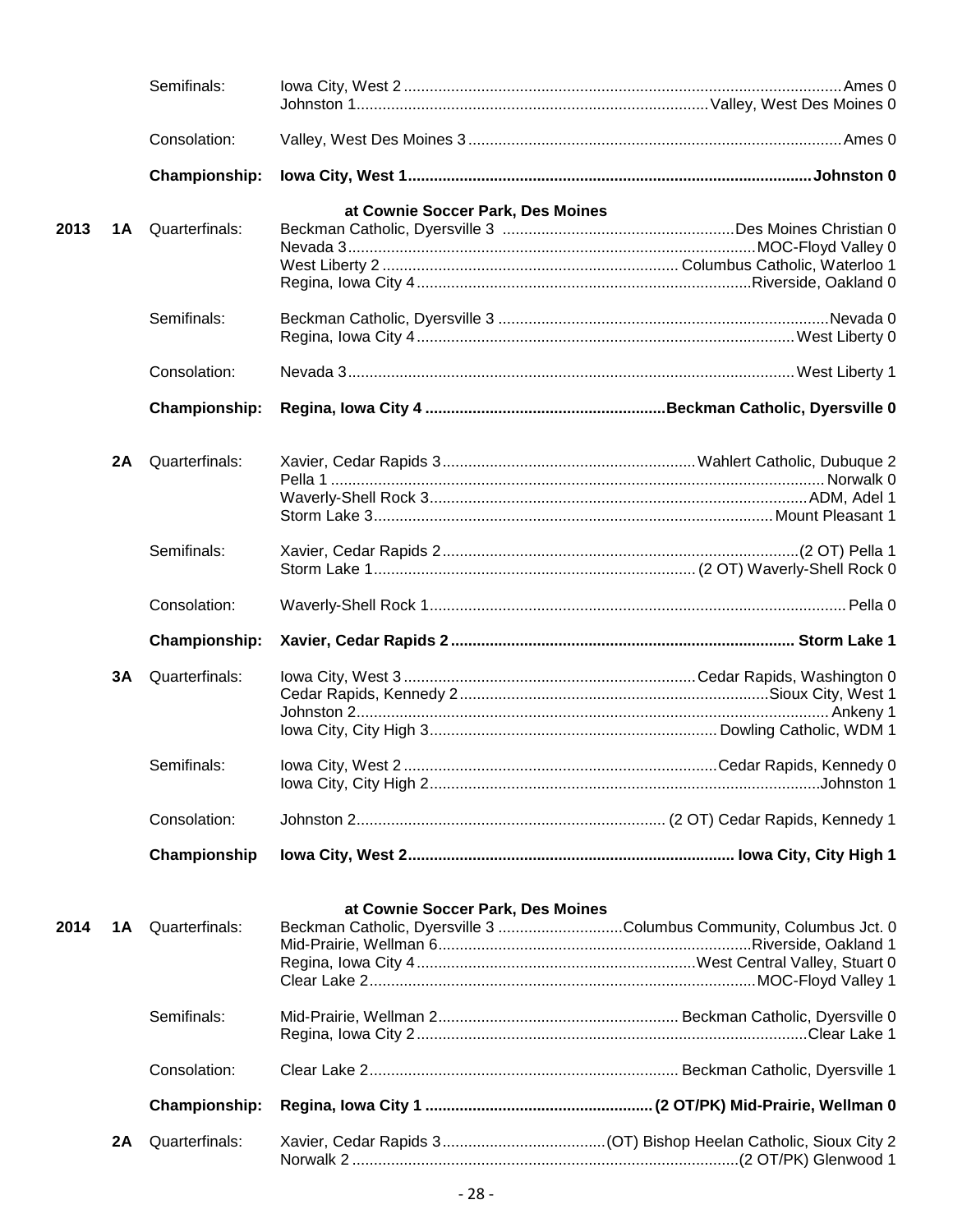|      |           | Semifinals:              |                                   |  |
|------|-----------|--------------------------|-----------------------------------|--|
|      |           |                          |                                   |  |
|      |           | Consolation:             |                                   |  |
|      |           | Championship             |                                   |  |
|      | 3A        | Quarterfinals:           |                                   |  |
|      |           |                          |                                   |  |
|      |           |                          |                                   |  |
|      |           |                          |                                   |  |
|      |           | Semifinals:              |                                   |  |
|      |           |                          |                                   |  |
|      |           | Consolation:             |                                   |  |
|      |           | <b>Championship:</b>     |                                   |  |
|      |           |                          |                                   |  |
|      |           |                          | at Cownie Soccer Park, Des Moines |  |
| 2015 |           | <b>1A</b> Quarterfinals: |                                   |  |
|      |           |                          |                                   |  |
|      |           |                          |                                   |  |
|      |           |                          |                                   |  |
|      |           | Semifinals:              |                                   |  |
|      |           |                          |                                   |  |
|      |           | Consolation:             |                                   |  |
|      |           | <b>Championship:</b>     |                                   |  |
|      | <b>2A</b> | Quarterfinals:           |                                   |  |
|      |           |                          |                                   |  |
|      |           |                          |                                   |  |
|      |           |                          |                                   |  |
|      |           | Semifinals:              |                                   |  |
|      |           |                          |                                   |  |
|      |           | Consolation:             |                                   |  |
|      |           | <b>Championship:</b>     |                                   |  |
|      | 3A        | Quarterfinals:           |                                   |  |
|      |           |                          |                                   |  |
|      |           |                          |                                   |  |
|      |           |                          |                                   |  |
|      |           | Semifinals:              |                                   |  |
|      |           |                          |                                   |  |
|      |           | Consolation:             |                                   |  |
|      |           |                          |                                   |  |
|      |           | Championship:            |                                   |  |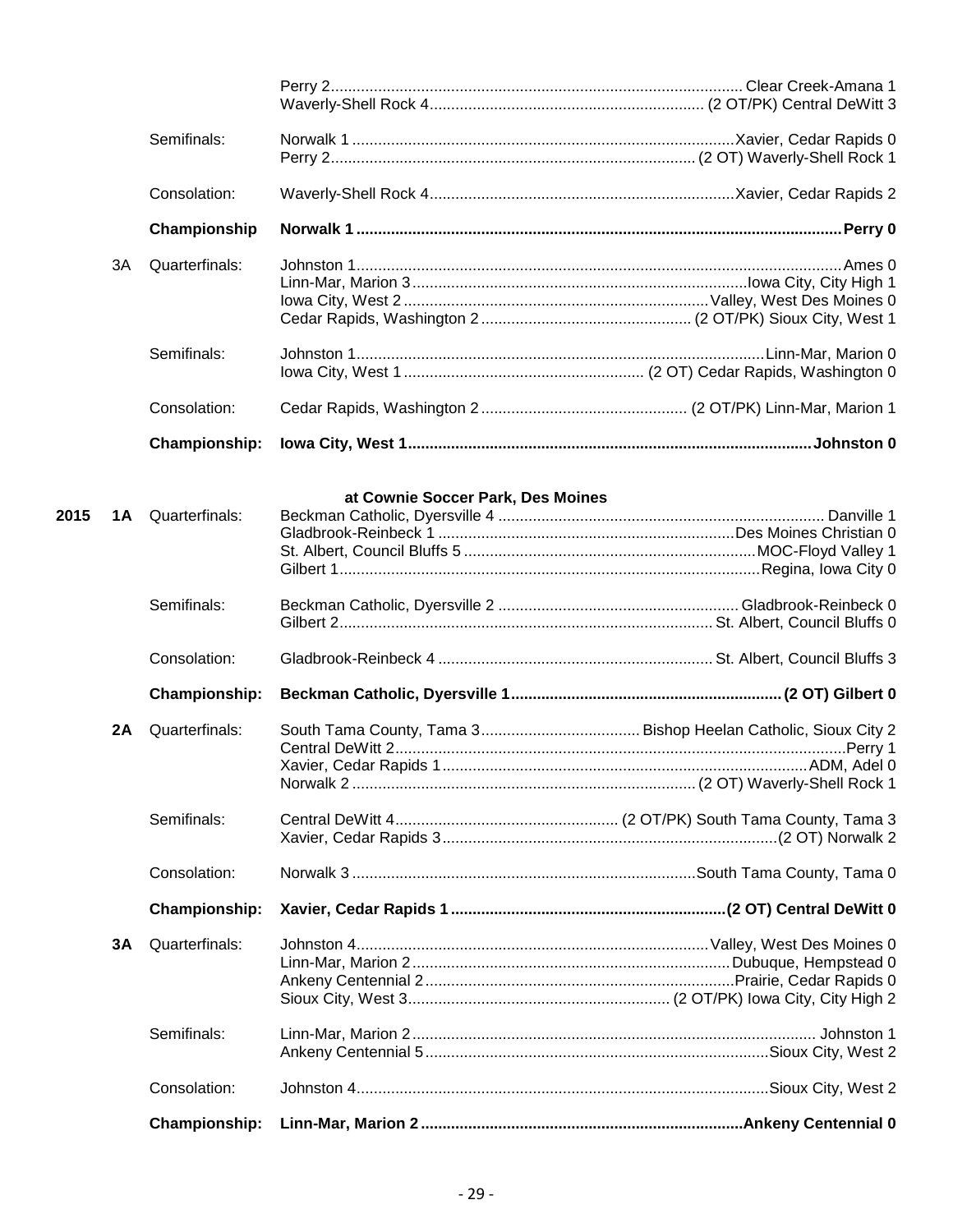|      |    |                          | at Cownie Soccer Park, Des Moines |  |
|------|----|--------------------------|-----------------------------------|--|
| 2016 | 1A | Quarterfinals:           |                                   |  |
|      |    |                          |                                   |  |
|      |    |                          |                                   |  |
|      |    |                          |                                   |  |
|      |    | Semifinals:              |                                   |  |
|      |    |                          |                                   |  |
|      |    | Consolation:             |                                   |  |
|      |    | <b>Championship:</b>     |                                   |  |
|      | 2A | Quarterfinals:           |                                   |  |
|      |    |                          |                                   |  |
|      |    |                          |                                   |  |
|      |    |                          |                                   |  |
|      |    | Semifinals:              |                                   |  |
|      |    |                          |                                   |  |
|      |    | Consolation:             |                                   |  |
|      |    | <b>Championship:</b>     |                                   |  |
|      | 3A | Quarterfinals:           |                                   |  |
|      |    |                          |                                   |  |
|      |    |                          |                                   |  |
|      |    |                          |                                   |  |
|      |    |                          |                                   |  |
|      |    | Semifinals:              |                                   |  |
|      |    |                          |                                   |  |
|      |    | Consolation:             |                                   |  |
|      |    | <b>Championship:</b>     |                                   |  |
|      |    |                          |                                   |  |
| 2017 |    | <b>1A</b> Quarterfinals: | at Cownie Soccer Park, Des Moines |  |
|      |    |                          |                                   |  |
|      |    |                          |                                   |  |
|      |    |                          |                                   |  |
|      |    |                          |                                   |  |
|      |    | Semifinals:              |                                   |  |
|      |    | Consolation:             |                                   |  |
|      |    |                          |                                   |  |
|      |    | <b>Championship:</b>     |                                   |  |
|      | 2A | Quarterfinals:           |                                   |  |
|      |    |                          |                                   |  |
|      |    |                          |                                   |  |
|      |    |                          |                                   |  |
|      |    | Semifinals:              |                                   |  |
|      |    |                          |                                   |  |
|      |    | Consolation:             |                                   |  |
|      |    |                          |                                   |  |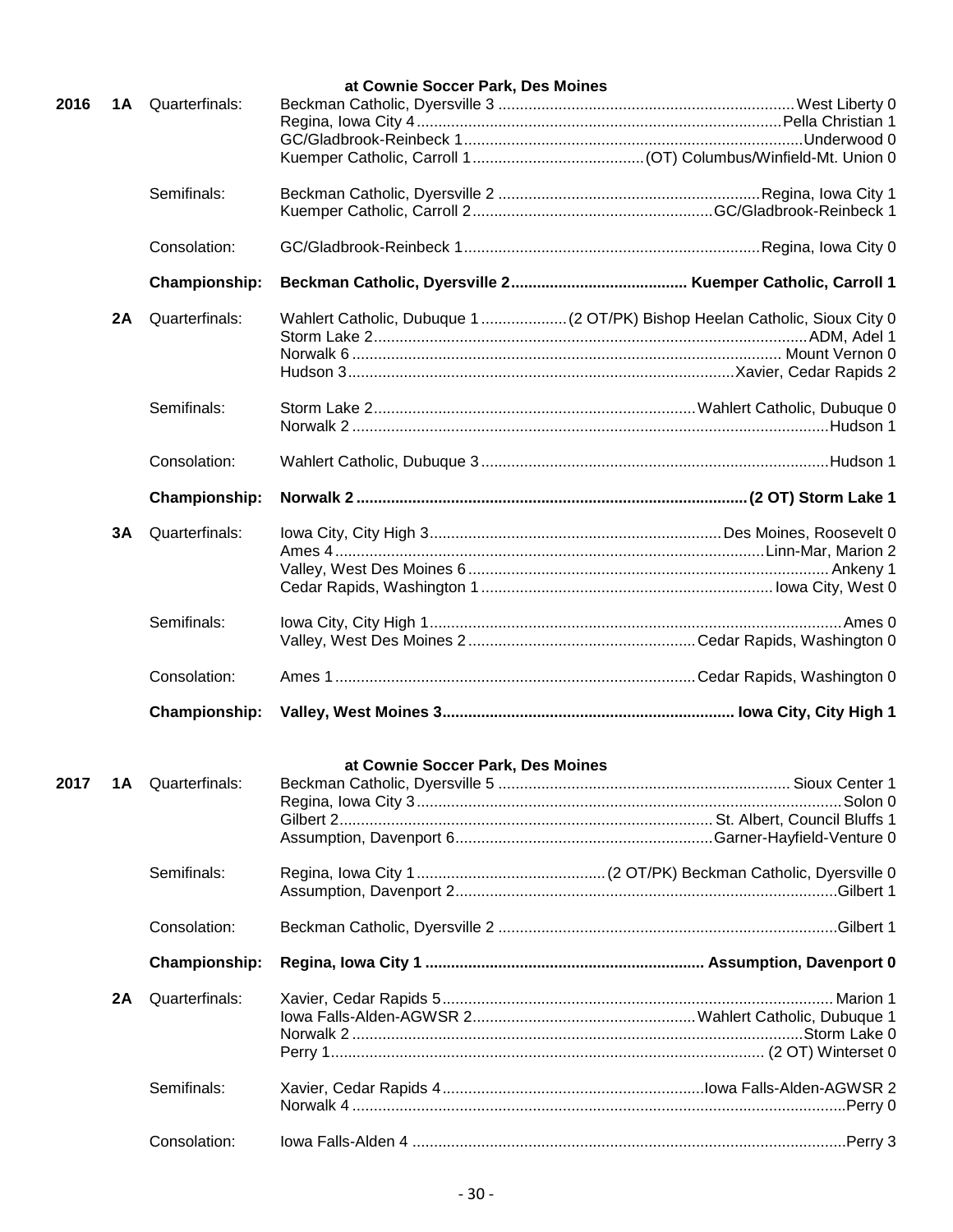|      |    | Championship:         |                                   |  |
|------|----|-----------------------|-----------------------------------|--|
|      | 3A | Quarterfinals:        |                                   |  |
|      |    |                       |                                   |  |
|      |    |                       |                                   |  |
|      |    |                       |                                   |  |
|      |    | Semifinals:           |                                   |  |
|      |    |                       |                                   |  |
|      |    | Consolation:          |                                   |  |
|      |    | Championship:         |                                   |  |
|      |    |                       |                                   |  |
|      |    |                       | at Cownie Soccer Park, Des Moines |  |
| 2018 | 1A | Quarterfinals:        |                                   |  |
|      |    |                       |                                   |  |
|      |    |                       |                                   |  |
|      |    |                       |                                   |  |
|      |    | Semifinals:           |                                   |  |
|      |    |                       |                                   |  |
|      |    | Consolation:          |                                   |  |
|      |    | <b>Championship:</b>  |                                   |  |
|      | 2A | <b>Quarterfinals:</b> |                                   |  |
|      |    |                       |                                   |  |
|      |    |                       |                                   |  |
|      |    |                       |                                   |  |
|      |    | Semifinals:           |                                   |  |
|      |    |                       |                                   |  |
|      |    | Consolation:          |                                   |  |
|      |    | Championship:         |                                   |  |
|      | 3A | <b>Quarterfinals:</b> |                                   |  |
|      |    |                       |                                   |  |
|      |    |                       |                                   |  |
|      |    |                       |                                   |  |
|      |    | Semifinals:           |                                   |  |
|      |    |                       |                                   |  |
|      |    | Consolation:          |                                   |  |
|      |    | <b>Championship:</b>  |                                   |  |
|      |    |                       |                                   |  |
| 2019 | 1A | Quarterfinals:        | at Cownie Soccer Park, Des Moines |  |
|      |    |                       |                                   |  |
|      |    |                       |                                   |  |
|      |    |                       |                                   |  |
|      |    |                       |                                   |  |
|      |    | Semifinals:           |                                   |  |
|      |    |                       |                                   |  |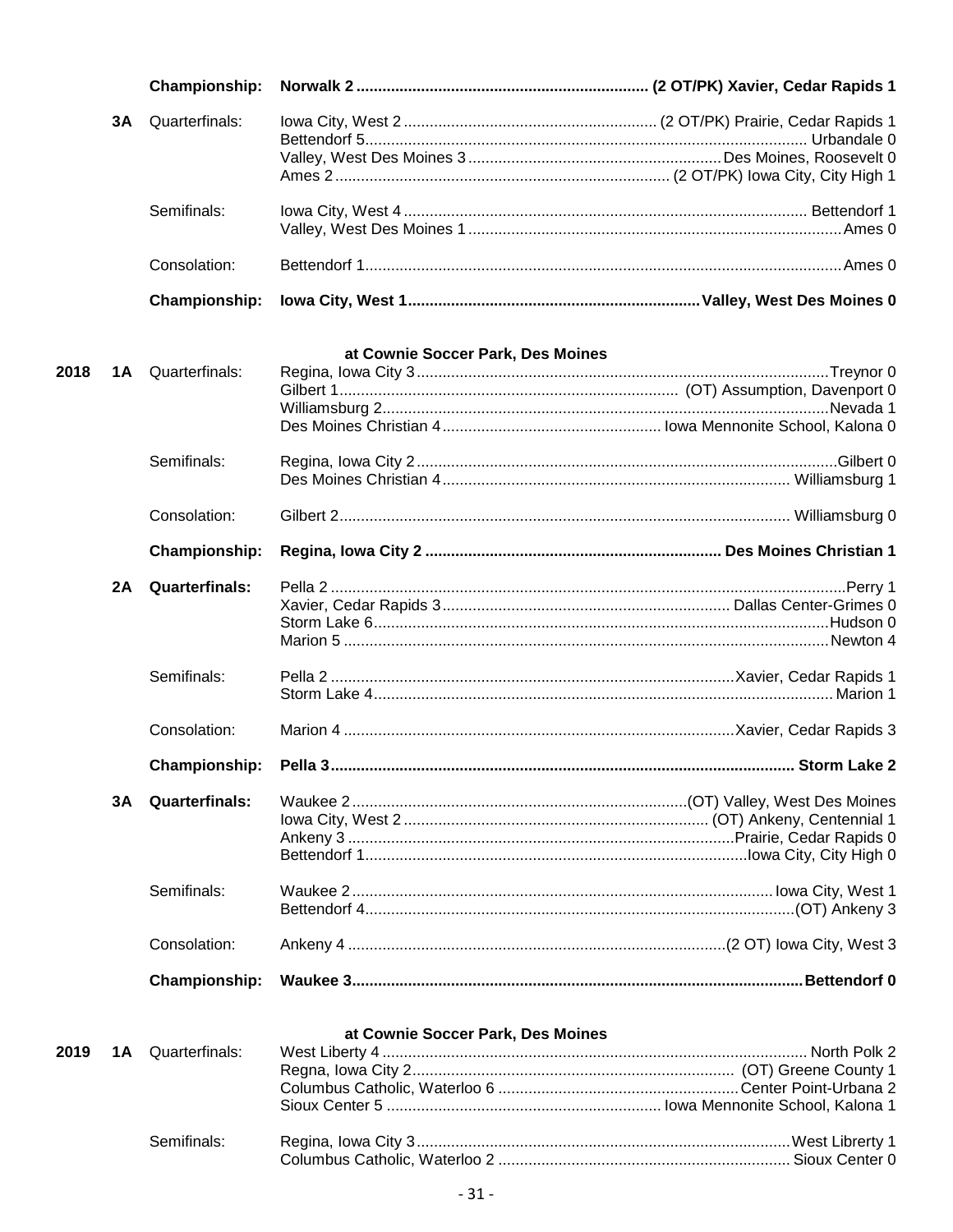|    | Consolation:          |  |
|----|-----------------------|--|
|    | Championship:         |  |
| 2A | <b>Quarterfinals:</b> |  |
|    | Semifinals:           |  |
|    | Consolation:          |  |
|    |                       |  |
|    | Championship:         |  |
| 3A | <b>Quarterfinals:</b> |  |
|    | Semifinals:           |  |
|    | Consolation:          |  |

## **STATE TOURNAMENT 1 OVERTIME MATCHES (16)**

| $\mathbf{1}$   | 1995 |  | Qtrfinals        |
|----------------|------|--|------------------|
| $\mathbf{1}$   | 1996 |  | Champ            |
| $\mathbf{1}$   | 1997 |  | Consy            |
| 2              | 2002 |  | Qtrfinals        |
|                |      |  | Semis            |
| 1              | 2004 |  | Qtrfinals        |
| $\mathbf{1}$   | 2005 |  | <b>Qtrfinals</b> |
| 1              | 2008 |  | Semis            |
| 1              | 2011 |  | Semis            |
| $\mathbf{1}$   | 2014 |  | Qtrfinals        |
| 1              | 2016 |  | Qtrfinals        |
| $\overline{4}$ | 2018 |  | Otrfinals        |
|                |      |  | <b>Qtrfinals</b> |
|                |      |  | <b>Qtrfinals</b> |
|                |      |  | Otrfinals        |
| 1              | 2019 |  | Qtrfinals        |
|                |      |  |                  |

## **STATE TOURNEY 2 OVERTIME MATCHES (24)**

|  | Consy            |
|--|------------------|
|  | <b>Qtrfinals</b> |
|  | Champ            |
|  | Semis            |
|  | Semis            |
|  | <b>Qtrfinals</b> |
|  |                  |
|  |                  |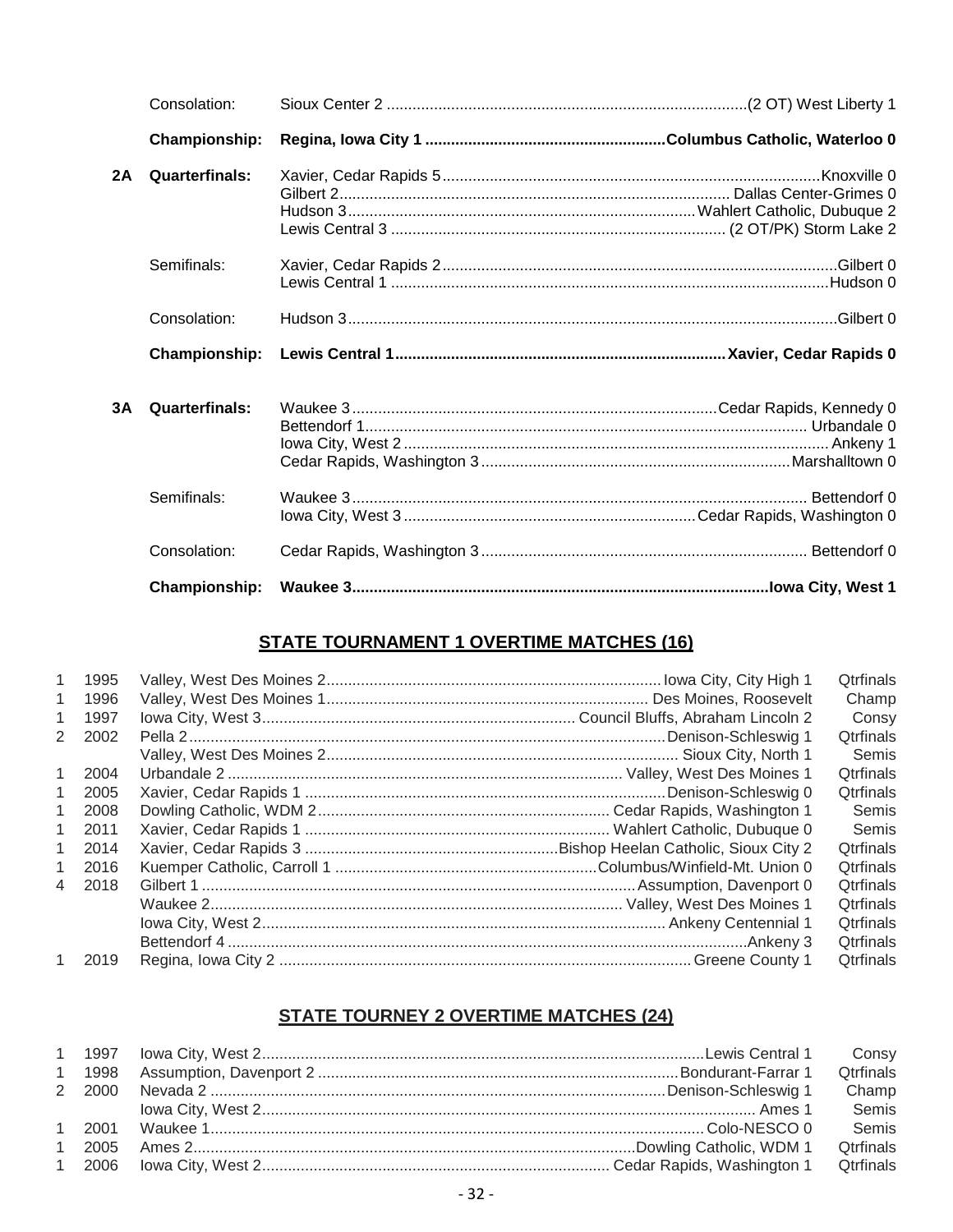| $\mathbf{1}$   | 2007   |  | Consy            |
|----------------|--------|--|------------------|
| 1              | 2009   |  | Consy            |
| $\mathbf{1}$   | 2010   |  | Champ            |
| $\mathbf{1}$   | 2011   |  | <b>Qtrfinals</b> |
| 3              | 2013   |  | Semis            |
|                |        |  | Semis            |
|                |        |  | Consy            |
|                | 2 2014 |  | Semis            |
|                |        |  | Semis            |
| $\overline{4}$ | 2015   |  | Champ            |
|                |        |  | <b>Qtrfinals</b> |
|                |        |  | Semis            |
|                |        |  | Champ            |
| $\mathbf{1}$   | 2016   |  | Champ            |
| 1              | 2017   |  | <b>Qtrfinals</b> |
| 1              | 2018   |  | Consy            |
| 1.             | 2019   |  | Consy            |
|                |        |  |                  |

## **STATE TOURNEY 2 OT/PK MATCHES (37)**

| 1                        | 1997 |  | <b>Qtrfinals</b> |
|--------------------------|------|--|------------------|
| $\overline{2}$           | 2000 |  | Semis            |
|                          |      |  | Champ            |
| 3                        | 2001 |  | Qtrfinals        |
|                          |      |  | <b>Qtrfinals</b> |
|                          |      |  | Consy            |
| 1                        | 2002 |  | Semis            |
| $\overline{2}$           | 2004 |  | Qtrfinals        |
|                          |      |  | <b>Qtrfinals</b> |
| 1                        | 2005 |  | Semis            |
| 1                        | 2006 |  | Semis            |
| $\overline{2}$           | 2007 |  | Semis            |
|                          |      |  | Qtrfinals        |
| 1                        | 2008 |  | Semis            |
| 3                        | 2009 |  | Qtrfinals        |
|                          |      |  | Champ            |
|                          |      |  | Qtrfinals        |
| $\overline{2}$           | 2010 |  | Semis            |
|                          |      |  | Consy            |
| 1                        | 2011 |  | Semis            |
| $\overline{\mathcal{A}}$ | 2012 |  | Semis            |
|                          |      |  | Consy            |
|                          |      |  | Qtrfinals        |
|                          |      |  | Qtrfinals        |
| 5                        | 2014 |  | Champ            |
|                          |      |  | Qtrfinals        |
|                          |      |  | <b>Qtrfinals</b> |
|                          |      |  | Qtrfinals        |
|                          |      |  | Consy            |
| $\overline{2}$           | 2015 |  | Semis            |
|                          |      |  | Qtrfinals        |
| 1                        | 2016 |  | Qtrfinals        |
| $\overline{4}$           | 2017 |  | Semis            |
|                          |      |  | Champ            |
|                          |      |  | Qtrfinals        |
|                          |      |  | Qtrfinals        |
| $\mathbf{1}$             | 2019 |  | Qtrfinals        |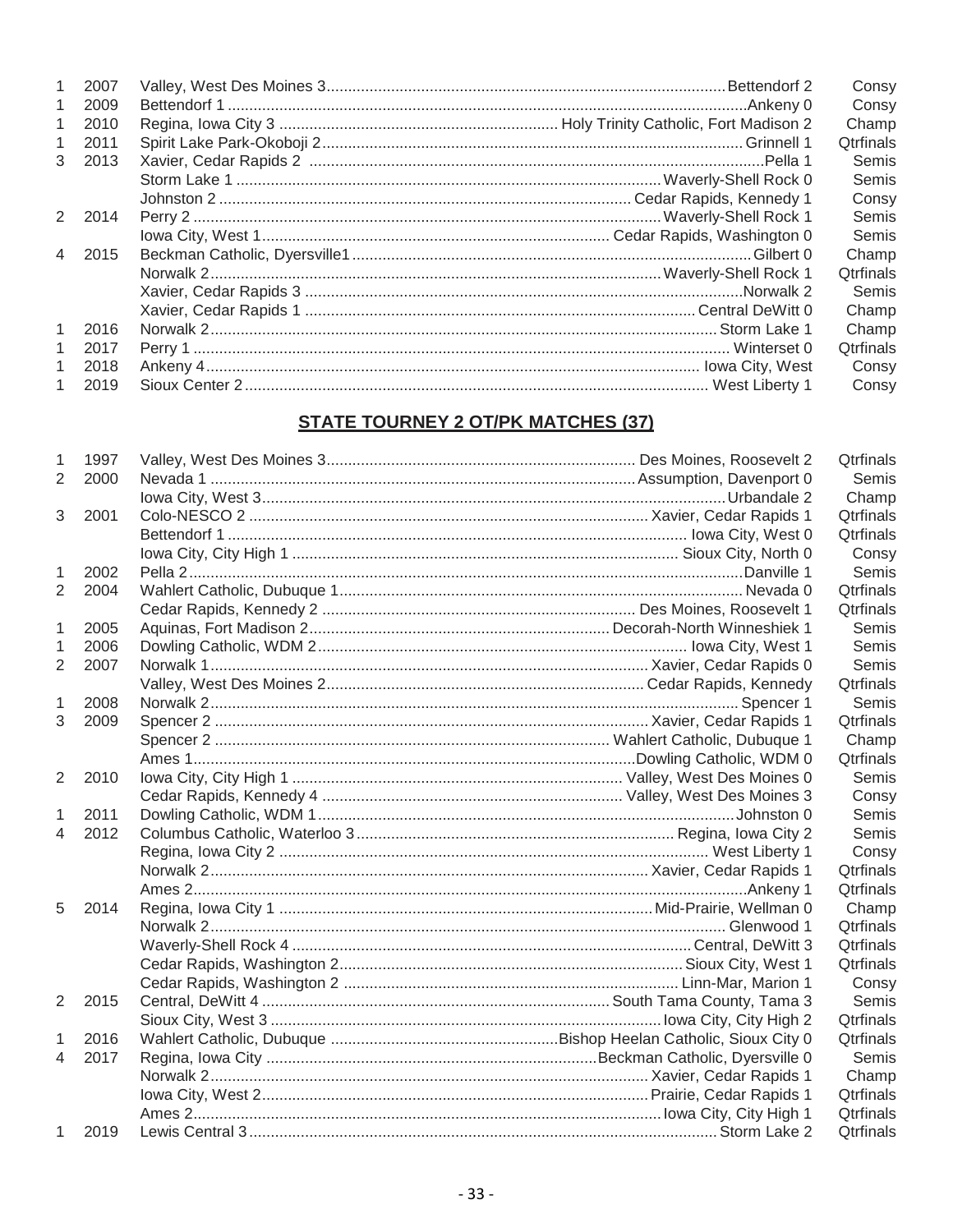## **SPRING STATE TOURNEY OVERTIME SUMMARY**

| <b>School</b><br>Ames                     | <u>OT</u><br>--          | <u>2 OT</u><br>$1 - 1$   | <b>2 OT/PK</b><br>$3 - 0$ | <b>Total W-L</b><br>4-1 |
|-------------------------------------------|--------------------------|--------------------------|---------------------------|-------------------------|
| Ankeny                                    | $0 - 1$                  | $1 - 0$                  | $0 - 1$                   | $1 - 2$                 |
| Ankeny Centennial                         | $0 - 1$                  | $0 - 0$                  | $0-0$                     | $0 - 1$                 |
| Aquinas, Fort Madison                     | $\overline{\phantom{a}}$ | $\overline{\phantom{a}}$ | $1 - 0$                   | $1 - 0$                 |
| Assumption, Davenport                     | $0 - 1$                  | $1 - 0$                  | $0 - 1$                   | $1 - 2$                 |
| Beckman Catholic, Dyersville              | $\overline{\phantom{a}}$ | $1 - 0$                  | $0 - 1$                   | $1 - 1$                 |
| Bettendorf                                | $1 - 0$                  | $1 - 1$                  | $1 - 0$                   | $3 - 1$                 |
| Bishop Heelan Catholic, Sioux City        | $0 - 1$                  | $\overline{a}$           | $0 - 1$                   | $0 - 2$                 |
| Bondurant-Farrar                          | --                       | $0 - 1$                  | н.                        | $0 - 1$                 |
| Cedar Rapids, Kennedy                     | --                       | $0 - 1$                  | $2 - 1$                   | $2 - 2$                 |
| Cedar Rapids, Washington                  | $0 - 1$                  | $0 - 2$                  | $2 - 0$                   | $2 - 3$                 |
| <b>Central DeWitt</b>                     |                          | $0 - 1$                  | $1 - 1$                   | $1 - 2$                 |
|                                           | $0 - 1$                  |                          | н.                        | $0 - 1$                 |
| Co. Bluffs, Abraham Lincoln<br>Colo-NESCO |                          | --<br>$0 - 1$            | $1 - 0$                   | $1 - 1$                 |
|                                           | --                       |                          |                           |                         |
| Columbus Catholic, Waterloo               | $\overline{a}$           | --                       | $1 - 0$                   | $1 - 0$                 |
| Columbus Community/Winfield-Mt. Union     | $0 - 1$                  | --                       | н.                        | $0 - 1$                 |
| Danville                                  | $-$                      | --                       | $0 - 1$                   | $0 - 1$                 |
| Decorah-North Winneshiek                  | $\overline{\phantom{m}}$ | $- -$                    | $0 - 1$                   | $0 - 1$                 |
| Denison-Schleswig                         | $0 - 2$                  | $0 - 1$                  | н.                        | $0 - 3$                 |
| Des Moines, Roosevelt                     | $0 - 1$                  | $-$                      | $0 - 2$                   | $0 - 3$                 |
| Dowling Catholic, WDM                     | $1 - 0$                  | $0 - 1$                  | $2 - 1$                   | $3 - 2$                 |
| Gilbert                                   | $1 - 0$                  | $0 - 1$                  | --                        | $1 - 1$                 |
| Glenwood                                  | $\overline{\phantom{m}}$ | $-$                      | $0 - 1$                   | $0 - 1$                 |
| <b>Greene County</b>                      | $0 - 1$                  | $-$                      | $-$                       | $0 - 1$                 |
| Grinnell                                  | $-$                      | $0 - 1$                  | --                        | $0 - 1$                 |
| Holy Trinity Catholic, Fort Madison       | $\sim$ $\sim$            | $0 - 1$                  | --                        | $0 - 1$                 |
| Iowa City, City High                      | $0 - 1$                  | $\overline{\phantom{a}}$ | $2 - 2$                   | $2 - 3$                 |
| Iowa City, West                           | $2 - 0$                  | $4 - 1$                  | $2 - 2$                   | $8 - 3$                 |
| Johnston                                  | $\overline{\phantom{a}}$ | $1 - 0$                  | $0 - 1$                   | $1 - 1$                 |
| Kuemper Catholic, Carroll                 | $1 - 0$                  | $\overline{a}$           | н.                        | $1 - 0$                 |
| Lewis Central                             | --                       | $0 - 1$                  | $1 - 0$                   | $1 - 1$                 |
| Linn-Mar, Marion                          | --                       | $-$                      | $0 - 1$                   | $0 - 1$                 |
| Mid-Prairie, Wellman                      | --                       | $-$                      | $0 - 1$                   | $0 - 1$                 |
| Nevada                                    | --                       | $1 - 0$                  | $1 - 1$                   | $2 - 1$                 |
| Norwalk                                   | --                       | $2 - 1$                  | $5-0$                     | $7 - 1$                 |
| Pella                                     | $1 - 0$                  | $0 - 1$                  | $1 - 0$                   | $2 - 1$                 |
| Perry                                     | --                       | $2 - 0$                  | --                        | $2 - 0$                 |
| Prairie, Cedar Rapids                     | --                       | $-$                      | $0 - 1$                   | $0 - 1$                 |
| Regina, Iowa City                         | $1 - 0$                  | $1 - 0$                  | $3 - 1$                   | $5 - 1$                 |
| <b>Sioux Center</b>                       | $\overline{\phantom{a}}$ | $1 - 0$                  | --                        | $1 - 0$                 |
| Sioux City, North                         | $0 - 1$                  | --                       | $0 - 1$                   | $0 - 2$                 |
| Sioux City, West                          | --                       | --                       | $1 - 1$                   | $1 - 1$                 |
| South Tama County, Tama                   | --                       | --                       | $0 - 1$                   | $0 - 1$                 |
| Spencer                                   |                          | $- -$                    | $2 - 1$                   | $2 - 1$                 |
| Spirit Lake Park-Okoboji                  |                          | $1 - 0$                  | $-$                       | $1 - 0$                 |
| Storm Lake                                | --                       | $1 - 1$                  | $0 - 1$                   | $1 - 2$                 |
| Urbandale                                 | $1 - 0$                  | $\overline{\phantom{m}}$ | $0 - 1$                   | $1 - 1$                 |
| Valley, West Des Moines                   | $3 - 2$                  | $1 - 0$                  | $2 - 2$                   | $6 - 3$                 |
| Wahlert Catholic, Dubuque                 | $0 - 1$                  | $\overline{\phantom{m}}$ | $2 - 1$                   | $2 - 2$                 |
| Waukee                                    | $1 - 0$                  | $1 - 0$                  | $- -$                     | $2 - 0$                 |
| <b>Waverly-Shell Rock</b>                 | --                       | $0 - 3$                  | $1 - 0$                   | $1 - 3$                 |
| <b>West Liberty</b>                       |                          | $0 - 1$                  | $0 - 1$                   | $0 - 2$                 |
| Winterset                                 | --                       | $0 - 1$                  | $\sim$                    | $0 - 1$                 |
| Xavier, Cedar Rapids                      | $3 - 0$                  | $3 - 0$                  | $0 - 5$                   | $6 - 5$                 |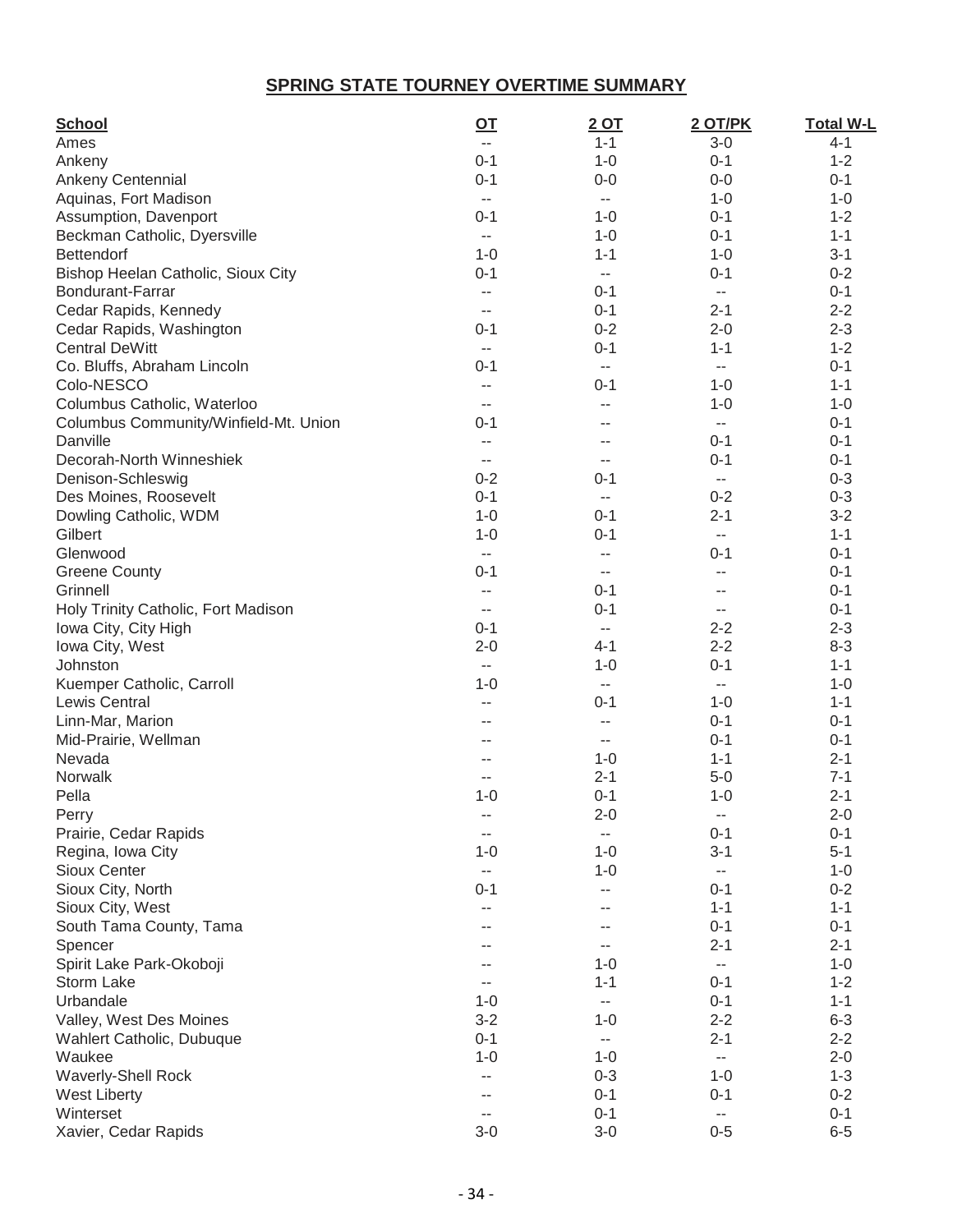## **SPRING STATE TOURAMENT RECORDS**

*Updated: June 7, 2019*

*Coaches: Review the following categories and if you have qualifying athletes please contact the IHSAA. Information supplied by coaches on Quik Stats or Emails.*

## **MOST STATE MEET APPEARANCES**

20 – Valley, West Des Moines 20 – Bettendorf

20 – Iowa City, West 18 – Xavier, Cedar Rapids

## **MOST CONSECUTIVE STATE MEET APPEARANCES**

15 – Iowa City, West (2000-2014) 15 – Bettendorf (1995-2009)

#### **MOST TEAM VICTORIES IN STATE PLAY**

41 – Iowa City West (41-13) 32 – Valley, WDM (32-15) 31 – Xavier, Cedar Rapids (31-13)

31 – Bettendorf (31-20) 30 – Regina, Iowa City (30-7) 24 – Norwalk (24-9)

#### **MOST STATE TITLES**

- 9 Iowa City West (2000, 2003, 2005, 2009. 2010, 2012, 2013, 2014, 2017)
- 7 Xavier, Cedar Rapids (2004, 2005, 2006, 2010, 2011, 2013, 2015)
- 8 Regina, Iowa City (2009, 2010, 2011, 2013, 2014, 2017, 2018, 2019)
- 5 Valley, WDM (1996, 1997, 2001, 2006, 2016)
- 4 Norwalk (2007, 2014, 2016, 2017)
- 4 Waukee (1999, 2001, 2018, 2019)
- 3 Bettendorf (1995, 1999, 2004)

#### **UNDEFEATED, UNTIED STATE CHAMPIONS**

1995 – Bettendorf (19-0) 1996 – Valley, West Des Moines (17-0) 1997 – Valley, West Des Moines (22-0) 1999 – Waukee (22-0) 1A 1999 – Bettendorf (24-0) 2A

## **MOST CONSECUTIVE STATE TITLES**

- 3 Regina, Iowa City (2017, 2018, 2019)
- 3 Iowa City, West (2012, 2013, 2014)
- 
- 13 Iowa City West (9 titles, 4 runners-up) 10 – Valley, WDM (5 titles, 5 runners-up) 10 – Xavier, Cedar Rapids (7 titles, 3 runners-up)
- 2010 Iowa City, West (22-0) 3A 2015 – Beckman Catholic, Dyersville (18-0) 1A
- 2016 Beckman Catholic, Dyersville (22-0) 1A
- 2019 Waukee (22-0) 3A
- 3 Regina, Iowa City (2009, 2010, 2011)
- 3 Xavier, Cedar Rapids (2004, 2005, 2006)

## **SCHOOLS WITH THE MOST CHAMPIONSHIP APPEARANCES**

- 9 Norwalk (4 titles, 5 runners-up) 8 – Regina, Iowa City (8 titles, 0 runner-up)
- 

## **MOST GOALS BY A TEAM IN A STATE TOURNAMENT MATCH**

- 9 Bettendorf, 1999 (Qtrfinals)
- 9 Des Moines, Roosevelt, 1996 (Qtrfinals)
- 8 Valley, West Des Moines, 1999 (Qtrfinals)
- 8 Nevada, 2002 (Qtrfinals)

## **MOST GOALS BY A TEAM IN STATE CHAMPIONSHIP MATCH**

- 5 Urbandale 2002 (2A of 2 classes)
- 4 Regina, Iowa City 2013 (1A of 3 classes)
- 4 Dowling Catholic, WDM 2011 (3A of 3 classes)
- 4 Xavier, Cedar Rapids 2005 (1A of 2 classes)
- 4 Assumption, Davenport 2002 (1A of 2 classes)
- 4 Waukee 1999 (1A of 2 classes)
- 8 Urbandale, 2002 (Qtrfinals)
- 8 Iowa City, West, 2010 (Qtrfinals)
- 8 Iowa City, West, 2012 (Qtrfinals)
- 7 Urbandale, 2000 (Qtrfinals)
- Most in a Class since 3 classes started in 2009
- 4 Regina, Iowa City 2013 (1A)
- 4 Dowling Catholic, WDM 2011 (3A)
- 3 Pella, 2018 (2A)
- 3 Waukee 2019 (3A)
- 2 Spencer, 2009 (2A)
- 2 Xavier, Cedar Rapids 2010 (2A), 2013 (2A)
- 2 Linn-Mar 2015 (3A)
- 2 Norwalk, 2016 (2A), 2017 (2A)

7 – Bettendorf (3 titles, 4 runners-up)

2002 – Urbandale (23-0) 2A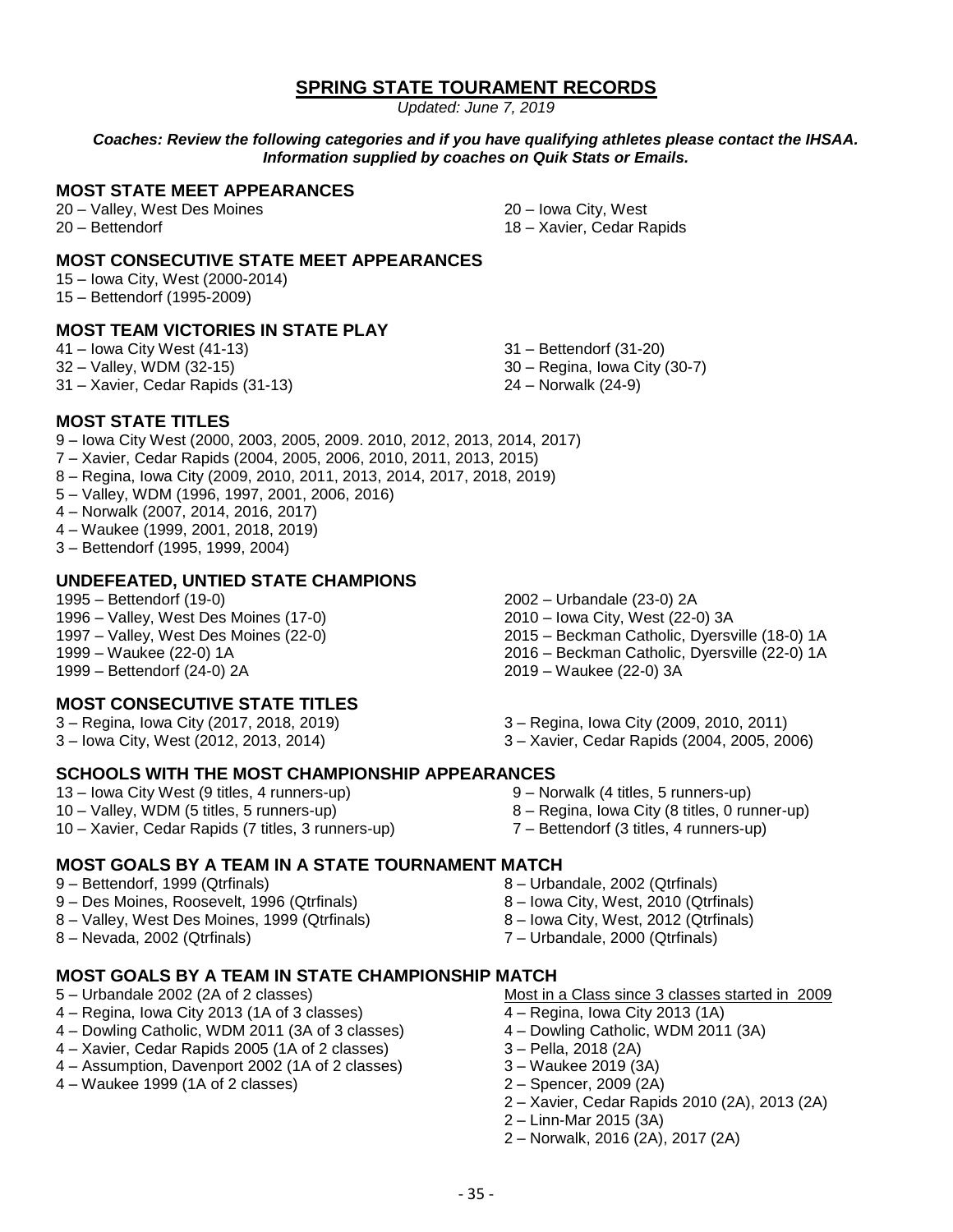## **MOST GOALS BY A TEAM IN A STATE TOURNAMENT (3 matches)**

17 – Xavier, Cedar Rapids: 2006 (1A-1st)

- 15 Urbandale: 2002 (2A-1st)
- 13 Urbandale: 2000 (2A-2nd)
- 13 Iowa City, West: 2010 (3A-1st)
- 12 Storm Lake 2018 (2A-2nd)
- 12 Regina, Iowa City: 2013 (1A-1st)
- 11 Valley, WDM, 2016 (3A-1st)
- 10 Marion 2018 (2A-3rd)
- 10 Norwalk: 2016 (2A-1st)
- Most in a Class since 3 classes Started in 2009
- 13 Iowa City, West: 2010 (3A-1st)

10 – Xavier, Cedar Rapids: 2016 (2A-2nd)

## **MOST GOALS BY AN INDIVUDAL IN A STATE TOURNAMENT MATCH (3 or more)**

- 4 Saw Win Lin, Columbus Catholic, Waterloo vs. Center Point-Urbana, May 31, 2019 (Qtrfinals)
- 4 Andrija Mijatovic, Xavier, Cedar Rapids vs. Knoxville, May 31, 2019 (Qtrfinals)
- 4 Marcos Vila, Iowa Falls-Alden/AGWSR vs. Perry, June 3, 2017 (Cons)
- 4 Trent Fitzpatrick, Assumption, Davenport vs. Garner-Hayfield-Ventura, June 1, 2017 (Qtrfinals)
- 3 Ben Webster, Des Moines Christian vs. Williamsburg, June 1, 2018 (Semifinals)
- 3 Ben Webster, Des Moines Christian vs. Iowa Mennonite School, May 31, 2018 (Qtrfinals)
- 3 Brant Mueller, Bettendorf vs. Urbandale, June 1, 2017 (Qtrfinals)
- 3 Jack Palen, Norwalk vs. Mount Vernon, June 2, 2016 (Qtrfinals)
- 3 Braxton Rottinghaus, Hudson vs. Xavier, Cedar Rapids, June 2, 2016 (Qtrfinals)
- 3 Max Broderick, Valley, West Des Moines, June 2, 2016 (Qtrfinals)
- 3 Nermin Kremic, Ankeny Centennial, June 5, 2015 (Semifinals)
- 3 Tristan Coaldrake, Johnston, June 6, 2015 (Consolation)
- 3 Johnny Rummelhart, Regina, Iowa City vs. Holy Trinity Catholic, Fort Madison, June 3, 2011 (Semifinals)
- 3 Tim Jackson, Bettendorf vs. Cedar Rapids, Kennedy, June 4, 2004 (Semifinals)
- 3 Cody Stoermer, Iowa City, West vs. Urbandale, June 4, 2004 (Semifinals)
- 3 A.J. Josephs, Valley, West Des Moines vs. Ames, June 4, 2005 (Consolation)

## **MOST GOALS BY AN INDIVUDAL IN A STATE CHAMPIONSHIP MATCH (2 or more)**

- 2 Alex Wick, Regina, Iowa City vs. Des Moines Christian, June 2, 2018
- 2 Eric Williams, Valley, West Des Moines vs. Dowling Catholic June 3, 2011
- 2 Jake Zenk, Dowling Catholic vs. Valley, WDM, June 3, 2011
- 2 Tanner Schilling, Iowa City, West vs. Iowa City, City High, June 5, 2010
- 2 Tanner Schilling, Iowa City, West vs. Ames, June 6, 2009
- 2 Matt Nickell, Waukee vs. Assumption, Davenport, June 5, 1999

## **MOST GOALS BY AN INDIVUDAL IN A STATE TOURNAMENT (5 or more)**

- 7 Ben Webster, Des Moines Christian, 2018
- 7 Marcos Vila, Iowa Falls-Alden/AGWSR, 2017
- 7 Colin Nolan, Assumption, Davenport, 2002
- 5 Saw Win Lin, Columbus Catholic, Waterloo, 2019
- 5 Andrija Mijatovic, Xavier, Cedar Rapids, 2019
- 5 Trent Fitzpatrick, Assumption, Davenport, 2017

## **MOST ASSISTS BY AN INDIVUDAL IN A STATE TOURNAMENT MATCH (4 or more)**

Under research – need help from teams that have played in state tournament

## **MOST ASSISTS BY AN INDIVUDAL IN A STATE CHAMPIONSHIP MATCH (3 or more)**

Under research – need help from teams that have played in state tournament

## **MOST ASSISTS BY AN INDIVUDAL IN A STATE TOURNAMENT (8 or more)**

Under research - – need help from teams that have played in state tournament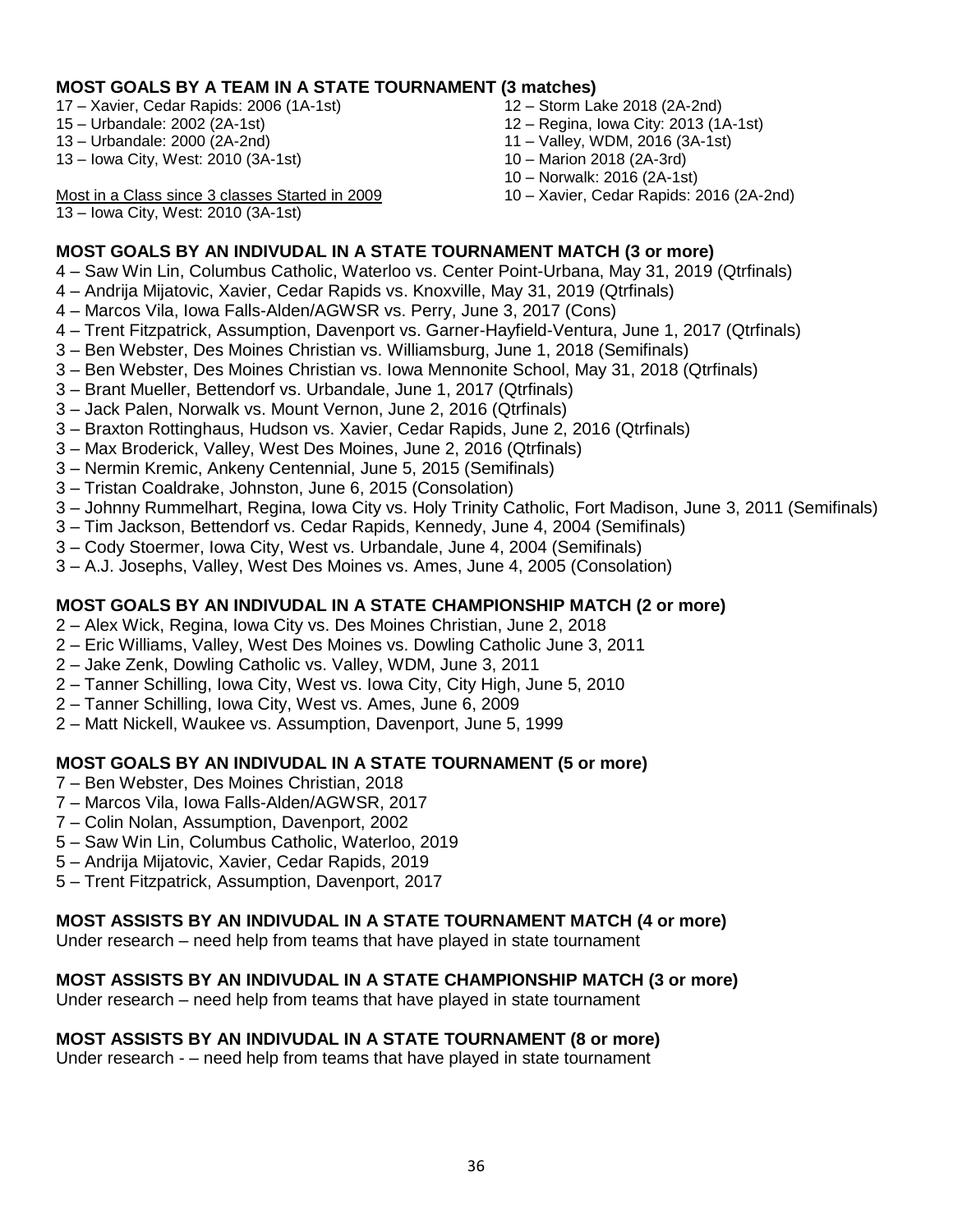## **MOST SAVES BY AN INDIVUDAL IN A STATE TOURNAMENT MATCH (6 or more)**

- 15 Cole Jensen, Lewis Central vs. Xavier, Cedar Rapids, June 4, 2019 (Championship)
- 13 Gunnar Lenzen, Cedar Rapids, Washington vs. Iowa City, West, June 6, 2014 (Qtrfinals)
- 12 Cole Jensen, Lewis Central vs. Hudson, June 1, 2019 (Semifinals)
- 11 Cael Fisher, Greene County vs. Regina, Iowa City, May 31, 2019 (Qtrfinals)
- 10 Cole Jensen, Lewis Central vs. Storm Lake, May 31, 2019 (Qtrfinals))
- 10 Brennon Woody, Dallas Center-Grimes vs. Gilbert, May 31, 2019 (Qtrfinals)
- 9 Chris Ford, Ankeny vs. Johnston, June 7, 2013 (Qtrfinals)
- 8 Marc Mahood, Hudson vs. Wahlert Catholic, Dubuque, May 31, 2019 (Qtrfinals)
- 8 Brayden Hoops, Storm Lake vs. Pella, June 2, 2018 (Championship)
- 8 Gunnar Lenzen, Cedar Rapids, Washington vs. Linn-Mar, June 6, 2014 (Semifinals)
- 7 Tom Hoenig. Aquinas, Fort Madison (runner-up) vs. Xavier, Cedar Rapids, June 4, 2005
- 8 Will Bickel, Cedar Rapids, Washington vs. Bettendorf, June 4, 2019 (Consolation)
- 6 Philip Adams, Linn-Mar vs. Johnston, June 5, 2015 (Semifinals)
- 6 Gunnar Lenzen, Cedar Rapids, Washington vs. Linn-Mar, Marion, June 10, 2014 (Consolation)
- 6 Jacob Hogan, Clear Lake vs. Beckman Catholic, Dyersville, June 10, 2014 (Consy)
- 6 Ben Robertson, Pella vs. Xavier, May 31, 2013 (Semifinals)
- 6 Nathan Even, Xavier, Cedar Rapids vs. Wahlert Catholic, Dubuque, June 3, 2011 (Semifinals)
- 6 Ryan Ernst, Wahlert Catholic, Dubuque vs. Xavier, Cedar Rapids, June 3, 2011 (Semifinals)
- 6 Ryan Holte, Iowa City West vs. Cedar Rapids, Washington, June 2, 2011 (Qtrfinals)

## **MOST SAVES BY AN INDIVUDAL IN A STATE CHAMPIONSHIP MATCH (4 or more)**

- 15 Cole Jensen, Lewis Central vs. Xavier, Cedar Rapids, June 4, 2019
- 8 Brayden Hoops, Storm Lake vs. Pella, June 2, 2018 (Championship)
- 7 Hunter Pappen, Norwalk vs. Xavier, Cedar Rapids, June 3, 2017
- 7 Tom Hoenig. Aquinas, Fort Madison (runner-up) vs. Xavier, Cedar Rapids, June 4, 2005

## **MOST SAVES BY AN INDIVUDAL IN A STATE TOURNAMENT (9 or more)**

- 37 Cole Jensen, Lewis Central 2019
- 27 Gunnar Lenzen, C Rapids, Washington 2014
- 24 Brayden Hoops, Storm Lake, 2018
- 15 Marc Mahood, Hudson, 2019
- 14 Will Bickel, C Rapids, Washington, 2019
- 11 Hunter Pappen, Norwalk 2017

## **FEWEST GOALS ALLOWED BY A CHAMPIONSHIP TEAM IN A TOURNAMENT**

- 0 Bettendorf: 1995 (1 class)
- 0 Valley, West Des Moines: 1996 (1 class)
- 0 Waukee: 1999 (1A 2 classes)
- 0 Bettendorf: 1999 (2A 2 classes)
- 0 Waukee: 2001 (1A 2 classes)
- 0 Valley, West Des Moines: 2001 (2A-2 classes)
- 0 Urbandale: 2002 (2A-2 classes)
- 0 Assumption, Davenport, 2003 (1A of 2 classes)]
- 0 Iowa City, West, 2003 (2A of 2 classes)
- 0 Xavier, Cedar Rapids, 2004 (1A of 2 classes)
- 0 Bettendorf, 2004 (2A of 2 classes)
- 0 Iowa City, West 2005 (2A of 2 classes)
- 0 Valley, West Des Moines, 2006 (2A of 2 classes)
- 0 Norwalk, 2007 (1A of 2 classes)
- 0 Ankeny, 2007 (2A of 2 classes)
- 0 Dowling Catholic, WDM 2008 (2A of 2 classes)
- 0 Regna, Iowa City 2009 (1A of 3 classes)
- 11 Cael Fisher, Greene County, 2019
- 11 Jacob Hogan, Clear Lake, 2014
- 10 Brennon Woody, Dallas Center-Grimes 201
- 10 Philip Adams, Linn-Mar 2015
- 10 Nathan Even, Xavier, Cedar Rapids, 2011
- 0 Xavier, Cedar Rapids, 2010 (2A of 3 classes) 0 – Regina, Iowa City, 2011 (1A of 3 classes)
- 0 Xavier, Cedar Rapids, 2011 (2A of 3 classes)
- 0 Columbus Catholic, Waterloo, 2012 (1A of 3 classes)
- 0 Wahlert Catholic, Dubuque, 2012 (2A of 3 classes)
- 0 Iowa City, West, 2012 (3A of 3 classes)
- 0 Regina, Iowa City, 2013 (1A of 3 classes)
- 0 Regina, Iowa City, 2014 (1A of 3 classes)
- 0 Norwalk, 2014 (2A of 3 classes)
- 0 Iowa City, West, 2014 (3A of 3 classes)
- 0 Beckman Catholic, Dyersville, 2015 (1A of 3 classes)
- 0 Xavier, Cedar Rapids, 2015 (2A of 3 classes)
- 0 Linn-Mar, Marion, 2015 (3A of 3 classes)
- 0 Regina, Iowa City, 2017 (1A of 3 classes)
- 0 Iowa City., West, 2017 (3A of 3 classes)
- 0 Regina, Iowa City, 2019 (1A of 3 classes)
- 0 Lewis Central, 2019 (2A of 3 classes)

*Years when all champions won by shut-out: 1999, 2001, 2003, 2004, 2007, 2012, 2014, and 2015*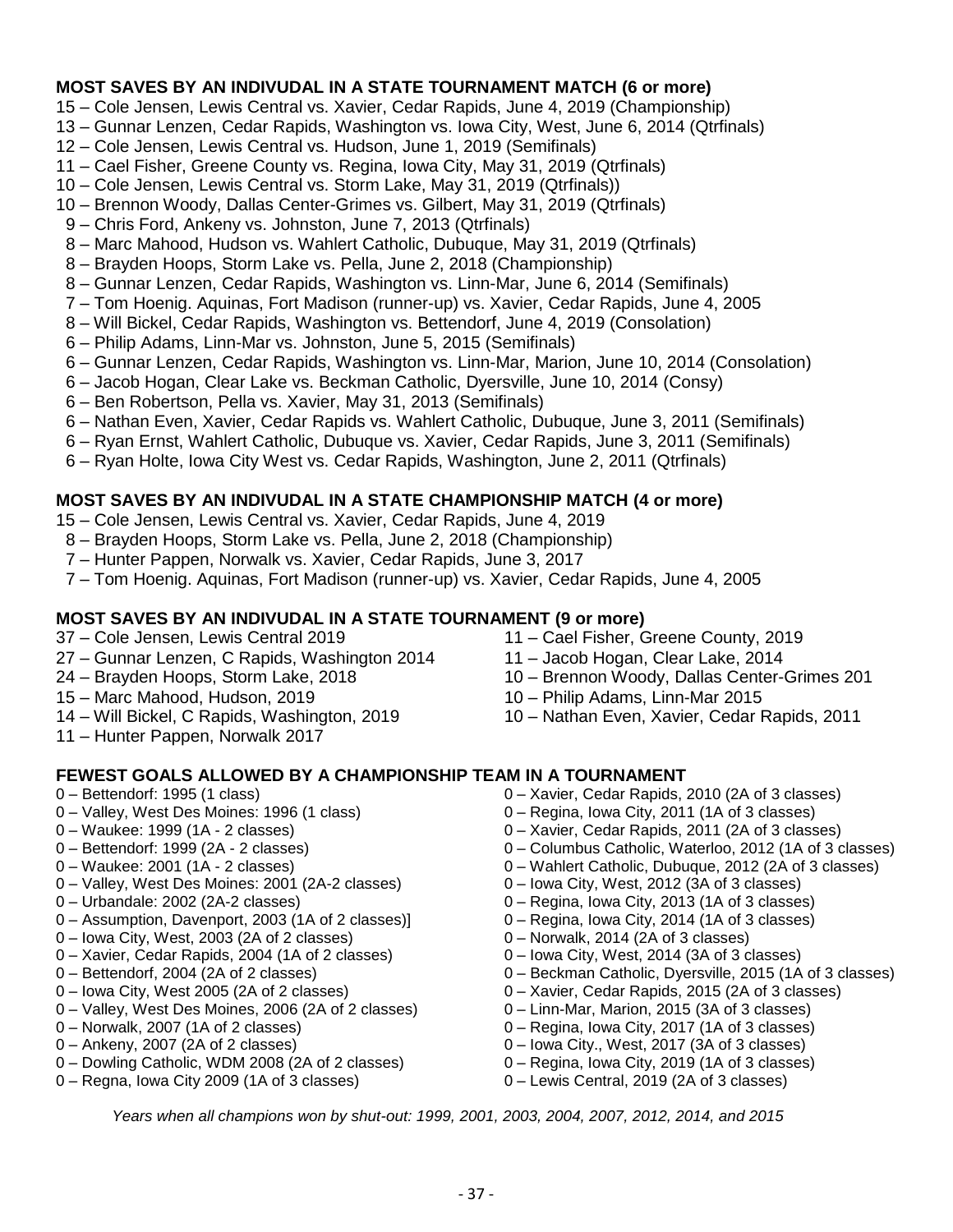## **MOST SHUT OUTS BY A TEAM IN A STATE TOURNAMENT (min. 3 matches)**

- 3 Valley, West Des Moines: 1996 (1 class)
- 3 Waukee: 2001 (1A of 2 Classes)
- 3 Urbandale: 2002 (2A of 2 classes)
- 3 Assumption, Davenport: 2003 (1A of 2 classes)
- 3 Xavier, Cedar Rapids: 2004 (1A of 2 classes)
- 3 Norwalk: 2007 (1A of 2 Classes)

## **MOST CONSECUTIVE STATE TOURNAMENT VICTORIES**

10 – Regina, Iowa City: 2009-10-11-12 10 – Xavier, Cedar Rapids: 2004-05-06-07

## **MOST APPEARANCES BY A COACH**

20 – Aziz Haffar, Valley, WDM 20 – Ben Pennington, Bettendorf

## **MOST TITLES BY A COACH**

8 – Brad Stiles – Iowa City, West

- 8 Rick Larew, Regina, Iowa City
- 5 Aziz Haffar, Valley, West Des Moines
- 3 Regina, Iowa City: 2009 (1A of 3 classes)
- 3 Regina, Iowa City: 2011 (1A of 3 classes)
- 3 Iowa City, West: 2012 (3A of 3 classes)
- 3 Iowa City, West: 2014 (3A of 3 classes)
- 3 Regina, Iowa City: 2017 (1A of 3 classes)
- 9 Regina, Iowa City, 2017, 18, 19
- 9 Iowa City, West: 2012-13-14
- 18 Brad Stiles, Iowa City, West
- 13 Dustin Kralik Norwalk
- 4 Amir Hadzic, Xavier, Cedar Rapids
- 4 Dustin Kralik, Norwalk

## **MOST CHAMPIONSHIP MATCHES BY A CENTER OFFICIAL** (Includes Fall and Spring Tournaments)

- 8 Terry Vaughn, Cedar Rapids; Marion
- 8 Dan Waskel, Altoona
- 5 Daniel Sanchez, Bettendorf

## **MOST STATE APPEARANCES BY AN OFFICIAL** (Includes Fall and Spring Tournaments)

- 25 Robert Osborne, Davenport
- 24 Brian Cohen, Ced. Rapids; Robins
- 22 Phillip Watson, Cedar Falls
- 21 Bryan Foster, Cedar Falls
- 5 Okey Abarra, Sioux City
- 4 Trent Payne, Cedar Falls
- 4 Landis Wiley, Palo
- - 21 Saeed Karimi, Lacona
	- 20 Masoud Talebi, Cedar Rapids
	- 20 Okey Abara, Sioux City
	- 17 Daniel Sanchez, Bettendorf
- 
- -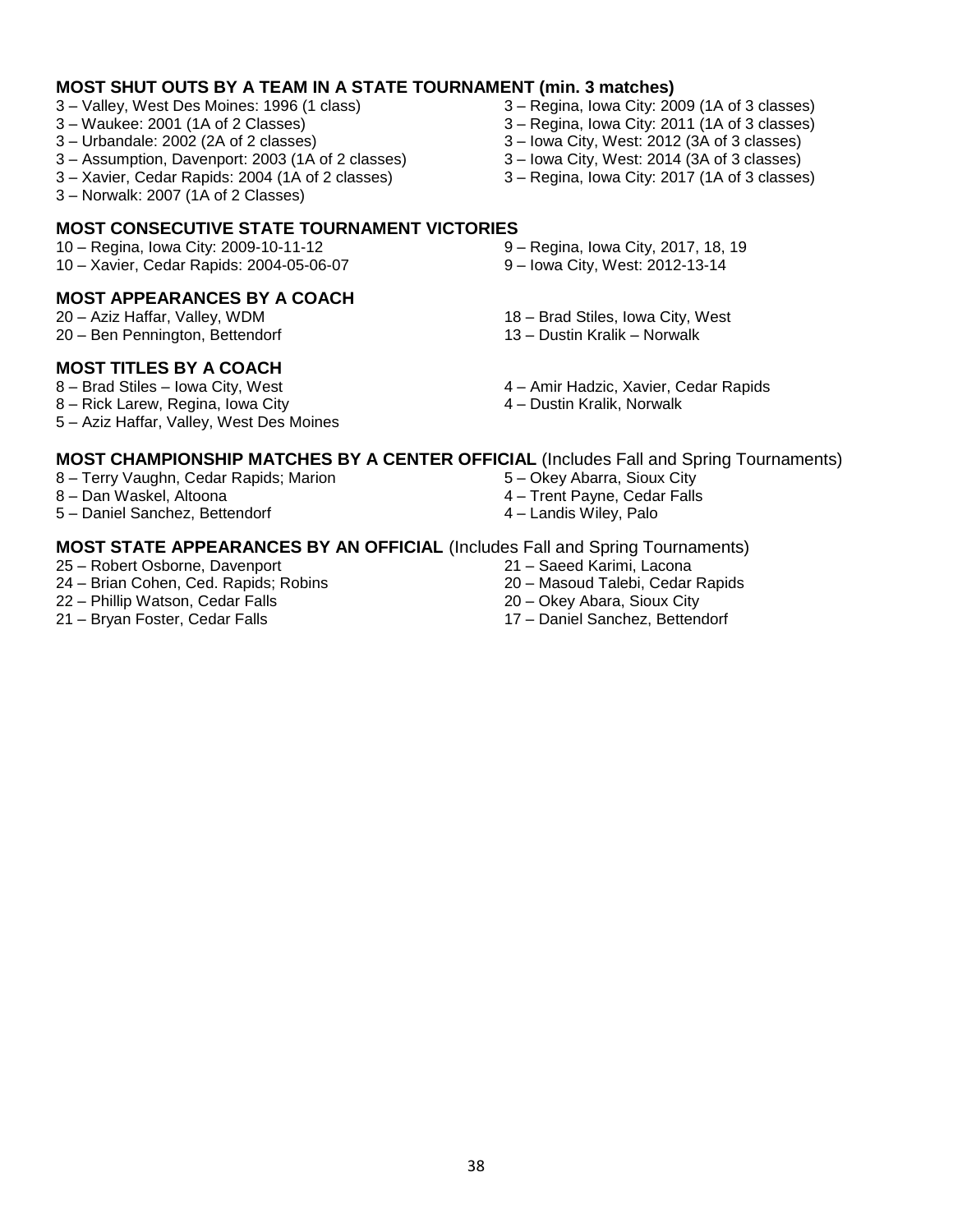## *Spring Soccer Iowa All-Time Bests*

*Includes Regular Season & IHSAA Tournament Series*

*Coaches: Please review your records to see if you have a team or individuals in the following categories. Quik Stats is incomplete for several teams from 2011-2019 and no formal collection hub existed from 1995-2012. Please review these categories and submit qualifying performances to Todd Tharp at the IHSAA –* **[ttharp@iahsaa.org](mailto:ttharp@iahsaa.org)**

## **LONGEST UNBEATEN STREAKS (includes regular season and tournament play)**

53\* – Valley, West Des Moines, 1996 (17-0), 1997 (22-0), to May 15, 1998

- 47 Beckman Catholic, Dyersville, 2015 season through April 22, 2017
- *\* Unbeaten streak included a 2-2 tie with Norman, OK, Apr. 4, 1998*

## **Most Matches Won, Season (22 or more)**

- 24 Bettendorf, 1999 (24-0)
- 23 Bettendorf,1998 (23-1)
- 23 Urbandale, 2002 (23-0)
- 23 Valley, West Des Moines, 1999 (23-2)
- 22 Waukee, 2019 (22-0)
- 22 Beckman Catholic, Dyersville, 2016 (22-0)

#### **Most Team Goals, Match (12 or more)**

Need help from schools

#### **Most Team Goals, Season (95 or more)**

130 – Des Moines Christian, 2018 123 – Iowa Falls-Alden-AGWSR, 2017 123 – Storm Lake, 2017 116 – Beckman Catholic, Dyersville, 2016 115 – Sioux City, West, 2015 114 – AHSTW, 2019 111 – Columbus Catholic, Waterloo, 2019 107 – Greene County, 2019 107 – Valley, West Des Moines, 2016 103 – Treynor, 2018

## **Fewest Goals Allowed, Season (9 or fewer)**

Need help from schools

#### **Most Team Shut-outs in Season (12 or more)**

Need help from schools

**Most Team Consecutive Shutouts, Season (10 or more)** Need help from schools

#### **Most Team Assists, Match (8 or more)** Need help from schools

#### **Most Team Assists, Season (76 or more)**

- 116 Iowa Falls-Alden, 2017
- 110 Valley, WDM, 2016
- 106 Des Moines Christian, 2018
- 101 Beckman Catholic, Dyersville, 2016
- 99 Linn-Mar, Marion, 2016
- 98 Columbus Catholic, Waterloo, 2019
- 96 Waukee, 2019
- 96 Valley, WDM, 2011
- 95 Cedar Rapids, Kennedy, 2011
- 92 Underwood, 2014
- 90 Cedar Rapids, Kennedy, 2014
- 89 Underwood, 2013
- 88 Storm Lake, 2017
- 87 Treynor, 2018
- 22 Valley, West Des Moines, 2016 (22-1)
- 22 Valley, West Des Moines, 2011 (22-2)
- 22 Iowa City, West, 2010 (22-0)
- 22 Waukee, 1999 (22-0)
- 22 Valley, West Des Moines, 1997 (22-0)
- 100 Muscatine, 2012
- 99 Pella, 2012
- 98 Storm Lake, 2016
- 98 Valley, WDM, 2011
- 97 Marion, 2019
- 97 Winterset, 2017
- 97 Beckman Catholic, Dyersville, 2013
- 95 South Tama County, 2015
- 95 Hudson, 2012

 84 – NUH, Cedar Falls, 2012 84 – Valley, WDM, 2012 83 – Xavier, Cedar Rapids, 2017 83 – Linn-Mar, Marion, 2015 83 – Hudson, 2013 82 – Winterset, 2017 81 – Treynor, 2019 78 – Xavier, Cedar Rapids, 2015 77 – Johnston, 2013 77 – Muscatine, 2012 76 – Center Point-Urbana, 2016 76 – Danville, 2015 75 – Marion, 2019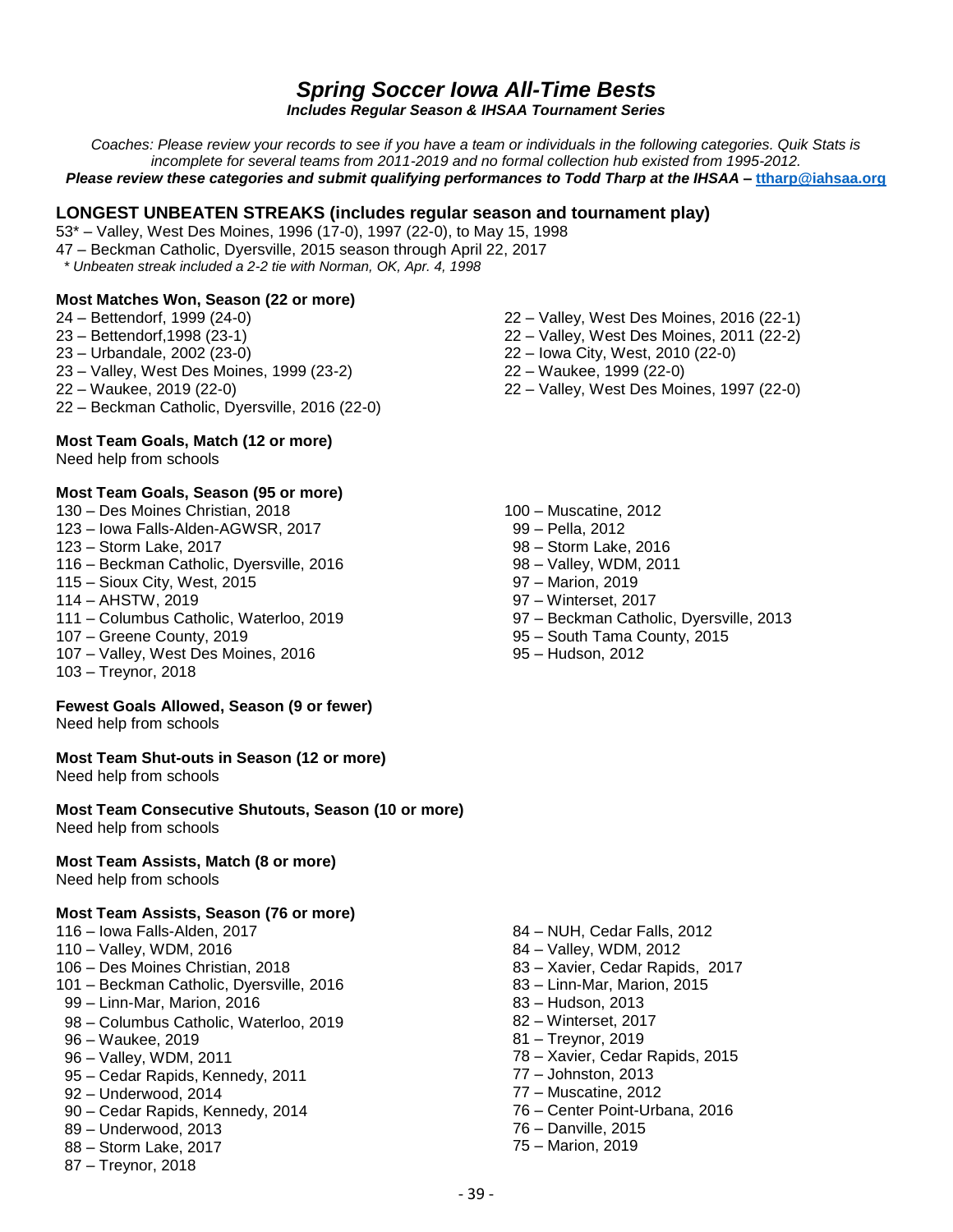## **Most Team Saves, Match (12 or more)**

Need help from schools

**Most Team Saves, Season (130 or more)**

Need help from schools

## **Most Individual Goals, Match (7 or more)**

- 9 Junior Gutierrez, Greene County vs. Panorama, May 13, 2019
- 8 Antonio Hernandez, Sioux City, West vs. Alta/Aurelia, May 15, 2015
- 7 Weston Pote, West Central Valley vs. Grand View Christian, April 15, 2019
- 7 Ben Webster, Des Moines Christian vs. Panorama, May 7, 2018
- 7 Kole Perkins, Danville vs. Highland, Riverside, May 12, 2017
- 7 Rodrigo Barajas, St. Albert, Co. Bluffs vs, Missouri Valley, May 22, 2017
- 7 Braxton Williams, Fort Madison vs. Central Lee, Donnellson, May 22, 2015
- 7 Brian Garcia, Highland, Riverside vs. Mediapolis, April 17, 2014
- 7 Austin Errthum, Mid-Prairie vs. Wapello, April 6, 2013
- 7 Zubeen Arari, Spirit Lake vs. West Sioux, Hawarden, May 3, 2012

## **Most Individual Goals, Season (38 or more)**

- 62 Marcos Vila, Iowa Falls-Alden-AGWSR, 2017
- 61 Ben Webster, Des Moines Christian, 2018
- 55 Junior Gutierrez, Greene County, 2019
- 51 Solomon Constant, Fairfield, 2015
- 47 Braxton Williams, Fort Madison, 2016
- 46 Jaffer Murphy, Marion, 2019

## **Most Individual Goals, Career (85 or more)**

- 131 Solomon Constant, Fairfield, 2013-16
- 131 Braxton Williams, Fort Madison, 2013-16
- 124 Kole Perkins, Danville, 2014-17

## **Most Individual Saves, Match (12 or more)**

15 – Cole Jensen, Lewis Central vs. Xavier, Cedar Rapids, June 4, 2019 13 – Gunnar Lenzen, Cedar Rapids, Washington vs. Iowa City, West, June 6, 2014 (State Qtrfinals)

## **Most Individual Saves, Season (165 or more)**

Need help from schools

## **Most Individual Saves, Career (280 or more)**

Need help from schools

## **Most Individual Assists, Match (6 or more)**

- 8 Nick Dighton, Center Point-Urbana vs. Anamosa. May 7, 2013
- 8 Tyler Jensen, Glenwood vs. Atlantic, April 15, 2013
- 8 Hunter Zempel, Hudson vs. Independence, May 17, 2012
- 8 Gabe Christianson, Cedar Rapids, Kennedy vs. Waterloo, East, May 17, 2011
- 8 Dylan Schrader, Knoxville vs. PCM, Monroe, May 13, 2011
- 7 Blake Thomsen, Underwood vs. Panorama, May 4, 2018
- 7 Inigo Chaguaceda, Atlantic vs. Nodaway Valley, April 4, 2017
- 7 Collin O'Meara, Iowa City, City High vs. Prairie, Cedar Rapids, May 3, 2016
- 7 Devon Griffiths, AHSTW vs. Tri-Center, Neola, April 29, 2013
- 7 Austin Errthum, Mid-Prairie, Wellman vs. Wapello, April 6, 2013
- 7 Marco Velasco, Perry vs, Pella Christian, April 18, 2011
- 6 Isaac Ward, Pleasant Valley vs. Clinton, May 14, 2019
- 6 Blake Bouzek, Cedar Rapids, Jefferson vs. Iowa City, Liberty, April 25, 2019
- 6 Val Andrusyshyn, Riverside, Oakland vs. Clarinda Academy, April 4, 2019
- 6 Divyesh Kuma, Ames vs. Southeast Polk, April 18, 2017
- 6 Logan Steelman, Iowa Falls-Alden vs. Garner-Hayfield-Ventura, April 10, 2017
- 6 Andrey Drury, Prince of Peace, Clinton vs. Scattergood Friends, April 7, 2017
- 6 Brandon Dreier, Center Point-Urbana vs. Mount Vernon, May 12, 2016
- 45 Braxton Williams, Fort Madison, 2015
- 44 Hunter Zempel, Hudson 2012
- 41 Solomon Constant, Fairfield, 2016
- 40 Jonathan Castrejon, South Tama County, 2018
- 40 Mason Lorber, Danville, 2014
- 99 Ben Webster, Des Moines Christian, 2015-18
- 85 Jaffer Murphy, Marion, 2017-2019 (senior in 2020)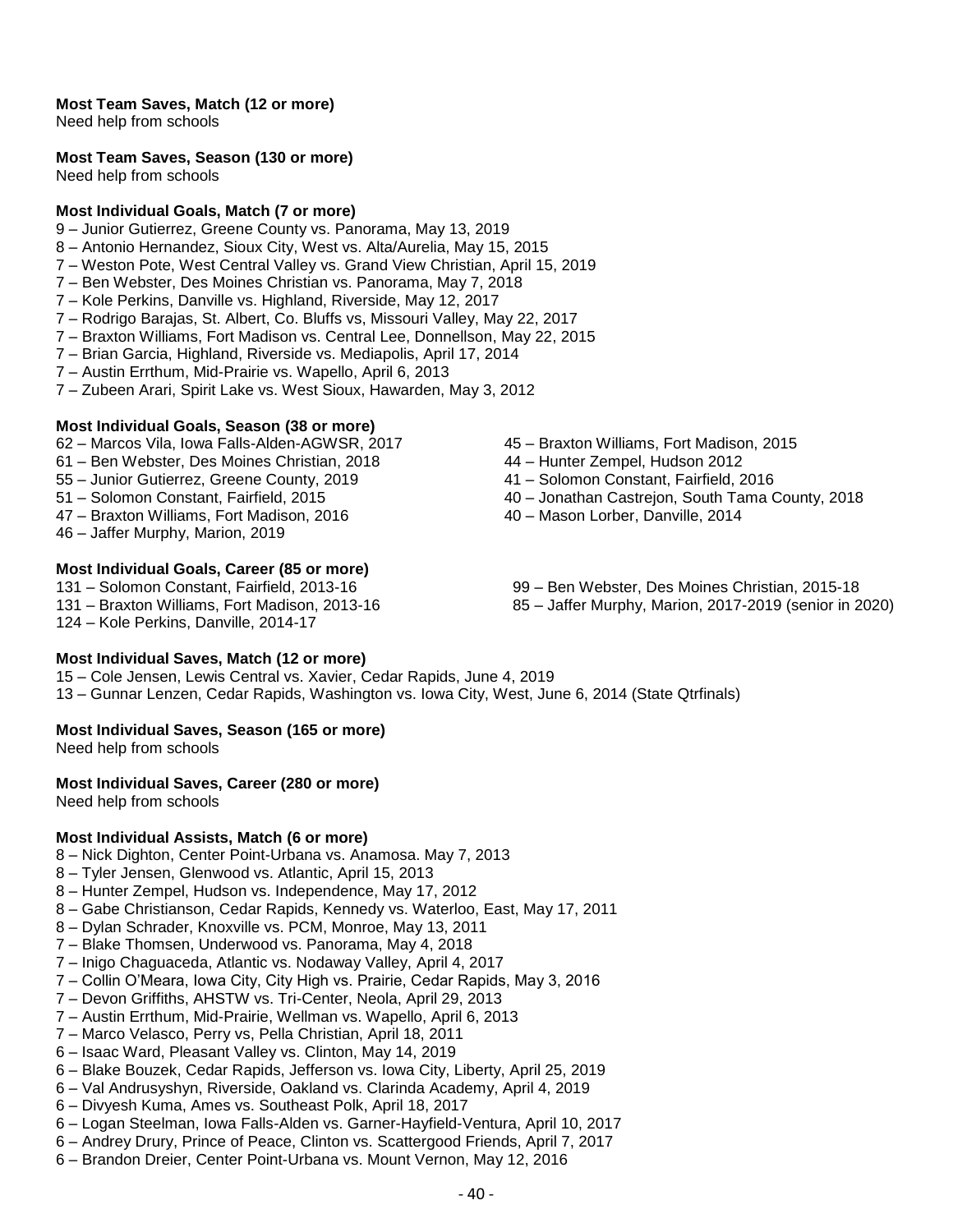- 6 Gilbert Garcia, Sioux City, West vs. Alta/Aurelia, April 21, 2015
- 6 Alex Martinez, South Tama County vs. Waterloo, East, May 22, 2014
- 6 Jose Montes, West Sioux, Hawarden vs. Trinity Christian, May 31, 2014
- 6 Connor Ramlo, Xavier, Cedar Rapids vs. Waterloo, East, May 20, 2014
- 6 Chase Jacobson, AHSTW vs. Tri-Center, Neola, April 29, 2013
- 6 Peyton Thompson, Iowa Mennonite School, Kalona vs. Williamsburg, April 22, 2013
- 6 Tom Bales, Xavier, Cedar Rapids vs. Waterloo, East , May 8, 2012
- 6 Chandler Conlon, Waukee vs. Mason City, April 19, 2012
- 6 Ilias Lasley, Clarinda Academy vs. Nodaway Valley, April 29, 2011

#### **Most Individual Assists, Season (22 or more)**

- 35 Ben Webster, Des Moines Christian, 2018
- 34 Logan Steelman, Iowa Falls-Alden, 2017
- 34 Luke Duball, Xavier, Cedar Rapids, 2017
- 27 Marcos Vila, Iowa Falls, Alden, 2017
- 28 Palden Choekyoung, NUH, Cedar Falls, 2012
- 26 Garrett Nevshemal, Winterset 2019
- 26 Palden Choekyoung, NUH, Cedar Falls, 2011
- 26 Gabe Christianson, Cedar Rapids, Kennedy, 2011
- 25 Keaton Bockenstedt, Epworth, W. Dubuque, 2017
- 25 Adrian Castanon, South Tama County, 2015
- 25 Adam Noethe, Beckman Catholic, Dyersville, 2012
- 25 Josh Brood, Clear Lake, 2011

#### **Most Individual Assists, Career (45 or more)**

- 71 Garrett Nevshemal, Winterset, 2016-19
- 69 Luke Duball, Xavier, Cedar Rapids, 2014-17
- 55 Austin Errthum, Mid-Prairie, Wellman, 2011-14
- 54 Palden Choekyoung, NUH, Cedar Falls, 2011-12
- 53 Ben Webster, Des Moines Christian, 2015-18
- 52 Connor Ramlo, Xavier, Cedar Rapids, 2012-15
- 49 Adrian Castanon, South Tama County, 2012-15
- 24 Austin Errthum, Mid-Prairie, Cedar Rapids, 2014
- 24 Alex Martinez, South Tama County, 2014
- 23 Will Hanigan, Xavier, Cedar Rapids, 2016
- 23 Mason Lorber, Danville, 2015
- 23 Wyatt Eden, NUH, Cedar Falls, 2012
- 23 Austin Hayden, Valley, WDM, 2011
- 22 Saw Win Columbus Catholic, Waterloo, 2019
- 22 Val Andrusyshyn, Riverside, Oakland, 2019
- 22 Ryan Johnston, Valley, WDM, 2016
- 22 Connor Ramlo, Xavier, Cedar Rapids, 2015
- 22 Jose Montez, West Sioux, Hawarden, 2014
- 22 Hunter Zempel, Hudson, 2012
- 48 Will Hanigan, Xavier, Cedar Rapids, 2015-18
- 47 Alex Martinez, South Tama County, 2011-14
- 47 Jake Dotterer, Underwood, 2013-16
- 46 Luke Mieska, Treynor, 2017-19 (Sr. 2020)
- 45 Mason Lorber, Danville, 2013-16
- 45 Gavin Nevshemal, Winterset, 2014-17

# **Coach – 160 or More Match Wins, Career**

*Report qualifying information to Todd Tharp –* **[ttharp@iahsaa.org](mailto:ttharp@iahsaa.org)**

**Win-Loss Name School (list those as head coach, years)** Yrs as HC